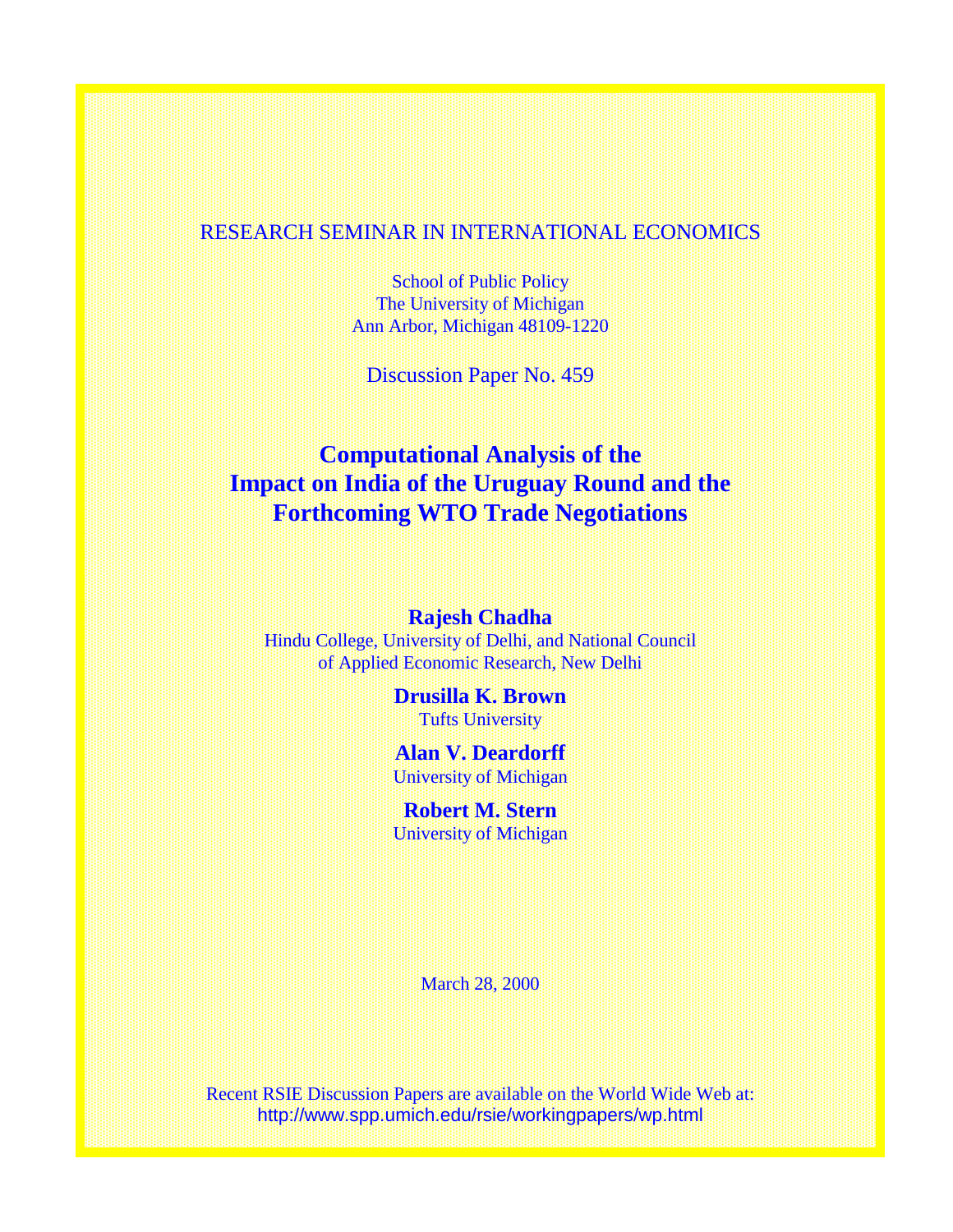# **Computational Analysis of the Impact on India of the Uruguay Round and the Forthcoming WTO Trade Negotiations**

**Rajesh Chadha Hindu College, University of Delhi, and National Council of Applied Economic Research, New Delhi**

> **Drusilla K. Brown Tufts University**

**Alan V. Deardorff University of Michigan**

**Robert M. Stern University of Michigan**

# **ABSTRACT**

The Indian economy has experienced a major transformation during the decade of the 1990s. Apart from the impact of various unilateral economic reforms undertaken since 1991, the economy also had to reorient itself to the changing multilateral trade discipline within the newly written GATT/WTO framework. The unilateral trade policy measures have encompassed exchange-rate policy, foreign investment, external borrowing, import licensing, custom tariffs, and export subsidies. The multilateral aspect of India's trade policy refers to India's WTO commitments regarding trade in goods and services, trade-related investment measures, and intellectual property rights. The present study analyzes the economic effects on India and other major trading countries/regions of the Uruguay Round (UR) trade liberalization and the liberalization that might be undertaken in a new WTO negotiating round. India's welfare gain is expected to be 1.1% (\$4.7 billion over its 2005 GDP) when the UR scenarios get fully implemented. The additional welfare gain is an estimated 2.7% (\$11.4 billion) when the assumed future WTO round of multilateral trade liberalization is achieved. Resources would be allocated in India to the labor-intensive sectors such as textiles, clothing, leather and leather products, and food, beverages, and tobacco. These sectors would also experience growth in output and exports. Real returns to both labor and capital would increase in the economy. The scale effect (percent change in output per firm) is positive for all the ten sectors of manufacturing, indicating that Indian firms become more efficient than before. Finally, even if India undertakes unilateral trade liberalization of the order indicated in the WTO multilateral scenarios, it would still benefit, although less so than with multilateral liberalization.

Address correspondence to:

Robert M. Stern Gerald R. Ford School of Public Policy University of Michigan Ann Arbor, MI 48109-1220

Tel.: (734) 764-2373 Fax: (810) 277-4102 E-mail: **rmstern@umich.edu**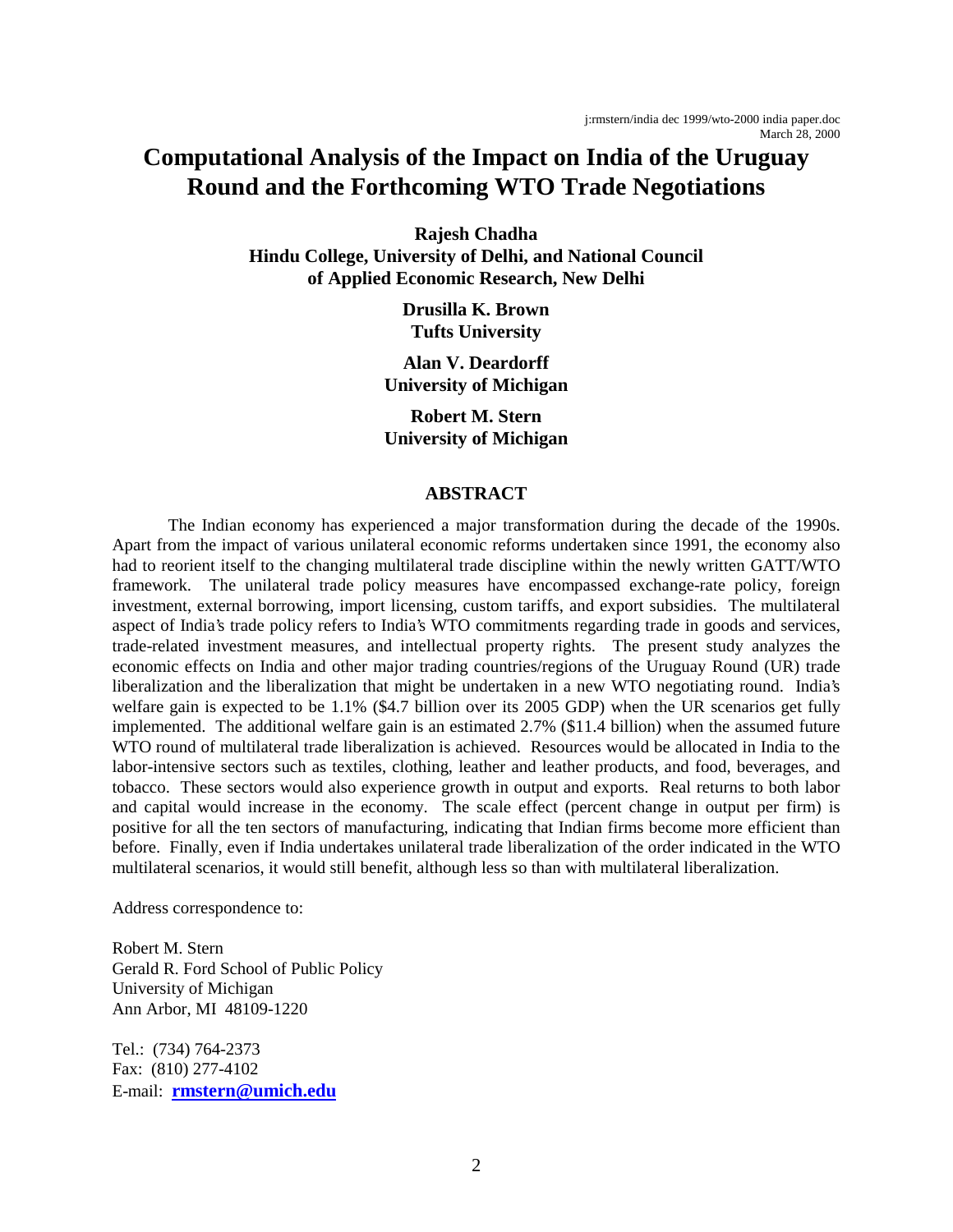# **Computational Analysis of the Impact on India of the Uruguay Round and the Forthcoming WTO Trade Negotiations\***

**Rajesh Chadha Hindu College, University of Delhi, and National Council of Applied Economic Research, New Delhi**

> **Drusilla K. Brown Tufts University**

**Alan V. Deardorff University of Michigan**

**Robert M. Stern University of Michigan**

### **I. Introduction**

The Indian economy has experienced a major transformation during the decade of the 1990s. Apart from the impact of various unilateral economic reforms undertaken since 1991, the economy has had to reorient itself to the changing multilateral trade discipline within the newly written GATT/WTO framework. The unilateral trade policy measures have encompassed exchange-rate policy, foreign investment, external borrowing, import licensing, custom tariffs and export subsidies. The multilateral aspect of India's trade policy refers to India's WTO commitments with regard to trade in goods and services, trade related investment measures, and intellectual property rights.

The multilateral trade liberalization under the auspices of the Uruguay Round Agreement and the forthcoming WTO negotiations is aimed at reducing tariff and non-tariff barriers on international trade. The purpose of our study is to provide a computational analysis of the impact of such changes in trade barriers on the economic welfare, trade, and the intersectoral allocation of resources in India and its major trading partners.

Our study is organized as follows. Section II deals with the experience of India during the 1990s with regard to its unilateral liberalization moves as well as changes induced through multilateral trade negotiations. In Section III, we present a computational analysis of the impact on India of the Uruguay Round negotiations and the prospective WTO negotiations that are presently underway and that will continue in the next few years pending a consensus on the negotiating agenda. A specially designed version of the NCAER-University of Michigan CGE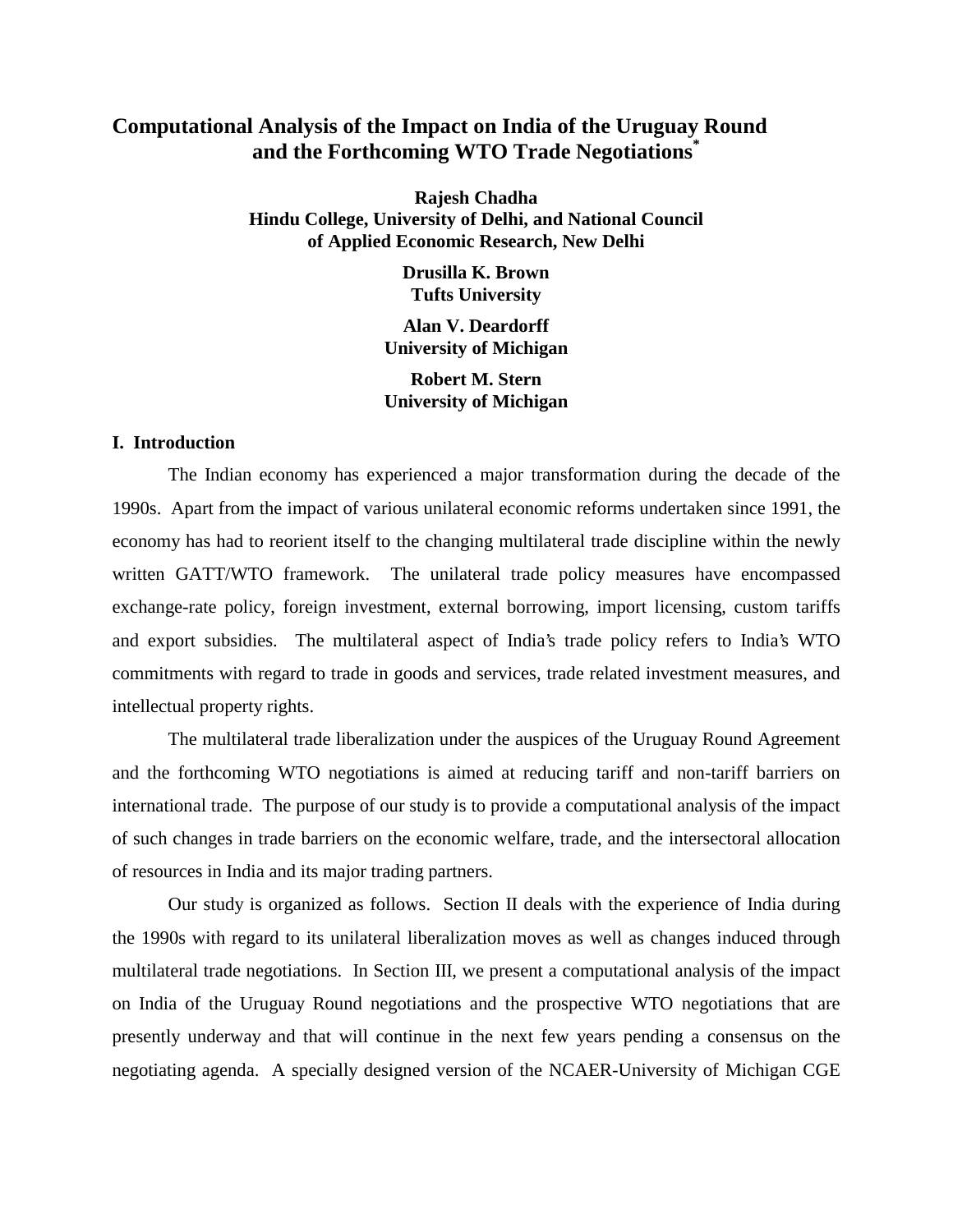Model of World Production and Trade is used for this purpose. Conclusions and policy implications are discussed in Section IV.

### **II. India in the Changing Global Trade Scenario during the 1990s**

Even though India's trade regime began to be liberalized in the late 1970s, 93% of its local production of internationally tradable goods continued to be protected by some type of quantitative restrictions (QRs) on imports as of 1990-91 (Pursell, 1996). The QR coverage was 94% for agricultural and 90% for manufactured intermediate, and capital goods. Import licenses were granted subject to indigenous clearance, that is, a proof that there was no source of indigenous supply. India had one of the most restrictive import-tariff structures among developing countries. The import-weighted tariff rate was 87% in 1989-90 accompanied by a collection rate of 51%. There was a rapid increase in import tariffs in the latter half of the 1980s. Such a protective regime led India into a sustained phase of allocating its resources inefficiently. Its share in world trade declined from 2% in 1950-51, 1% in 1965-66, and 0.5% by 1973-74. It continued to hover around this figure until 1990-91.

India's trade policy regime was quite complex up to the beginning of 1990s. There were various categories of importers, import licenses and methods of importing. The regime's details were contained in 19 Appendices and spanned over 200 pages. The Import and Export Policy (1990-93) was replaced by the Export and Import Policy (1992-97) with effect from April 1, 1992.<sup>1</sup> The content was substantially reduced to 20 pages, thus making matters simpler for exporters and importers. The new EXIM 1992-97 policy contained Negative List imports subject to licensing. $2$  Almost all consumer goods remained subject to import licensing.

The first stage of India's reforms after 1991 continued to focus on manufacturing while agriculture was largely ignored. The share of value added in the manufacturing sector protected by QRs declined from 90 to 47% by May 1992 and to 36% by May 1995 (Pursell, 1996, p. 5). The corresponding decline was much less in agriculture, from 94 to 93% by May 1992 and further to 84% by May 1995.

It has been estimated that about one-third of the value of India's imports in 1998-99 were still subject to some type of NTBs (Mehta, 1998, pp. 35-36). After the EXIM Policy (April 1998) announcement, about 30% of the 10-digit tariff lines (3,068 out of 10,281) under the Harmonized System of India's trade classification (HS-ITC) were subject to NTBs.<sup>3</sup> The 3,068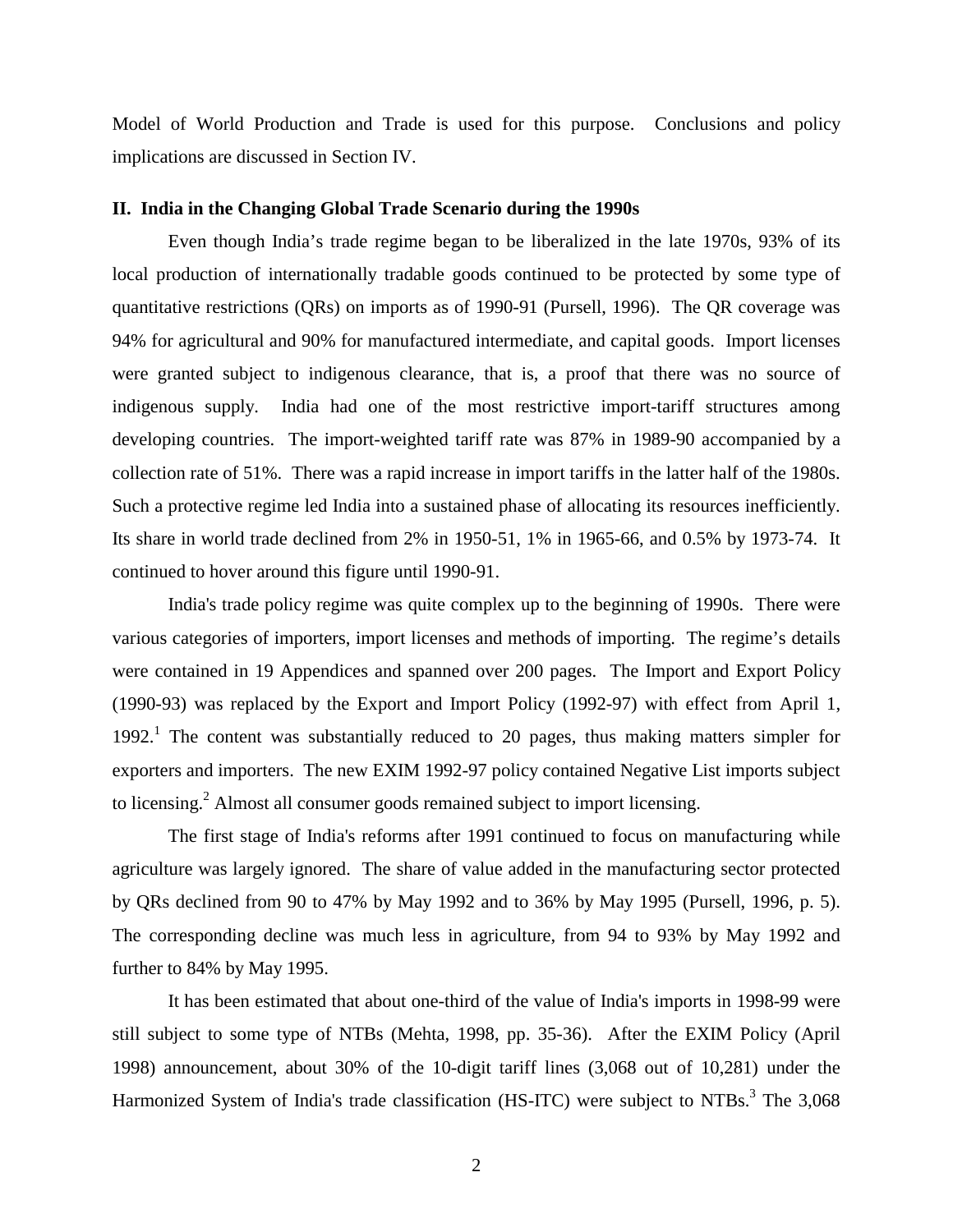restricted tariff lines include 1,379 lines for consumer goods. The import value of these consumer goods is only 0.2% of India's total imports, thus reflecting the relatively high degree of restrictions. The import of 40% of agricultural products is still restricted since these are classified as consumer goods.

Prior to 1991, India's import tariff rates were among the highest in the world. The Tax Reforms Committee chaired by Chelliah proposed that the import-weighted average duty rate should go down from 87% in 1989-90 to 45% in 1995-96 and further to 25% by 1998-99 (Government of India, 1993). India has lowered its average (unweighted) applied tariff rate from 125% in 1990-91 to 71% in 1993-94, 41% in 1995-96, and to 35% in 1997-98 (Table 1). The corresponding reduction in the import-weighted average has gone down from 87% in 1990-91 to 47% in 1993-94, 25% in 1995-96, and to 20% in 1997-98, thus moving ahead of the recommendations of the Chelliah Committee.<sup>4</sup> The peak rate of duty has declined from 355% in 1990-91 to 45% in 1997-98 and to 40% in 1999-2000.

The World Bank estimates of changes in tariffs on consumer, intermediate and capital goods are given in Table 2. Though the average import-weighted tariff rate on consumer goods has been reduced from 153% in 1990-91 to 25% in 1997-98, a large portion of this category still remains protected by QRs.

The import of some restricted items has been liberalized through freely transferable Special Import Licenses (SILs). Apart from being used as a step towards liberalization, the SIL regime also provides incentives to: large established exporters; exporters of electronic and telecommunication equipment, diamonds, gems and jewelry; and manufacturers who have acquired the prescribed quality certification.

The coverage of tariff lines has gradually expanded since their introduction in 1992-93. Tariff lines have typically moved from the restricted list to the SIL list, and thereafter to the free list. SILs were concentrated in industrial products with nearly 56% of the HS eight-digit tariff lines under SIL as on April 1, 1997. The corresponding coverage was 30% for textile and clothing products and 15% for agricultural products including fisheries (WTO, TPR-India, 1998, p. 66). The SIL coverage has been extended systematically since April 1997, freeing various items from the restricted list to the SIL list and from the SIL list to the OGL list.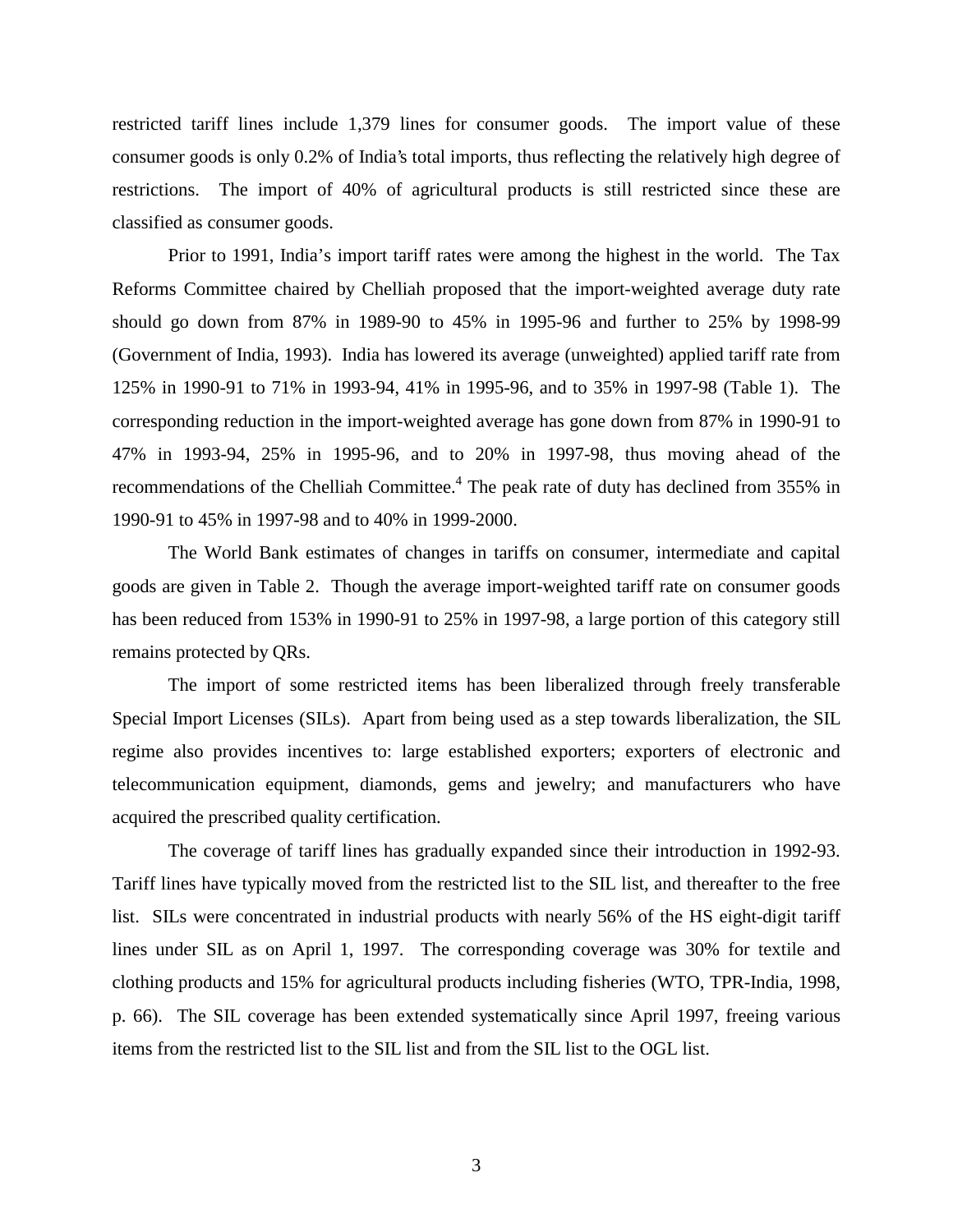Various items have also been liberalized from two of the most restricted groups, namely agro products and consumer goods. The recently freed agro products include dairy items, fish and a variety of processed foods while the consumer goods include toiletries, electronic items and cooking ranges. India's unrestrained use of QRs was strongly challenged in the WTO balance-of-payments committee by the United States, European Union, and other developed countries in December 1995.<sup>5</sup>

India is a founding member of the GATT (1947) as well as of the WTO, which came into effect from January 1, 1995. By virtue of its WTO membership, India automatically is availed of Most Favored Nation Treatment (MFN) and National Treatment (NT) from all WTO members for its exports and vice versa. Its participation in this increasingly rule-based system is aimed towards ensuring more stability and predictability in its international trade.

The Uruguay Round resulted in increased tariff binding commitments by developing countries. India bound 67% of its tariff lines compared to 6% prior to this round. All agricultural tariff lines and nearly 62% of the tariff lines for industrial goods are now bound. The unbound lines include some consumer goods and industrial items. Ceiling bindings for industrial goods are generally at 40% ad valorem for finished goods and 25% on intermediate goods, machinery and equipment. The phased reduction to these bound levels is to be achieved during the 10-year period commencing in 1995. Tariff rates on equipment covered under the Information Technology Agreement and software are to be brought down to zero by 2005. The only exception is in textiles in which India has kept the option of reverting to the 1990 tariff levels in case the Agreement on Textiles and Clothing does not fully materialize by 2005. It may be observed from Table 3, that applied tariff rates in India are below the Uruguay Round bound levels. The differential is greatest in the case of agriculture and also in the unprocessed primary goods categories.

Quantitative restrictions (QRs) on imports are currently maintained on Balance-of-Payments (BOP) grounds for 1,429 tariff lines at the 8-digit level. These include items relating to textiles, agriculture, consumer goods and a variety of manufactured goods. With the improvement in India's balance of payments since 1991, India has been asked to phase out its QRs. Based on presentations before the BOP Committee and subsequent consultations with India's main trading partners, an agreement has been reached to phase out QRs by 2001.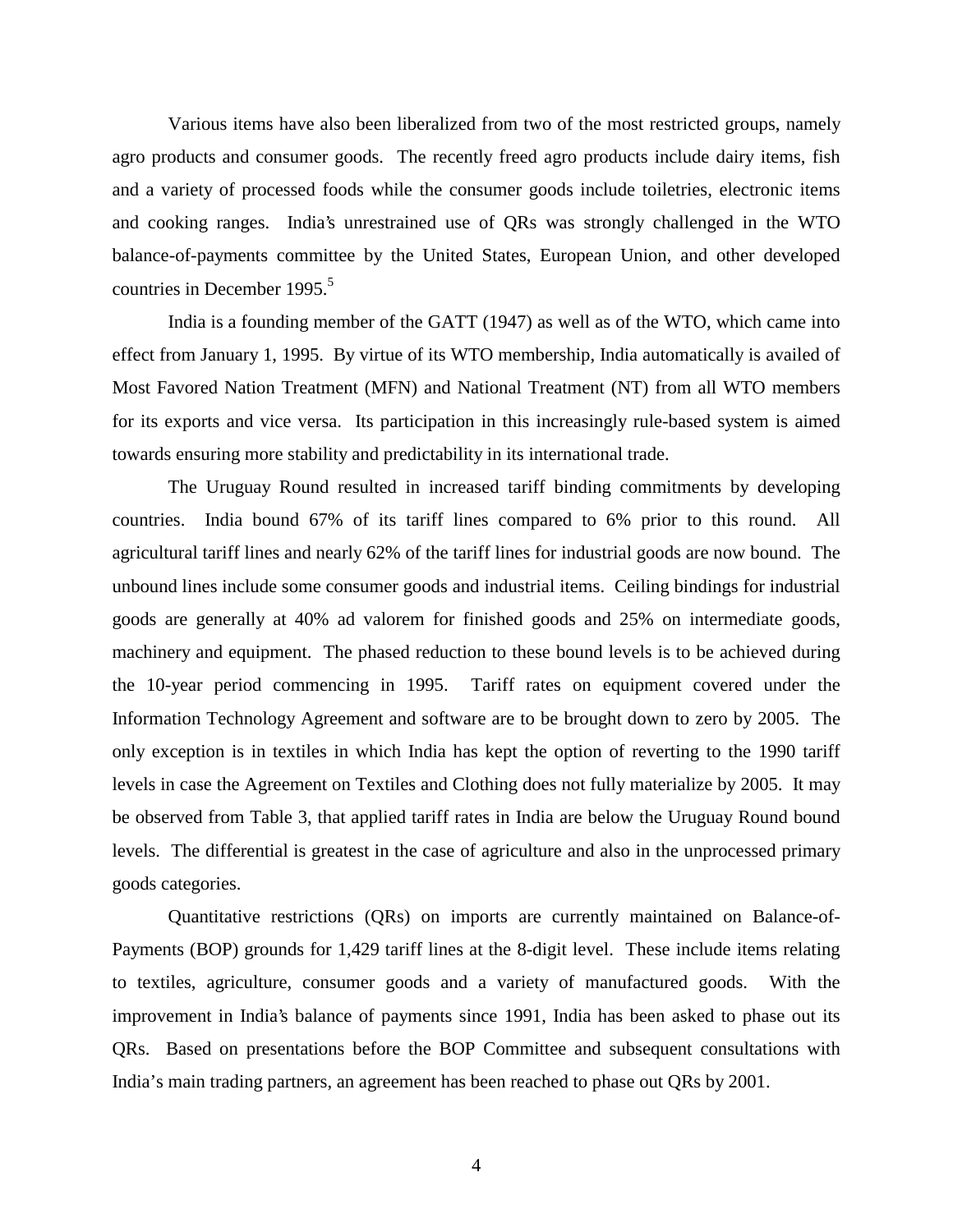Under the Trade Related Investment Measures (TRIMS) Agreement, India has notified the TRIMs that it has maintained. These have to be eliminated by January 1, 2000. Under the Information Technology Agreement (ITA), tariffs have to be brought down to zero on 95 HS-6 digit tariff lines by the year 2000, on 4 more tariff lines by 2003, on 2 more tariff lines by 2004 and on the balance of 116 tariff lines in the year 2005. India is also committed, under the Agreement on Technical Barriers to Trade and Sanitary and Phytosanitary Measures, to establishing and administering national standards and technical regulations, keeping in view the basic precepts of MFN, National Treatment and Transparency.

With respect to services, the General Agreement on Trade in Services (GATS) has a "positive list" approach, thereby allowing WTO members to take on obligations in the sector of their choice. India has made commitments in 33 activities, as compared to an average of 23 activities for all developing countries. India's objective in the service negotiations was to offer entry to foreign service-providers in which entry was considered to be most advantageous in terms of capital inflows, technology, and employment.

Notwithstanding the recent liberalization of the foreign direct investment regime, restrictions on these investments continue to impede market access in the services sectors. Foreign equity is limited to 49% in some of the major components of telecommunications (including basic cellular, mobile, paging and other wireless services. The corresponding limit is 20% in the banking sector. Other service areas such as shipping, roads, ports, and air are beginning to open up, but foreign participation remains low. Railways remain one of the six areas reserved for the public sector, although some private sector participation is encouraged in some off-line activities. The insurance sector is still not open for private investors. Opening up of the services sectors to international competition under GATS is expected to make these sectors more efficient, which, in turn, would lead to gain in GDP of India's economy.<sup>6</sup>

It is evident from the preceding discussion that India has undertaken a relatively broad liberalization of its trade policy as compared to the pre-1991 period. This is true for both its unilateral and multilateral reform commitments. However, much more remains to be done particularly since the tariff barriers continue to remain relatively high. Also, many consumergoods imports are still constrained.

5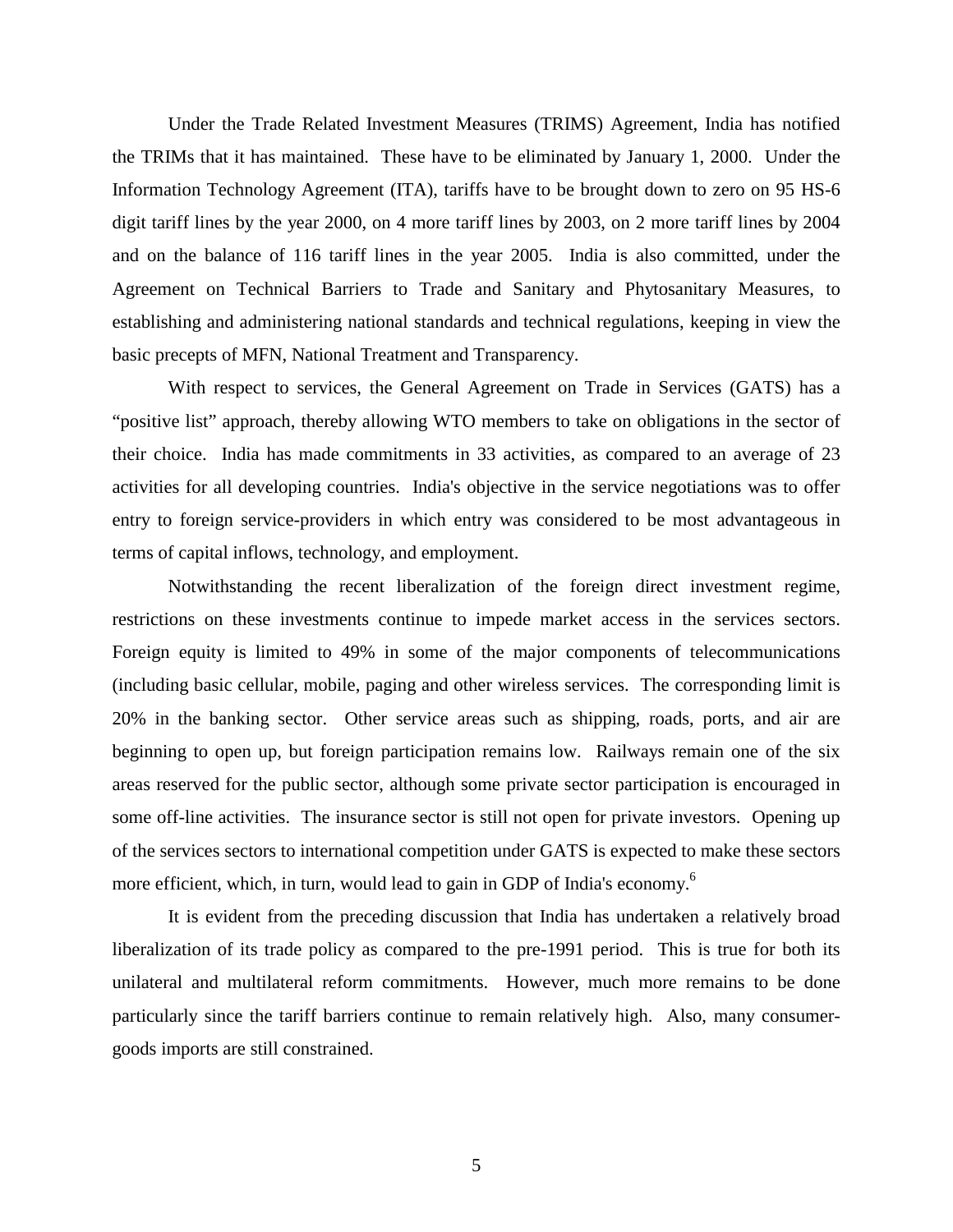With the foregoing as background, we turn now to a computational analysis of the tradeliberalization provisions in the Uruguay Round and some possible liberalization efforts in the forthcoming WTO round of trade negotiations.

### **III. Computational Analysis of India's Trade Reforms in a Global Setting**

The empirical evidence from a number of studies points to a strong and significant effect of openness to trade on growth performance (Srinivasan, 1998). Thus, it is expected that the multilateral liberalization of trade should benefit countries of the world in general. In this section we will analyze the impact of trade liberalization provisions in the Uruguay Round and some possible liberalization efforts in the forthcoming WTO round of negotiations. For comparative purposes, we shall also analyze hypothetical scenarios when only India undertakes unilateral liberalization. For this purpose we use simulation analysis to assess the potential economic effects arising from the implementation of the various liberalization provisions. The simulations are based on a special version of the NCAER-University of Michigan computable general equilibrium (CGE) patterned after the Michigan Model of World Production and Trade. The main features of the model are described in Stern et al. (2000) and Chadha et al. (1999), and the equations and other details are available on the University of Michigan website: www.umich.spp.edu/rsie/. The country/region and sectoral coverage of the model are noted in Tables 4 and 5.

#### **Computational Scenarios**

The main data source for the model is "The GTAP-4 Database" (McDougall et al., 1998), which refers to 1995. For purposes of analysis, we have projected this database from 1995 to 2005. This provides us with an approximate picture of what the world could be expected to look like in 2005 assuming that the Uruguay Round (UR) Agreement reached in 1995 had not existed. We then analyze the impact of the UR-induced changes that may occur during the 10-year implementation period after 1995 with respect to reduction/removal of tariff and non-tariff barriers on trade. The scaled-up database of 2005 is then readjusted to mimic the world as it might look once the UR Agreement had been fully implemented. We then carry out some liberalization scenarios for WTO negotiations that involve possible reductions in tariffs on agriculture and manufacturing and reductions of barriers to services trade and FDI.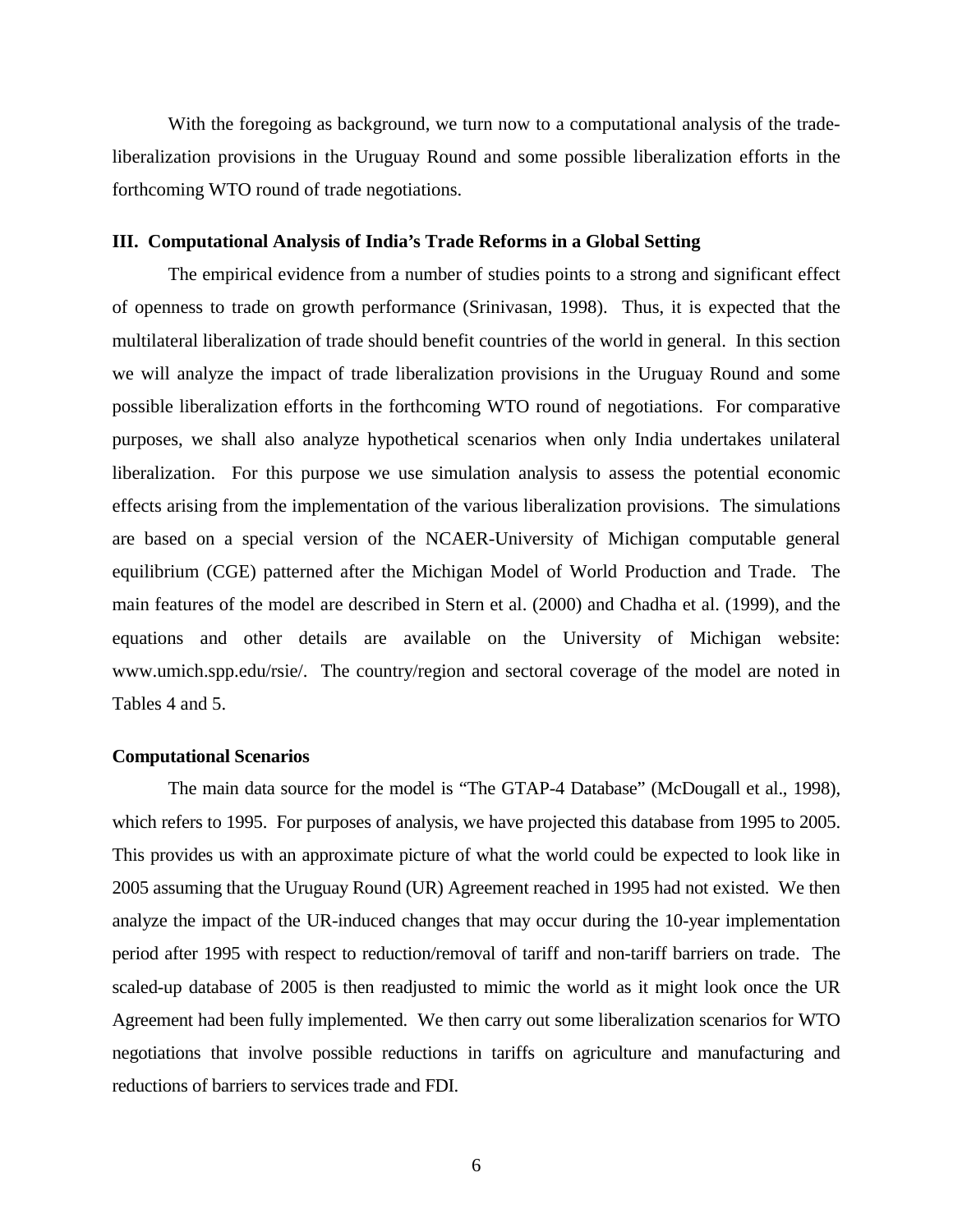The computational scenarios are as follows:

*UR1 Agreement on Textiles and Clothing (ATC) is analyzed by simulating the effects of the Multi-Fibre Arrangement (MFA) phase-out under the Uruguay-Round (UR) agreement. This is done through bringing the export-tax equivalents of the MFA-affected developing countries/regions down to zero.7*

*UR2 All the countries/regions reduce their bilateral import tariffs as per the UR agreement on the agriculture, mining, and manufacturing sectors along with complete elimination of export-tax equivalents by all the countries/regions in these sectors. This experiment includes removal of the MFA quota constraints (i.e., UR1).*

On the basis of the foregoing scenarios, we adjusted the projected 2005 database for the changes brought about by the UR agreement. We then proceed to run the following scenarios for the new WTO negotiating round, which we refer to as the Millennium Round  $(MR)$ :<sup>8</sup>

*MR1 All the countries/regions reduce their bilateral import tariffs on agriculture by 33 percent.*

*MR2 All the countries/regions reduce their bilateral import tariffs on minerals and manufactured products by 33 percent.*

*MR3 All countries/regions reduce the import-tariff equivalents of NTBs on service sectors by 33 percent.9*

*MR4 All three scenarios (MR1, MR2 and MR3) combined*

Finally, for purposes of comparison with the multilateral MR scenarios, we have run the following unilateral liberalization scenarios for India alone:

*UNIMR1 India reduces its post-UR import tariffs on agriculture by 33 percent.*

*UNIMR2 India reduces its post-UR tariffs on the mining and manufacturing sectors by 33 percent.*

*UNIMR3 India reduces its tariff equivalents on services by 33 percent UNIMR4 All three scenarios (UNIMR1, UNIMR2 and UNIMR3) combined*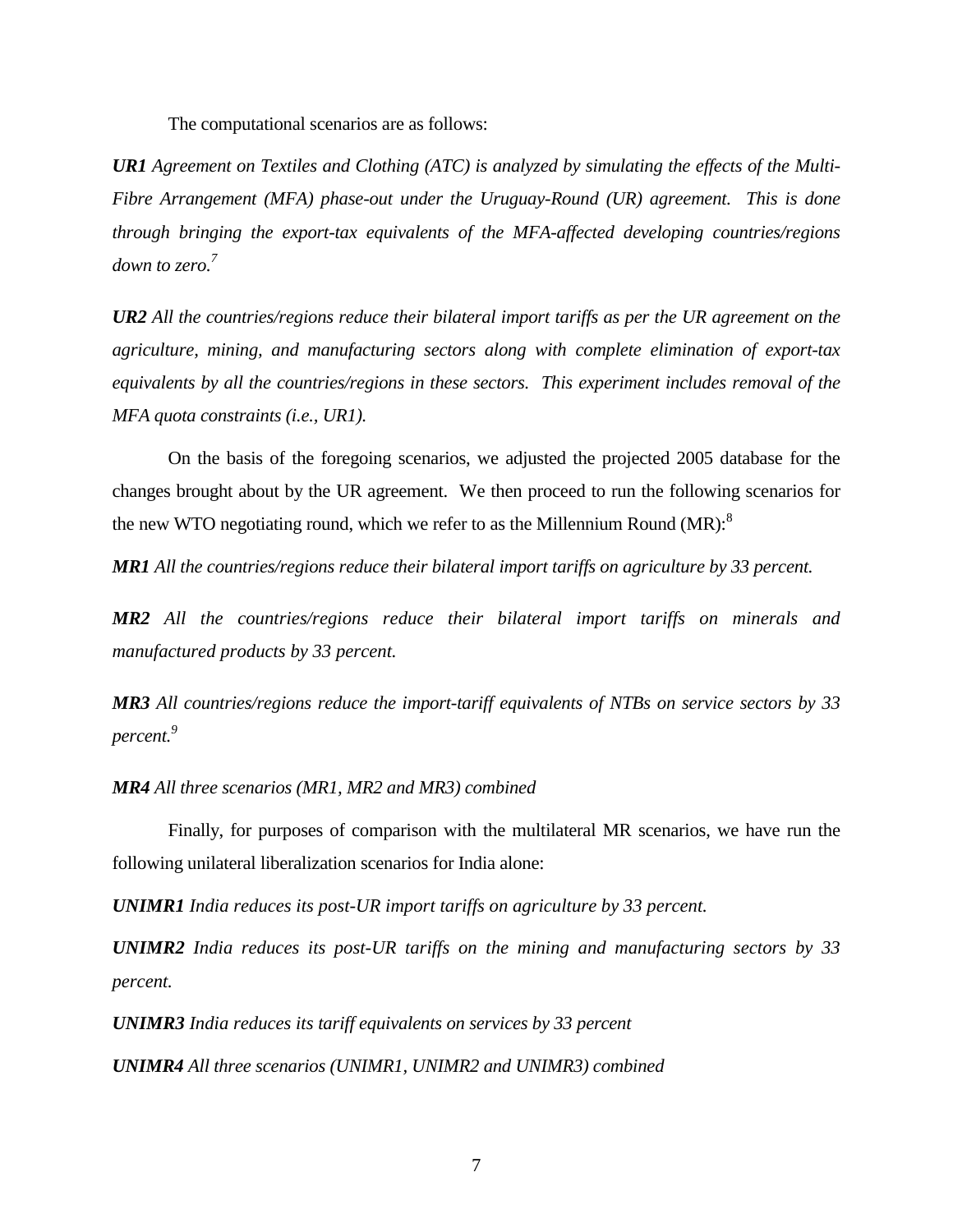### **Aggregate Computational Results**

Tables 6-11 provide aggregate, or economy-wide, results from the multilateral scenarios as mentioned above for the 20 countries/regions that have been modeled. The results reported include: absolute changes in imports, exports, and equivalent variation (a measure of economic welfare); and percentage changes in the terms of trade, equivalent variation, real wage rate, and the real return to capital. Disaggregated sectoral results for India for the UR4 and MR4 scenarios are presented in Tables 12-13.

To help the reader interpret the results, it is useful to review the features of the model that serve to identify the various economic effects that are being captured in the different scenarios. Although the model includes the imperfect-competition features of the New Trade Theory,<sup>10</sup> it remains the case that markets respond to trade liberalization in much the same way that they would with perfect competition. That is, when tariffs or other trade barriers are reduced in a sector, domestic buyers (both final and intermediate) substitute toward imports and the domesticcompeting industry contracts production while foreign exporters expand. With multilateral liberalization reducing tariffs and other trade barriers simultaneously in most sectors and countries, each country's industries share in both of these effects, expanding or contracting depending primarily on whether their protection is reduced more or less than in other sectors and countries. At the same time, countries with larger average tariff reductions than their trading partners tend to experience a real depreciation of their currencies in order to maintain a constant trade balance, so that all countries therefore experience mixtures of both expanding and contracting sectors.

Worldwide, these changes cause increased international demand for all sectors, with world prices rising most for those sectors where trade barriers fall the most. This in turn causes changes in countries' terms of trade that can be positive or negative. Those countries that are net exporters of goods with the greatest degree of liberalization will experience increases in their terms of trade as the world prices of their exports rise relative to their imports. The reverse occurs for net exporters in industries where liberalization is slight—perhaps because it already happened in previous trade rounds.

The effects on the welfare of countries arise from a mixture of these terms-of-trade effects, together with the standard efficiency gains from trade and also from additional benefits

8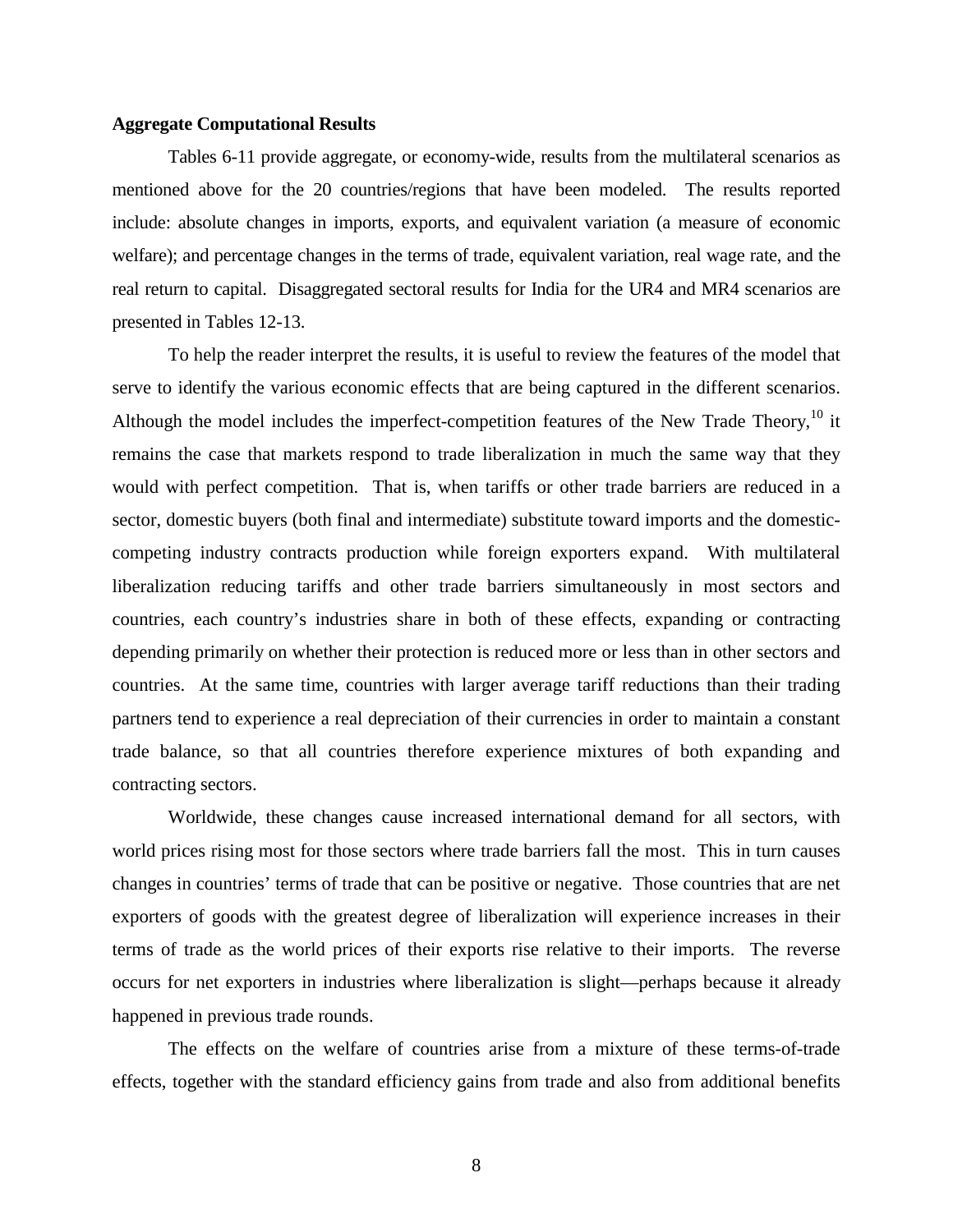due to elements of the New Trade Theory. Thus, we expect on average that the world will gain from multilateral liberalization, as resources are reallocated to those sectors in each country where there is a comparative advantage. In the absence of terms-of-trade effects, these efficiency gains should raise national welfare (our "equivalent variation") for every country, although some factor owners within a country may lose. However, it is possible for a particular country whose net imports are concentrated in sectors with the greatest liberalization to lose overall, if the worsening of its terms of trade swamps these efficiency gains.

On the other hand, although the New Trade Theory is perhaps best known for introducing new reasons why countries may lose from trade, in fact its greatest contribution is to expand the list of reasons for gains from trade. It is these that are the dominant contribution of the New Trade Theory in our model. That is, trade liberalization permits all countries to expand their export sectors at the same time that all sectors compete more closely with a larger number of competing varieties from abroad. As a result, countries as a whole gain from lower costs due to increasing returns to scale, lower monopoly distortions due to greater competition, and reduced costs and/or increased utility due to greater product variety. All of these effects make it more likely that countries will gain from liberalization in ways that are shared across the entire population.

In perfectly competitive trade models such as the Heckscher-Ohlin Model, one expects countries as a whole to gain from trade, but the owners of one factor—the "scarce factor"—to lose through the mechanism known as the Stolper-Samuelson Theorem. The additional sources of gain from trade due to increasing returns to scale, competition, and product variety, however, are shared across factors, and we routinely find in our CGE modeling that both labor and capital often gain from liberalization.<sup>11</sup> That is often the case here.

A final point to note concerns the modeling and role of nontariff barriers, such as are included here especially in agriculture and textiles and apparel. These are quantitative restrictions, captured in the model by endogenous tariff equivalents that rise and fall with changing supplies and demands for trade. The tariff equivalents generate quota rents that accrue to whatever group is granted the rights to trade under the restriction, which in the case of the MFA is the textiles-and-apparel exporting countries. Liberalization of these nontariff barriers reduces or eliminates these quota rents, and this can be costly to those who possessed them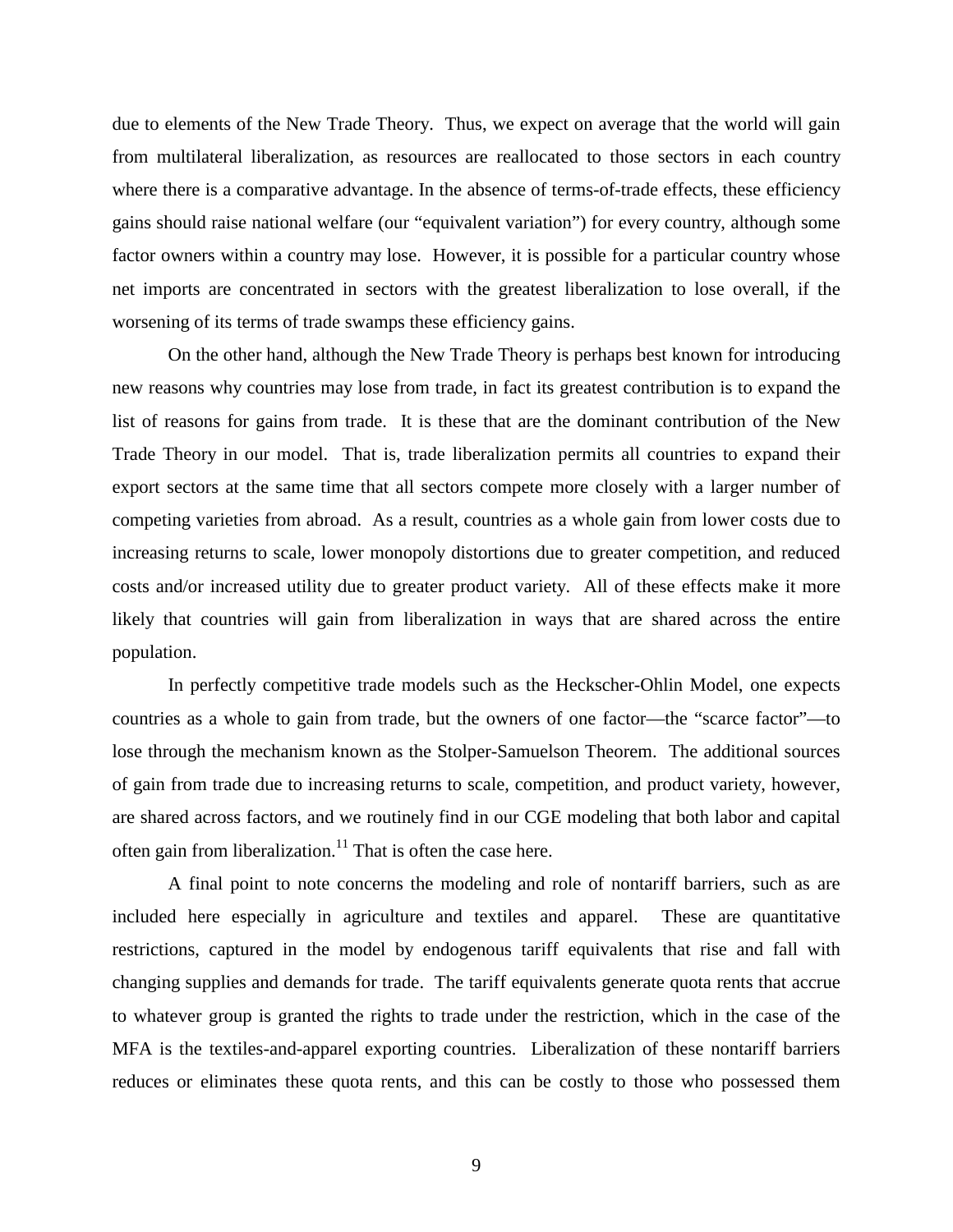disproportionately beforehand. Therefore, it is not the case that exporting countries necessarily benefit from relaxation of these trade barriers, since their loss of quota rents can more than outweigh their gains from increased exports. Indeed, their exports can actually decline, along with their national welfare, if increased exports from other countries displace them in world markets.

In the real world, all of these effects occur over time, some of them more quickly than others. Our model is however static, based upon a single set of equilibrium conditions rather than relationships that vary over time. Our results therefore refer to a time horizon that is somewhat uncertain, depending on the assumptions that have been made about which variables do and do not adjust to changing market conditions, and on the short- or long-run nature of these adjustments. Because our elasticities of supply and demand reflect relatively long-run adjustments and because we assume that markets for both labor and capital clear within countries, our results are appropriate for a relatively long time horizon of several years – perhaps two or three at a minimum.

On the other hand, our model does not allow for the very long-run adjustments that could occur through capital accumulation, population growth, and technological change. Our results should therefore be thought of as being superimposed upon longer-run growth paths of the economies involved. To the extent that these growth paths themselves may be influenced by trade liberalization, therefore, our model does not capture that.

Let us turn now to the aggregate results. As mentioned, Tables 6-11 report various economy-wide changes for each of the countries/regions of the model. These include changes in exports and imports in millions of dollars, the changes in terms of trade, real wage rate and real return to capital in percentages, and changes in economic welfare measured by equivalent variation, both in millions of dollars and as percent of country GDP. The terms of trade is the world price of a country's exports relative to its imports. The equivalent variation is the amount of money that, if given to the country's consumers at initial prices, would be equivalent in terms of their level of welfare to the effects of the assumed liberalization. In general, as discussed above, a worsening (fall) in a country's terms of trade has an adverse effect on its consumers' welfare. But this can be outweighed by the other gains from trade due to economic efficiency and the other benefits modeled by the New Trade theory.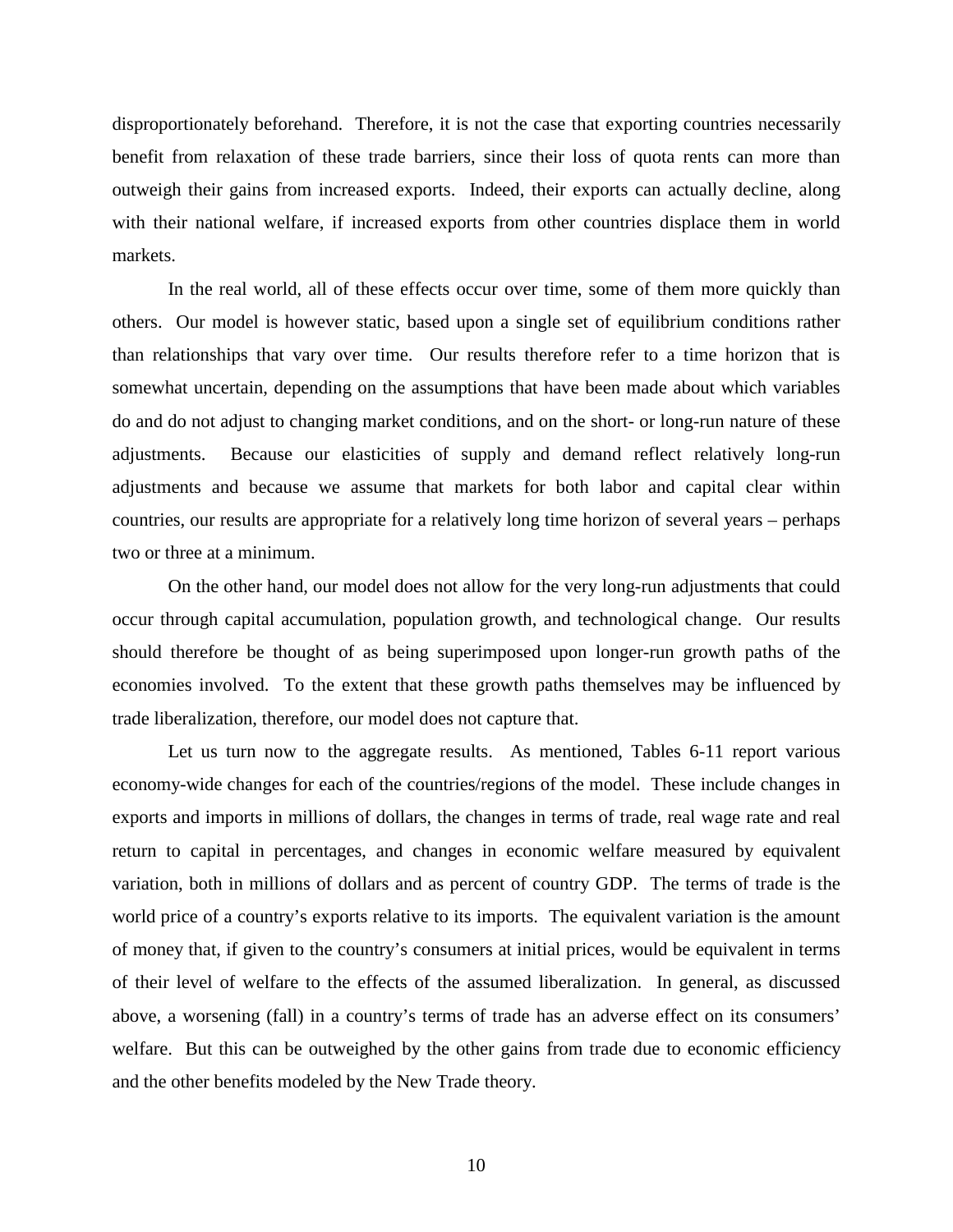**UR1: Elimination of the MFA Quota Constraints** – The quota constraints of the Multi-Fibre Arrangement (MFA) on exports of textiles and apparel have been modeled in terms of their export-tax equivalents for the developing countries subject to these constraints. While the removal of the MFA quotas is being phased in over a 10-year period, from 1995-2005, we assume for computational purposes that they are removed all at one time. The results in Table 6 indicate that, with increased exports of these goods to world markets, their prices fall and all developing countries in the model except Korea and Singapore suffer a worsening of their terms of trade. Some of these countries also suffer a small loss in economic welfare, but others gain in spite of the terms-of-trade loss, presumably because their exports under the MFA were most restricted. The greatest gainers, as percentages of their GDP, are India, Hong Kong, the Philippines, and the Rest of South Asia group, all of which record gains that are more than half of one percent of their GDP. Most of the developed countries also gain from MFA elimination, although neither their gains, nor the losses of the few losers—Australia/New Zealand and Japan—are particularly large.

Interestingly, while trade expands by quite a bit for most countries in this scenario, it does not expand for all. Japan, especially, experiences such a worsening of its terms of trade that it can afford only lower imports in return for somewhat larger exports. Likewise, Singapore, Malaysia, and several non-Asian LDCs experience small reductions in both exports and imports.

Changes in returns to labor and capital are quite small and mostly, but not all, positive. The biggest gainers in terms of factor owners are labor in Hong Kong and the Philippines, where real wages rise by more than one percent. Otherwise, most of the changes in real factor prices are within a tenth or two of a percent of zero.

**UR2: Full Uruguay Round Liberalization** – Table 7 reports the full effects of the Uruguay Round liberalization, to the extent that we have been able to model it. The table shows a substantial increase in both exports and imports for all countries, and an improvement in economic welfare for all countries except Mexico, whose NAFTA preference margins may have been eroded due to the multilateral reductions in U.S. trade barriers. With liberalization of both tariffs and nontariff barriers in all sectors combined, India's welfare increases by 1.1% of GDP, Sri Lanka by 1.7%, and the Rest of South Asia (RSA) by 3.2%. While the welfare increases for the developed countries are smaller in relative terms, their total absolute gain of \$115.5 billion is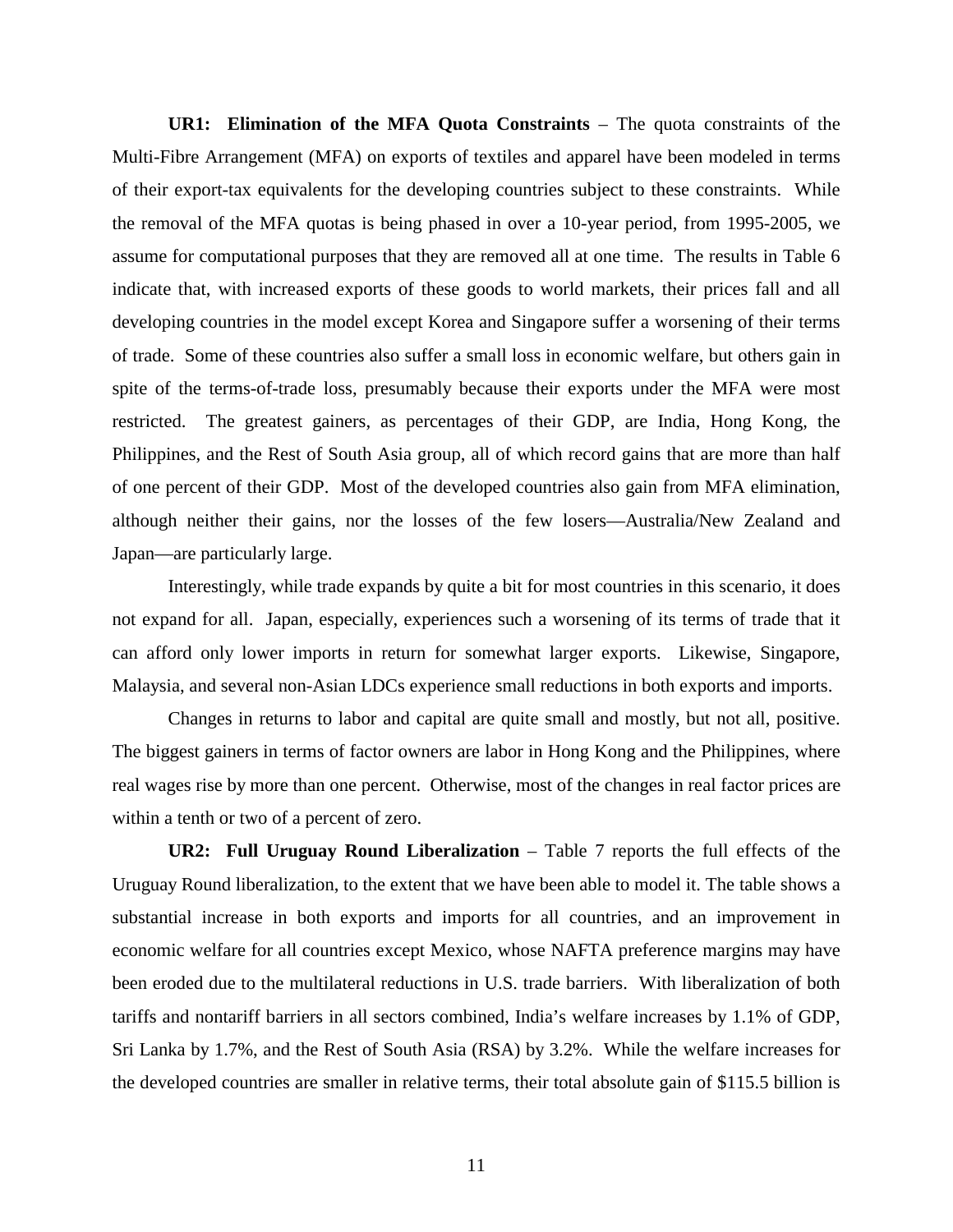72% of the world total of \$159.7 billion. The overall gains for all countries in the model except Mexico are shared by both labor and capital.

As mentioned earlier, we used scenario UR2 as the basis for updating our database to the year 2005, which is the base for our subsequent scenarios for a new round of liberalization. The GTAP data for 1995 were first scaled up by constant growth rates for labor and output to get estimates of output, employment, and trade for the year 2005 in the absence of the Uruguay Round liberalization. We then used the detailed results of scenario UR4 to adjust these data further to include the changes that the Uruguay Round can be expected to bring about. Thus, for example, the trade data for each country in the model were expanded by the percentages implicit in columns 3 and 4 of Table 7. Of course, this was actually done using the disaggregated results for percentage changes in output, trade, and employment that are applied to the scaled levels from the GTAP data.

We turn now to the Millennium Round Scenarios.

**MR1: Agricultural Liberalization** – We begin our analysis of potential future liberalization with agriculture, since textiles and apparel have already been fully liberalized under the commitments of the Uruguay Round. Scenario MR1 therefore starts with the post-Uruguay Round tariffs in agriculture, including the often quite sizable tariffs that resulted from Uruguay Round tariffication of previous nontariff barriers. In our scenario, we assume that these tariffs are reduced by one-third as part of a new round of liberalization.

Table 8 reports the aggregate results of this exercise, in the same form as the tables for the two Uruguay Round scenarios above. In this case, as tariff reductions divert demand rather than supply onto world markets, we see relative prices of agricultural goods rise rather than fall, and the terms of trade of agricultural exporters such as the United States, Australia, New Zealand, and Canada all improve. The welfare effects of these changes are quite small, however, and a number of countries, including the United States, are shown as losing a negligible amount of welfare. The reason for this loss is a bit difficult to determine, since it is so small, although we suspect that it results from drawing resources into agriculture and out of sectors where scale economies made them more productive.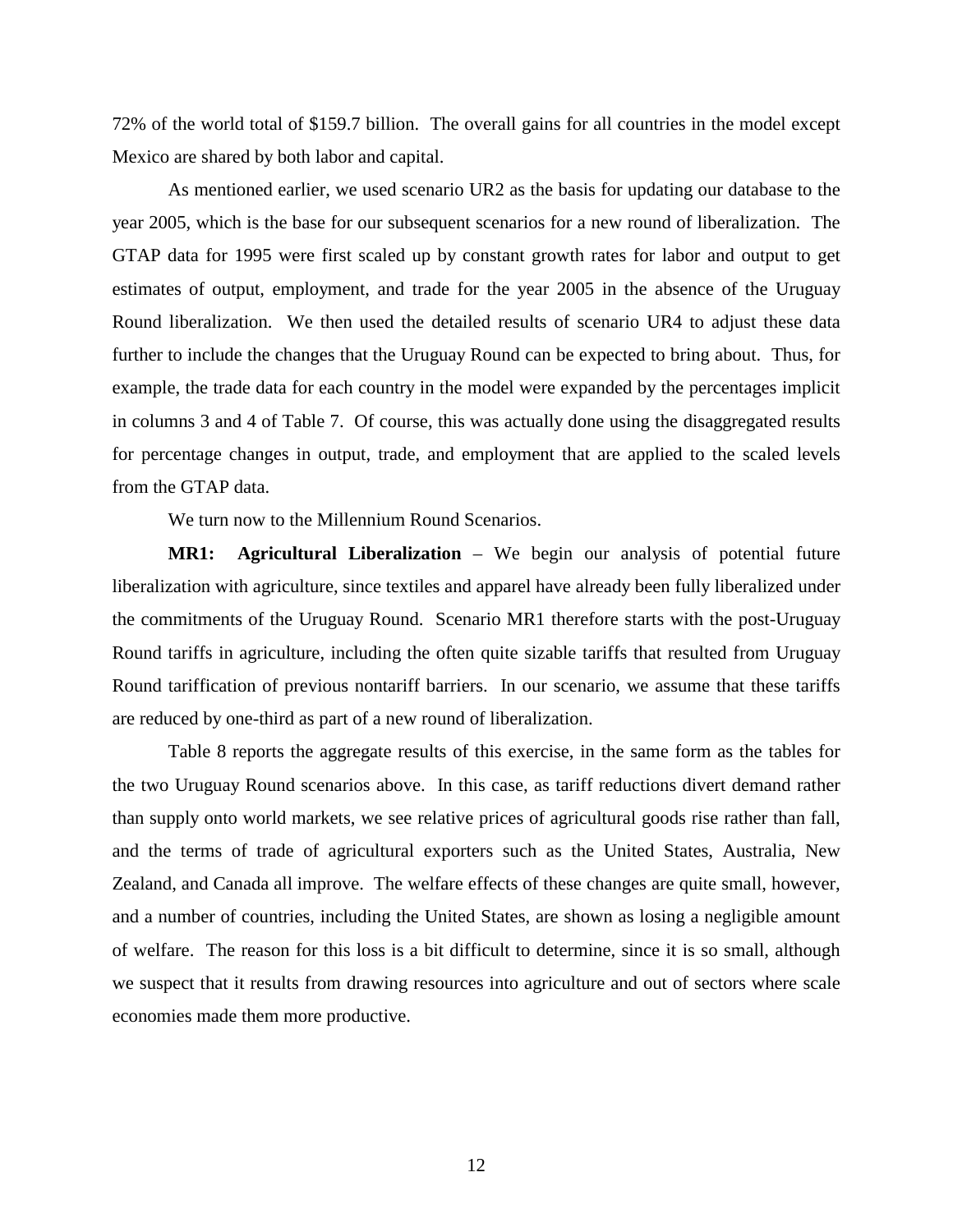The biggest gainers from agricultural liberalization in this scenario are India, Sri Lanka, and RSA, plus China and South Korea. Their gains are likely the straightforward implications of comparative advantage, combined with their high initial trade barriers.

**MR2: Tariff Reductions on Minerals and Manufactures** – Table 9 reports results of tariff reductions outside of agriculture. Here again we assume for illustrative purposes that post-Uruguay round tariffs are reduced by one-third. Even though these tariffs tend to be lower than in agriculture, the gains from their reduction are considerably larger because they apply to so much more of the world economy. Since developed country exports bulk large in these industries, it is the terms of trade of the developed countries that improve most clearly in this scenario. However, even though many of the Asian economies experience worsening of their terms of trade, the model shows them gaining welfare even more than the developed countries, particularly as percentages of their GDPs. This, again, is due to their high tariffs and the economic inefficiencies as well as other losses that are associated with them. India's welfare increases by 0.7% of GDP, Sri Lanka by 2.8%, and RSA by 1.8%. As was the case in the UR4 scenario, we see here that, while the relative increases in GDP are smaller for the developed countries, their total absolute gain of \$100.9 billion is 23% of the world total of \$137.8 billion.

**MR3: Services Liberalization** – Although the Uruguay Round was the first round of multilateral trade negotiations to deal at all with trade in services, it really did not succeed in reducing any barriers to speak of. That is why our UR2 scenario did not include any services liberalization. However, the Uruguay Round did set up a framework, in the form of the General Agreement on Trade in Services (GATS), for future negotiations to reduce such barriers, and it is widely presumed that any future negotiations will make progress in this area. Therefore, our third scenario for the Millennium Round focuses on services liberalization.

To model barriers to trade in services, we treat them simply as tariffs on services trade, even though in fact levying tariffs on trade in services is certainly not done, and is probably not even possible for most services. Nonetheless, by the same reasoning as for the use of tariff equivalents for modeling NTBs, tariffs on trade in services may provide a first approximation to the effects of more complex actual barriers.<sup>12</sup>

More difficult is to determine what the sizes of barriers to trade in services actually are. Here we draw upon Hoekman (1995), who constructed what he acknowledged to be *ad hoc*

13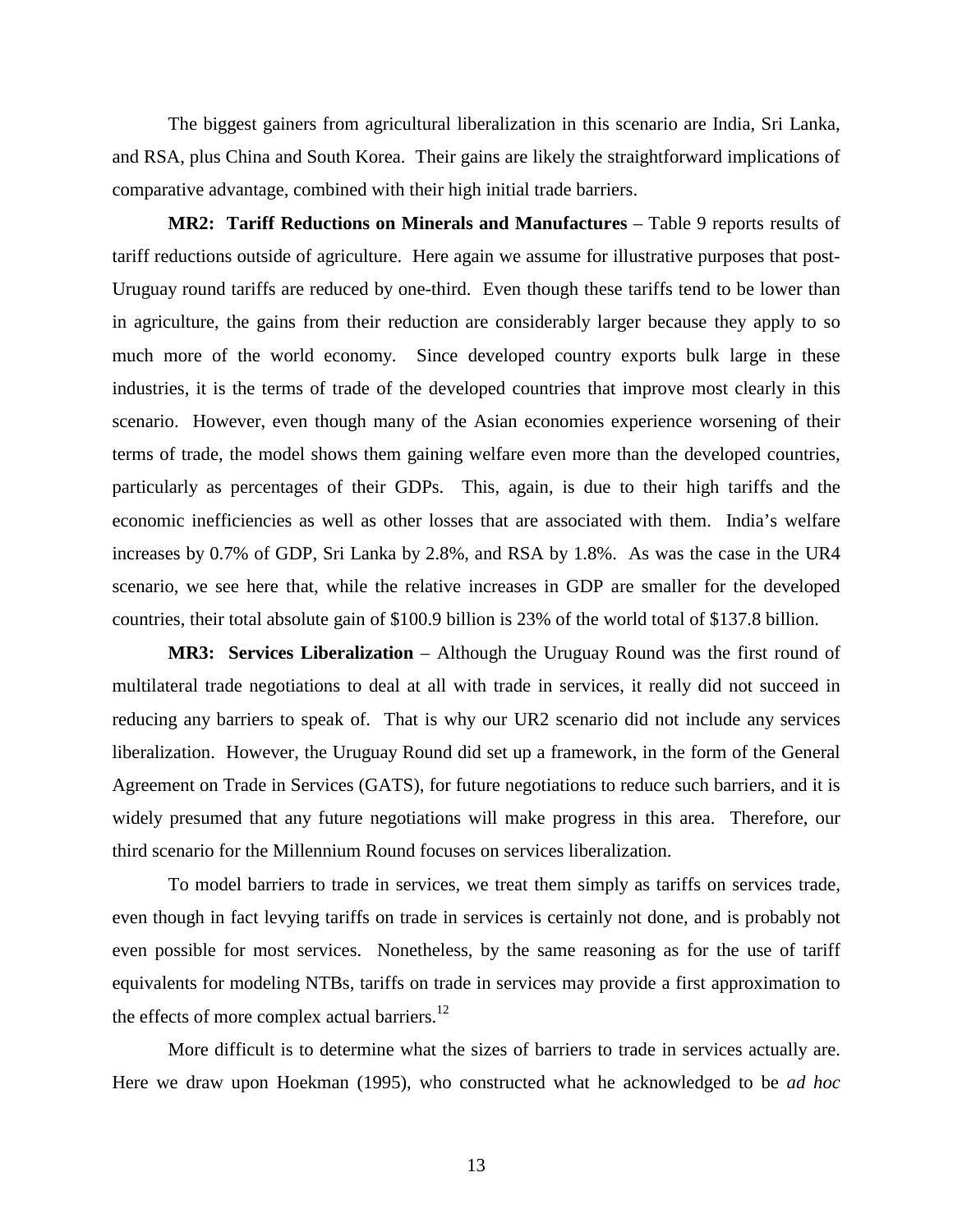"guesstimates" of *ad valorem* barriers to trade in services, based largely upon offers that countries tabled during the services negotiations of the Uruguay Round. In scenario MR3 we use these guesstimates, reducing the model's tariff equivalents on imports of services by one third of these amounts.

The aggregate results are shown in Table 10. Once again, trade of all countries in the model expands, and welfare of all countries improves, this time by noticeably more than in the earlier scenarios. Welfare increases in India by 1.6% of GDP, Sri Lanka by 2.8%, and RSA by 1.9%. The largest percentage gains accrue to Hong Kong, Thailand, and Singapore. The potential welfare benefits from the liberalization of services barriers are five times greater in total than from the liberalization of minerals and manufactures. While the developed countries gain of \$440.8 billion is 80% of the \$687.9 billion total, the absolute gains for the developing are nonetheless quite large. This is indicative of the importance to both developed and developing countries of pursuing services liberalization in the forthcoming WTO negotiations.<sup>13</sup>

**MR4: Combined Effects of MR1, MR2, and MR3** –Our final multilateral scenario here combines the 33% reductions in barriers for all sectors: agriculture; mining and manufactures; and services. This is simply the combination and summation of scenarios MR1 through MR3. The results appear in Table 11.

Not surprisingly, both the welfare and the terms-of-trade effects are similar to those in scenario MR3, since the services liberalization turns out to dominate the liberalization in the other sectors. Trade expands by quite a bit more here than in MR3, since the other sectors include a larger amount of trade being liberalized. But because the initial barriers themselves are so high, the welfare effects of services liberalization appear to be the most important for the well being of the countries involved. Of course, this conclusion is critically dependent on the large size of Hoekman's guesstimates of barriers, as well as on the assumption that they can be significantly reduced through negotiations.

### **Sectoral Impact of Trade Liberalization on India**

A major contribution that this sort of CGE modeling can make is to identify those sectors that will expand and those that will contract as a result of various patterns of trade liberalization, as well as the sizes of these changes. Given our assumption that expenditure adjusts within each country to maintain a constant level of total employment, it is necessarily the case that each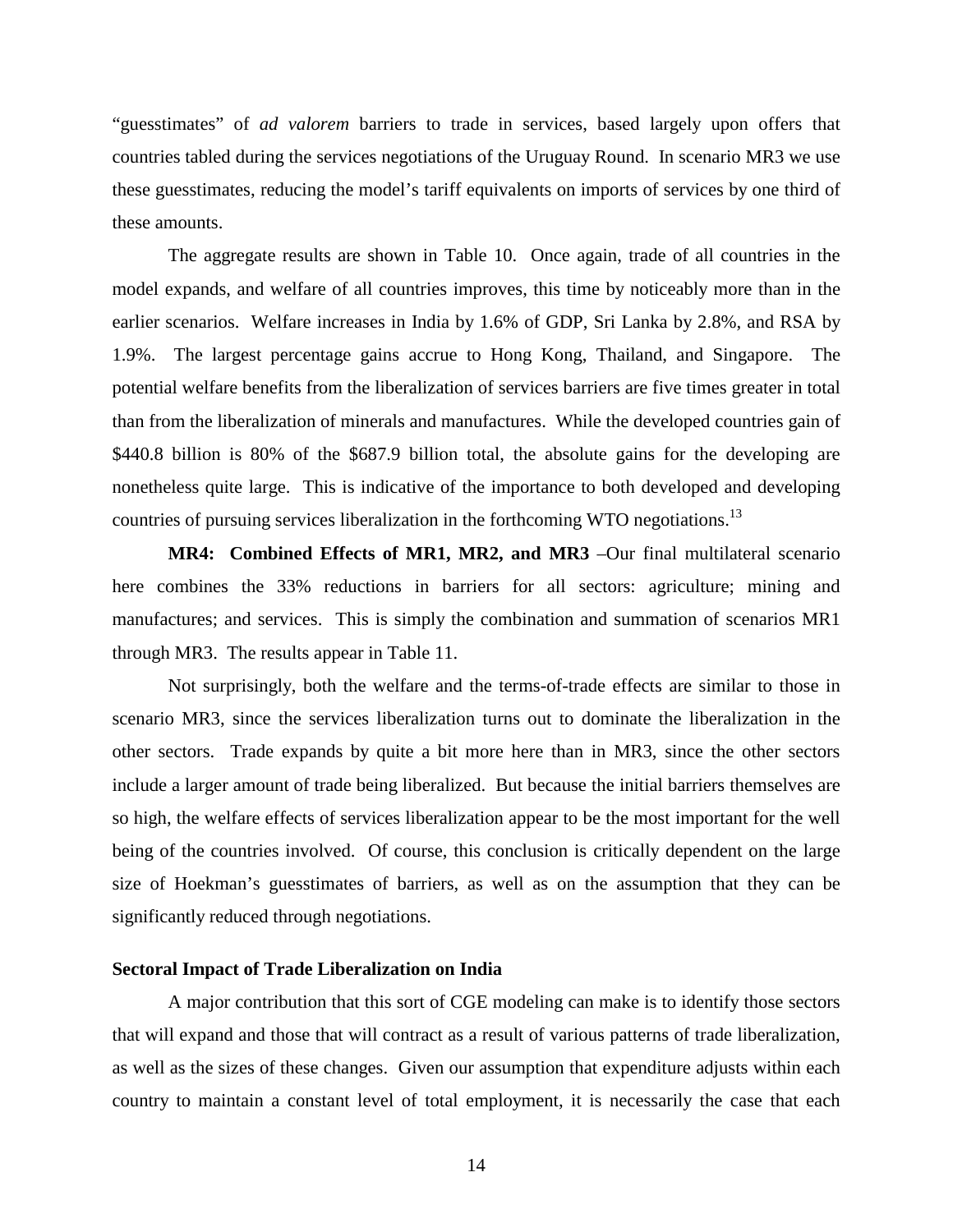country experiences a mixture of expansions and contractions at the industry level. This must be true of employment, and it is likely to be true as well for industry output. Detailed sectoral results are available for all the countries/regions included in the model and are available on request. We shall concentrate here then on the sectoral results for India that are given in Tables 12 and 13 in the UR4 and MR4 scenarios.

It is expected that trade liberalization will stimulate production of labor-intensive sectors in India. Productive resources would then get allocated more efficiently as compared to the preliberalization situation as India would specialize in the sectors where it has comparative advantage. There may of course be transitional costs due to intersectoral movement of factors of production. Beyond such welfare gains, trade liberalization is also expected to have a "procompetitive" effect on domestic firms, resulting in additional gains from the realization of economies of large-scale production. When firms get protection from foreign competition through tariff and non-tariff barriers, they may take advantage of their market power by raising their prices and reducing their domestic sales. The result is that the protected firms may produce below their minimum-cost, efficient plant size. Trade liberalization should then bring about competitive pressures on the formerly protected firms and induce them to raise production and productivity and also to achieve more efficient plant size and lower per unit costs. Thus, gains in economic welfare are expected to come from improved allocation of resources, lower prices to consumers and business firms, and availability of more varieties to consumers and firms. The realization of economies of scale in manufacturing also reinforces the welfare enhancing effect.

It can be seen in Tables 12 and 13 that wearing apparel is the single largest gaining sector, with increased output of 28.9% under UR4 and an additional 10.7% under MR4. Other outputgaining sectors under MR4 include mining and quarrying (4.1%); leather, wood, paper and their products (2.3%); textiles (1.8%); food, beverages, and tobacco (0.3%); non-metallic mineral products (0.3%); and manufactures including electronics equipment (10.7%). Output declines in other manufacturing sectors as well as in agriculture.

The changes in number of firms is indicated for the ten manufacturing sectors that are modeled as monopolistically competitive. These changes are consistent with the changes in output. The scale effect, which is the percent change in the output per firm, is positive in all the manufacturing sectors.<sup>14</sup>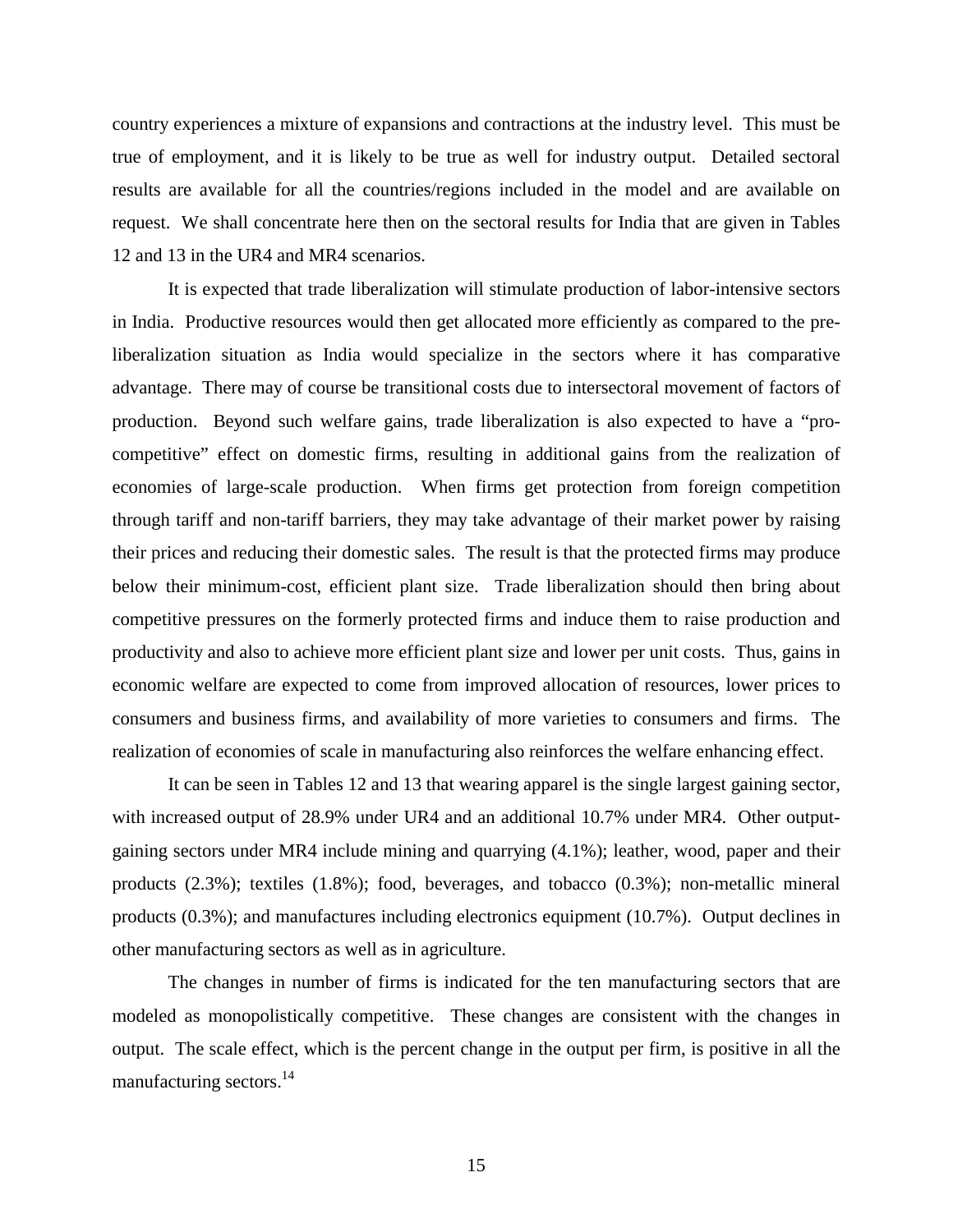The changes in sectoral exports and imports under the MR4 scenario indicate that the largest export-gaining manufacturing sectors, in percentage terms, include: wearing apparel; (16.6%); textiles (9.7%); and leather, wood, paper and their products (9.4%). The highest import gaining manufacturing sectors, in percentage terms, include: wearing apparel (23.2%); textiles (19.2%); food, beverages, and tobacco (18.9%); manufactures, including electronics equipment (17.8%); and non-metallic mineral products (13.2%). While exports of agriculture increase by 9.1%, imports increase by 8.2%. Trade in the service sectors increases markedly in proportional terms.

### **Unilateral Liberalization by India**

In earlier work by Chadha et al. (1998a,b), the impacts of India's unilateral, post-1991 economic reforms were analyzed, using a stand-alone model of the Indian economy in which the rest-of-the-world was assumed not to undertake any liberalization. It is interesting in this light to consider how India would be affected by multilateral liberalization in the forthcoming WTO negotiations as compared to what it might undertake unilaterally. For this purpose, we repeated the MR1-MR4 scenarios for India on a unilateral basis. The results are reported in Table 14 together with the results of the multilateral scenarios for India noted in Tables 8-11. It is clear that India would gain if it undertook unilateral liberalization. But the increases in welfare and the returns to labor and capital are noticeably higher with the assumed multilateral scenarios.

### **IV. Conclusions and Implications for Policy**

The failure of the Third WTO Ministerial Conference at Seattle has led to a temporary setback to the launch of a new round of multilateral trade negotiations. Despite the consequent uncertainties, the built-in agenda from the Uruguay Round has been mandated for negotiations on agricultural and services liberalization to commence in the year 2000. In this paper, we have provided computational estimates of the economic effects that might be realized from trade liberalization for India and other major trading countries/regions in the Uruguay Round and in a new negotiating round.

An important message that emerges is that multilateral liberalization enhances the economic welfare of the major trading countries/regions. The expected welfare gain of the world is close to 0.5% over the extrapolated 2005 GTAP database that incorporates the implementation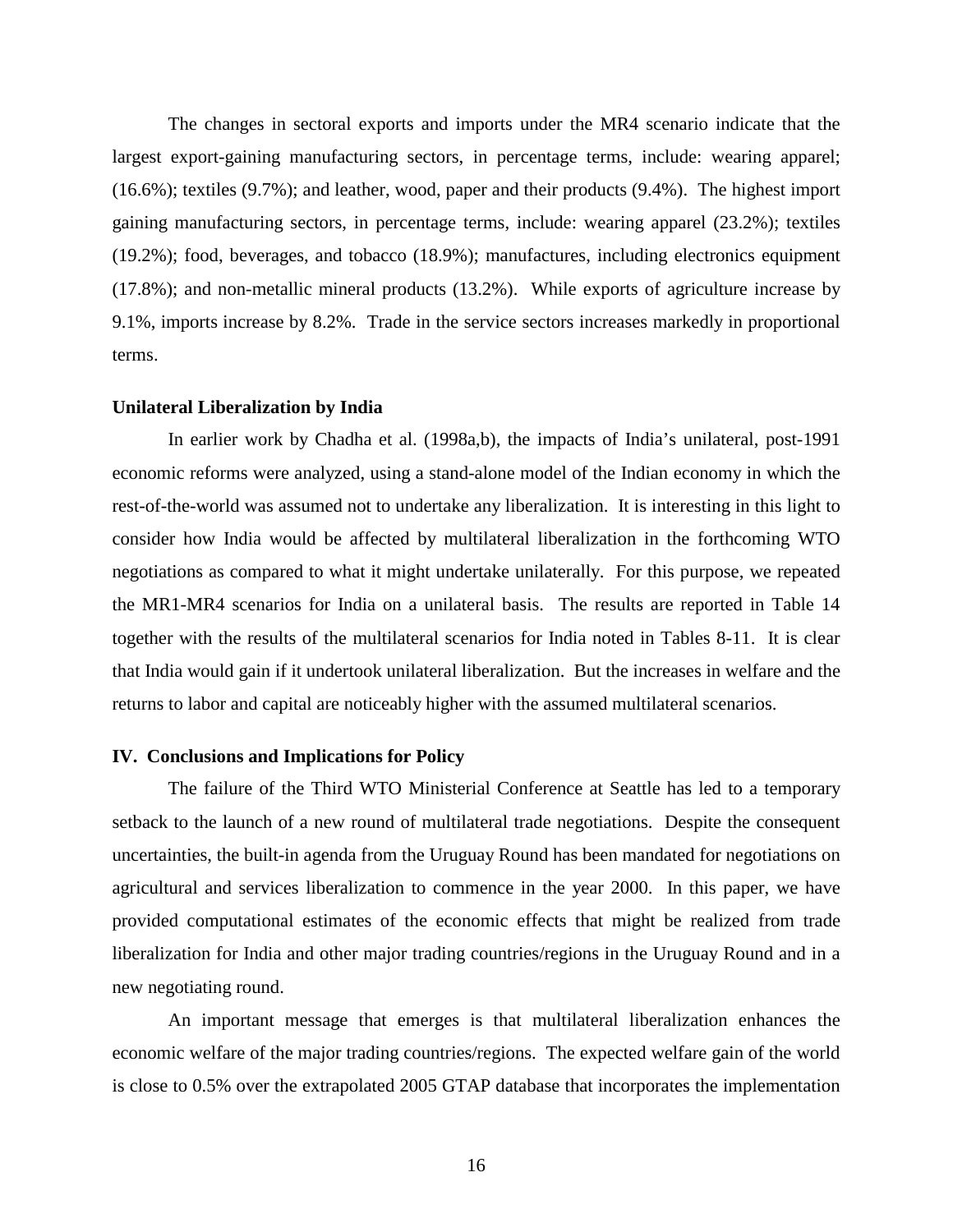of the Uruguay Round negotiations. There are significant additional gains from the assumed Millennium Round liberalization.

India's welfare gain is 1.1% (\$4.7 billion over its 2005 GDP)) when the UR scenarios get fully implemented. India's additional welfare gain amounts to 2.7% (\$11.4 billion) when the assumed Millennium Round multilateral trade liberalization is completed. Resources in India resources are allocated towards labor-intensive sectors such as textiles, wearing apparel, leather and leather products, and food, beverages, and tobacco. Real returns to both labor and capital increase. The scale effect (percent change in output per firm) is positive for all the ten sectors of manufacturing. Finally, it pays even if India were to undertake unilateral trade liberalization of the order indicated in the multilateral scenarios, with other countries not undertaking any further liberalization.

The gains from the liberalization scenarios that have been noted should of course be interpreted in the light of the assumptions of our modeling structure. In particular, our computational model abstracts from the effects of macroeconomic changes and policies. Also, we do not capture the effects of dynamic changes in efficiency and economic growth. We have also not analyzed the effects of possible changes in inflows of foreign direct investment. Finally, the analysis of intersectoral employment shifts makes no allowance for the constraining effects of India's sectoral exit barriers and its domestic labor laws.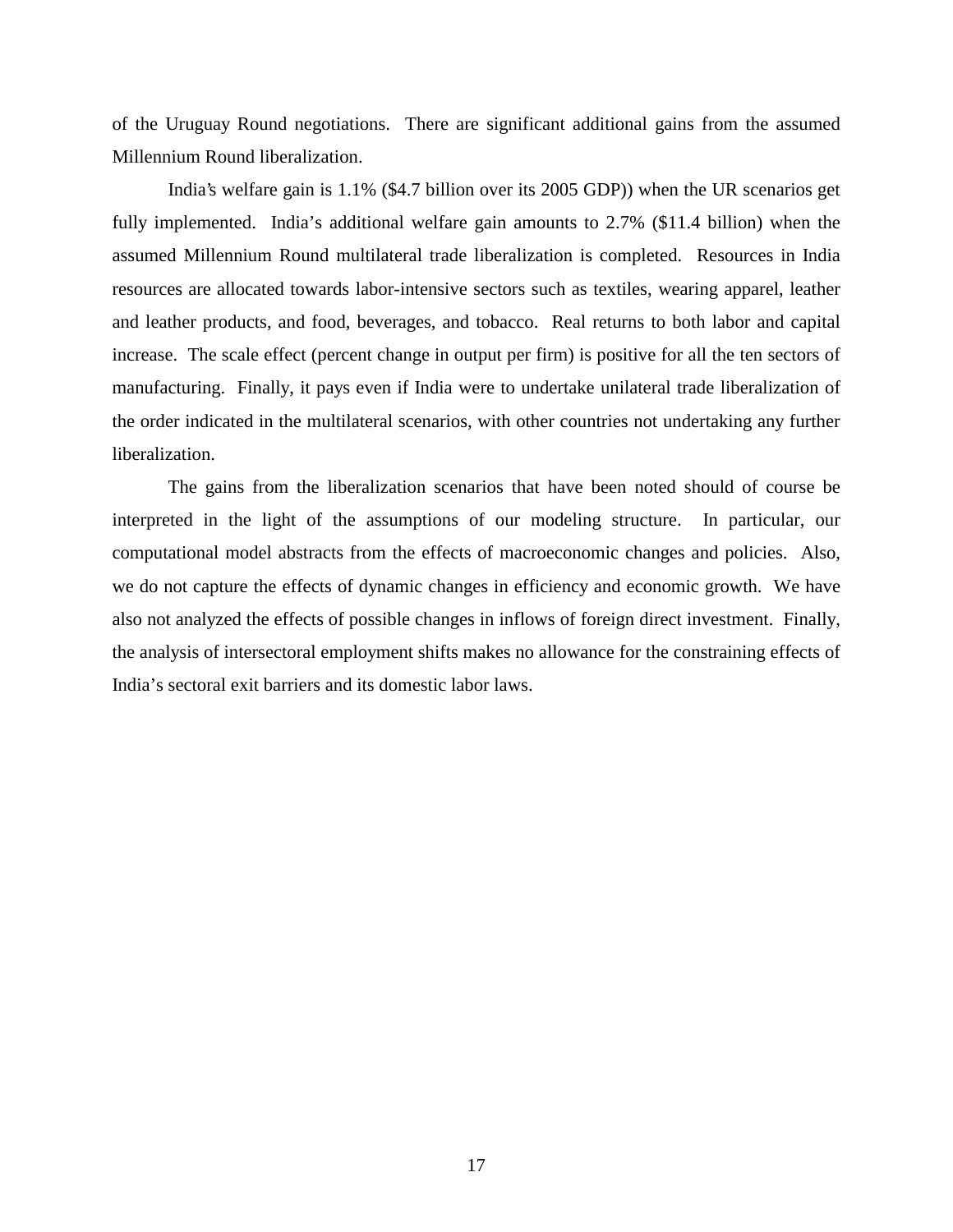|                                  | Table 1. India: Tariff Structure, 1990/91 to 1997/98 (Percent) |                             |                             |                             |                             |
|----------------------------------|----------------------------------------------------------------|-----------------------------|-----------------------------|-----------------------------|-----------------------------|
|                                  | $1990/91$ <sup>a</sup>                                         | 1993/94 <sup>b</sup>        | 1995/96                     | $1996/97^c$                 | $1997/98$ <sup>d</sup>      |
|                                  | <b>Applied<sup>e</sup></b>                                     | <b>Applied</b> <sup>e</sup> | <b>Applied</b> <sup>e</sup> | <b>Applied</b> <sup>e</sup> | <b>Applied</b> <sup>e</sup> |
| <b>Average Unweighted</b>        |                                                                |                             |                             |                             |                             |
| Agriculture                      | 113                                                            | 43                          | 27                          | 26                          | 26                          |
| Mining                           | 100                                                            | 70                          | 30                          | 26                          | 25                          |
| Manufacturing                    | 126                                                            | 73                          | 42                          | 40                          | 36                          |
| Whole economy                    | 125                                                            | 71                          | 41                          | 39                          | 35                          |
| Index of dispersion <sup>f</sup> | 32                                                             | 42                          | 47                          | 49                          | 42                          |
| Maximum tariff rate <sup>g</sup> | 355                                                            | 85                          | 50                          | 52                          | 45                          |
| Average Weighted <sup>h</sup>    | 87                                                             | 47                          | 25                          | 22                          | 20                          |

a) Prior to reform package of July 1991. Includes auxiliary duty mostly at 45%.

b) The auxiliary duty was merged with the basic customs duty in the 1993/94 budget.

c) Includes special rate of 2%.

d) Includes special rate of 5%.

e) Effective m.f.n. rate, i.e., actual rates applied where basic rates have been reduced by exempt rates. However, many exempt rates cannot be incorporated such as where the exempt rate applies to only a part of the HS six digit tariff line. The effective rate also excludes specific exemptions.

f) Index of dispersion for the whole economy as measured by the coefficient of variation, percentage points.

g) Higher than the so-called maximum rate is applied to a few items; in 1997/98, 0.4 percent of tariff lines.

h) Weighted by 1992/93 import values.

*Note:* Tariff averages consider only those tariff lines with ad valorem rates. Year beginning 1 April. Classification used is based on the International Standard Industrial Classifications(ISIC): Agriculture = ISIC 1; Mining = ISIC 2; Manufacturing = ISIC 3, including food processing.

*Source:* WTO, *Trade Policy Review : India 1998*, p. 46.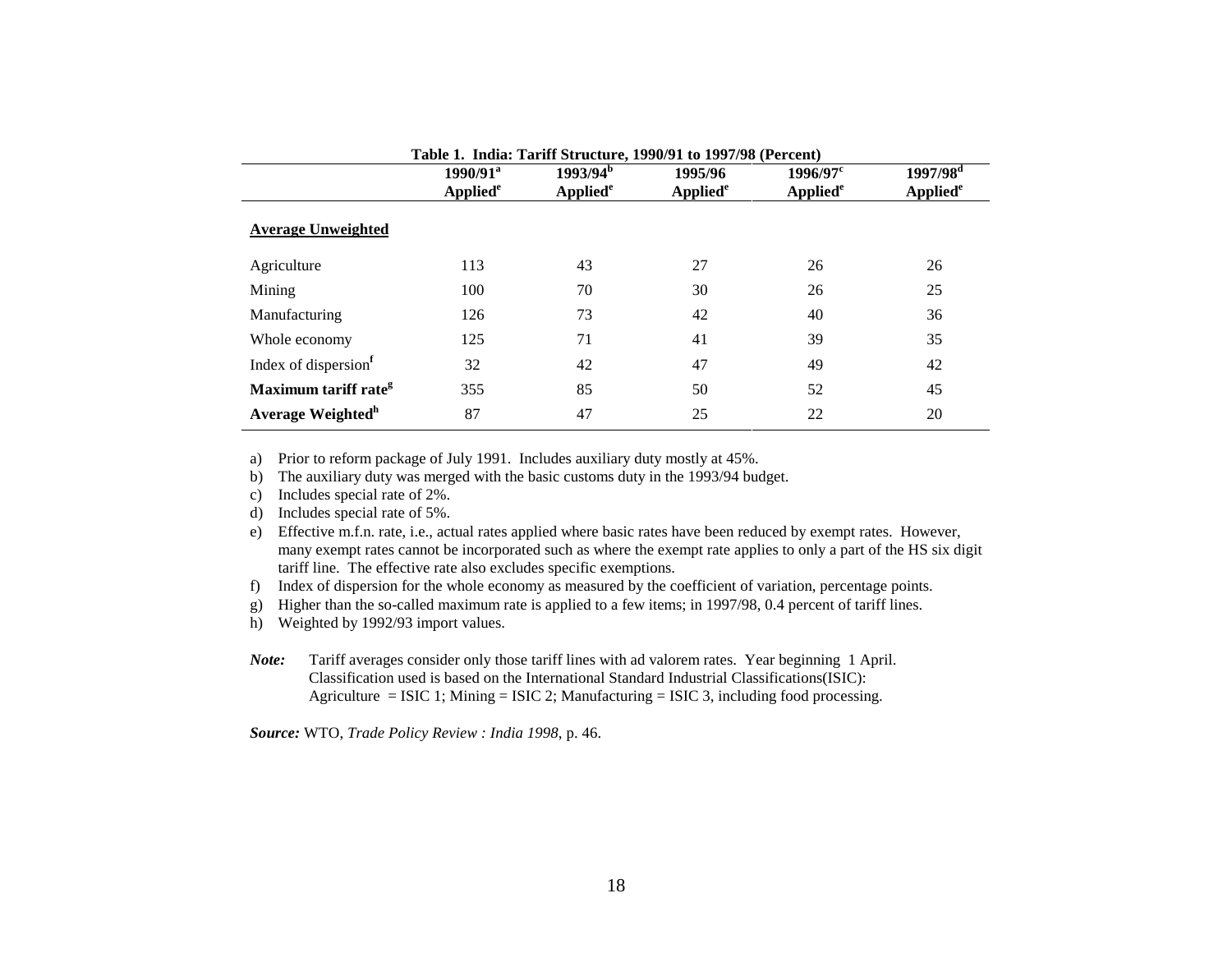|                    | 1990/91 | 1992/93 | 1993/94 | 1994/95 | 1995/96 | 1996/97 | 1997/98 |
|--------------------|---------|---------|---------|---------|---------|---------|---------|
| Consumer Goods     | 153     | 131     | 86      | 48      | 36      | 33      | 25      |
| Intermediate Goods | 77      | 55      | 42      | 31      | 22      | 19      | 18      |
| Capital Goods      | 97      | 74      | 50      | 37      | 29      | 29      | 24      |

| Table 2. India: Tariffs by Products, Average Import-Weighted Rates, 1990-98 (Percent) |  |
|---------------------------------------------------------------------------------------|--|
|                                                                                       |  |

*Note:* Year beginning April 1.

*Source:* WTO, *Trade Policy Review: India 1998*, p. 49.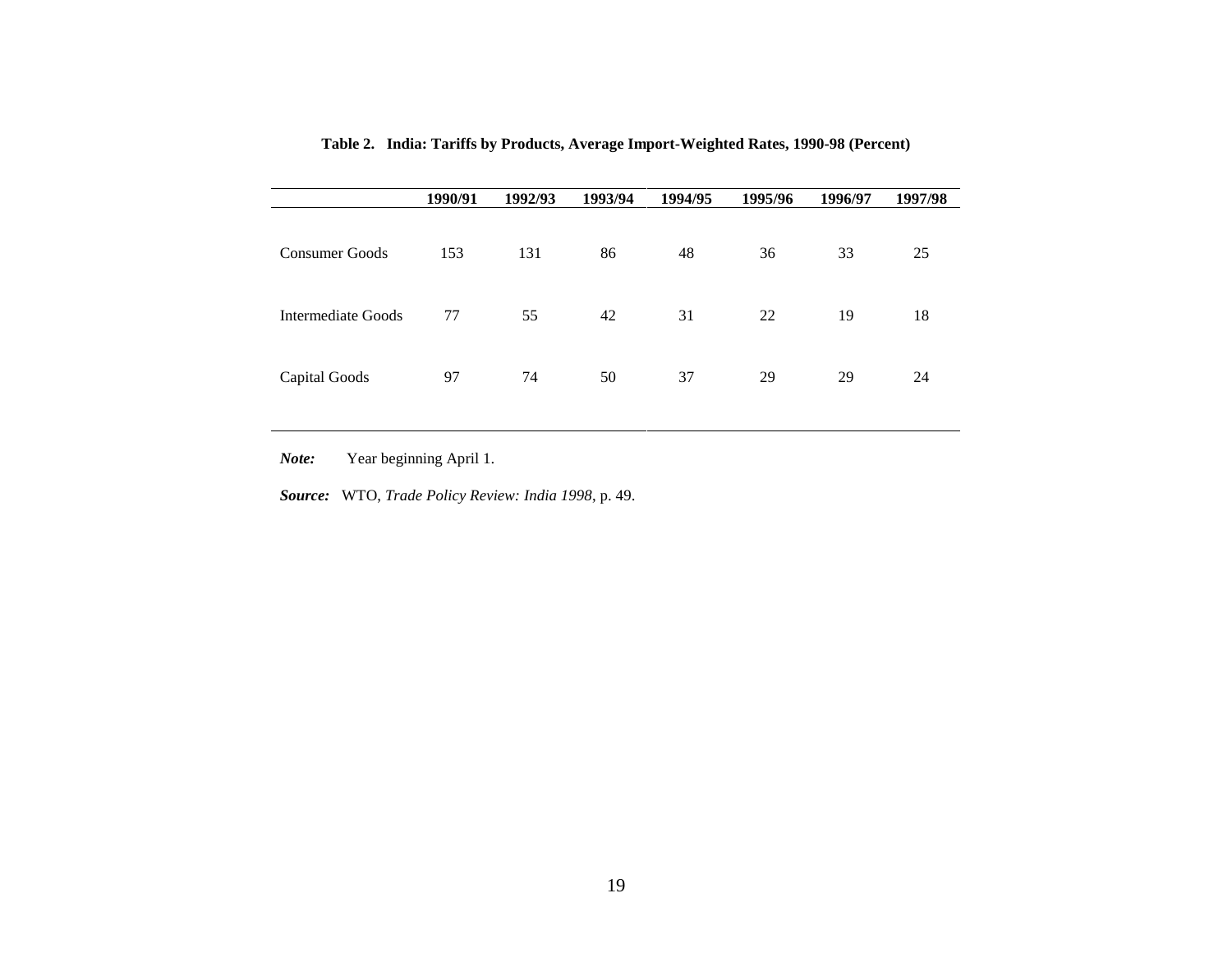|                                                                   | Bound rate of duty <sup>a</sup> by year<br>2005 | Applied rate of duty <sup>b</sup> 1997/98 |
|-------------------------------------------------------------------|-------------------------------------------------|-------------------------------------------|
| <b>Average unweighted tariff (percent)</b>                        |                                                 |                                           |
| Agriculture (ISIC 1)                                              | 94                                              | 26                                        |
| Mining (ISIC 2)                                                   | 36                                              | 25                                        |
| Manufacturing (ISIC 3, includes food<br>processing)               | 52                                              | 36                                        |
| Whole economy                                                     | 54                                              | 35                                        |
| <b>Average unweighted tariff by stage of processing (percent)</b> |                                                 |                                           |
| Unprocessed                                                       | 74                                              | 25                                        |
| Semi-processed                                                    | 44                                              | 35                                        |
| Processed                                                         | 56                                              | 37                                        |

### **Table 3. India: Bound Tariff Rates and Applied Rates of Duty (Percent)**

a) Includes only items bound during the Uruguay Round. The bound rates do not include the commitments under the Information Technology Agreement

b) Effective m.f.n. rate, i.e., actual rates applied where basic rates have been reduced by exempt rates. However, many exempt rates cannot be incorporated such as where the exempt rate applies to only a part of the HS six digit tariff line. The effective rate also excludes specific exemptions.

*Note:* Tariff averages consider only those tariff lines with ad *valorem rates*, Year beginning 1 April

*Source:* WTO, *Trade Policy Review: India 1998*, p. 54.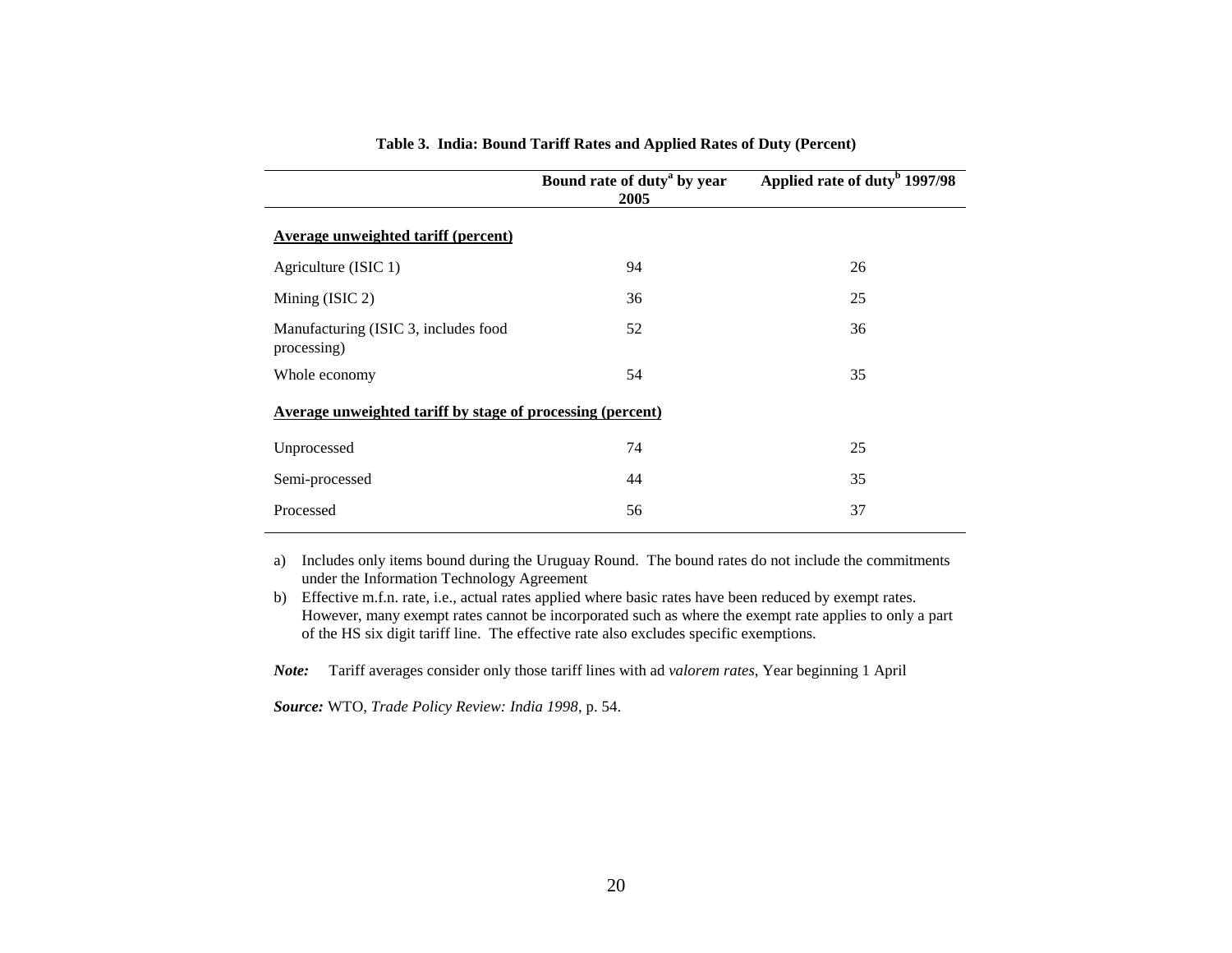| <b>COUNTRIES/REGIONS</b>                 | <b>CODE</b> |
|------------------------------------------|-------------|
| (1)                                      | (2)         |
| 1.Developed                              |             |
| Australia and New Zealand                | <b>ANZ</b>  |
| Canada                                   | <b>CAN</b>  |
| European Union and EFTA                  | <b>EUF</b>  |
| Japan                                    | <b>JPN</b>  |
| <b>United States</b>                     | <b>USA</b>  |
| 2. Developing                            |             |
| 2.a Asian                                |             |
| India                                    | IND         |
| Sri Lanka                                | <b>LKA</b>  |
| Rest of South Asia                       | <b>RSA</b>  |
| China                                    | <b>CHN</b>  |
| ong Kong                                 | <b>HKG</b>  |
| Korea                                    | <b>KOR</b>  |
| Singapore                                | <b>SGP</b>  |
| Indonesia                                | <b>IDN</b>  |
| Malaysia                                 | <b>MYS</b>  |
| Philippines                              | PHL         |
| Thailand                                 | <b>THA</b>  |
| 2. b Other                               |             |
| Mexico                                   | <b>MEX</b>  |
| Turkey                                   | <b>TUR</b>  |
| <b>Central European Associates</b>       | <b>CEA</b>  |
| Central and South America and Associates | $A_N$       |
|                                          |             |

# **Table 4. Countries/Regions of the Model**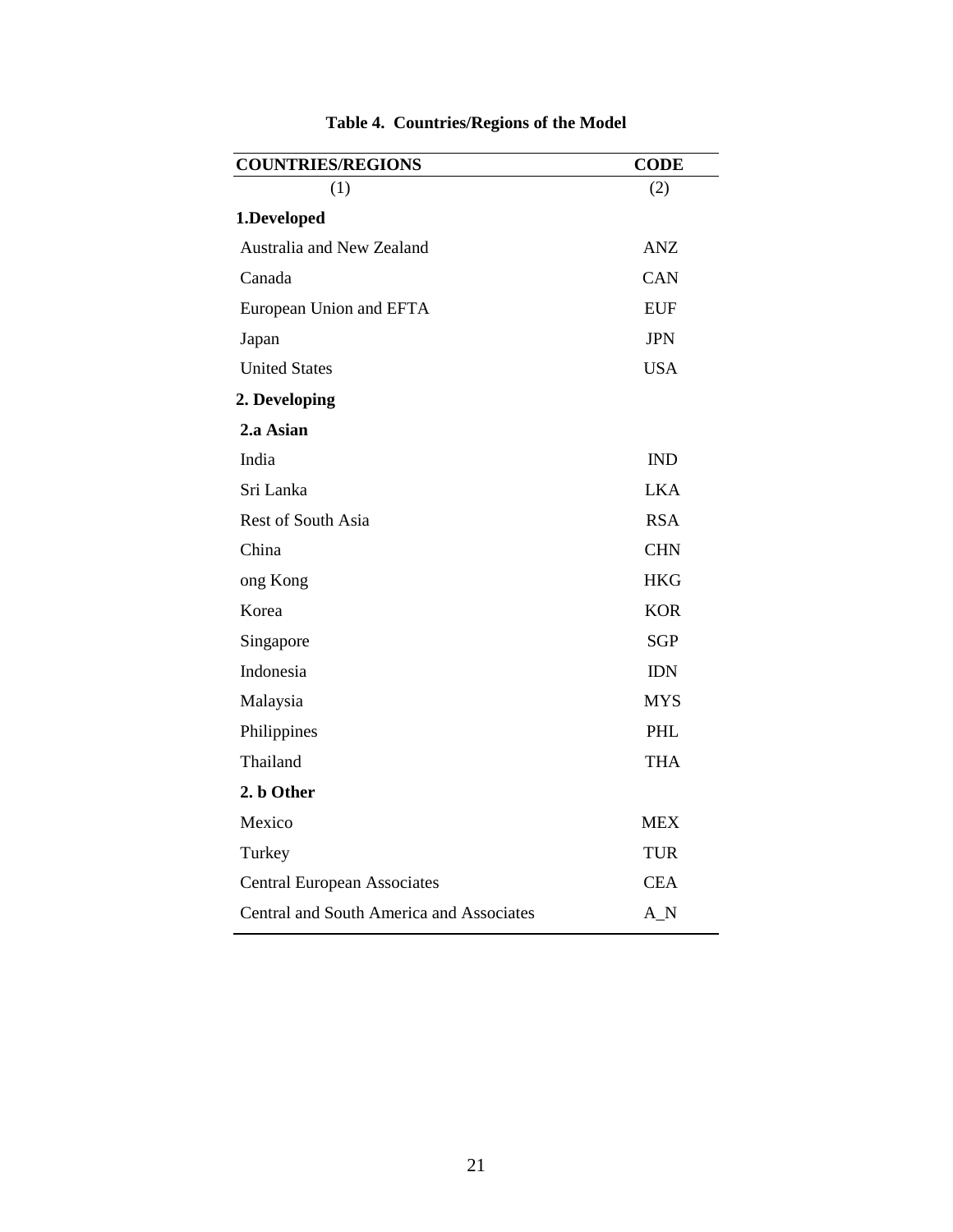| <b>SN</b> | <b>COMMODITY</b>                                                 | <b>CODE</b> |
|-----------|------------------------------------------------------------------|-------------|
|           |                                                                  |             |
| 1         | Agriculture                                                      | AGR         |
| 2         | Mining and Quarrying                                             | <b>MIN</b>  |
| 3         | Food, Beverages, and Tobacco                                     | <b>FBT</b>  |
| 4         | Textiles                                                         | <b>TEX</b>  |
| 5         | <b>Wearing Apparel</b>                                           | <b>WAP</b>  |
| 6         | Leather, Wood, and Paper & Products                              | <b>LWP</b>  |
| 7         | Chemicals, Rubber, Plastic, and Petroleum Products               | <b>CRP</b>  |
| 8         | <b>Non-Metallic Mineral Products</b>                             | <b>NMM</b>  |
| 9         | <b>Metal and Metal Products</b>                                  | <b>MMP</b>  |
| 10        | Transport and Machinery Equipment & Parts                        | <b>TEM</b>  |
| 11        | Manufactures, including Electronic Equip.                        | <b>OMF</b>  |
| 12        | Electricity, Gas, and Water                                      | <b>EGW</b>  |
| 13        | Construction                                                     | <b>CNS</b>  |
| 14        | <b>Trade and Transport</b>                                       | $T_T$       |
| 15        | Finance, Business, and Recreational Services                     | <b>OSP</b>  |
| 16        | Public Administration, Defense, Education and Health & Dwellings | <b>RSR</b>  |

# **Table 5: Sectors of Production**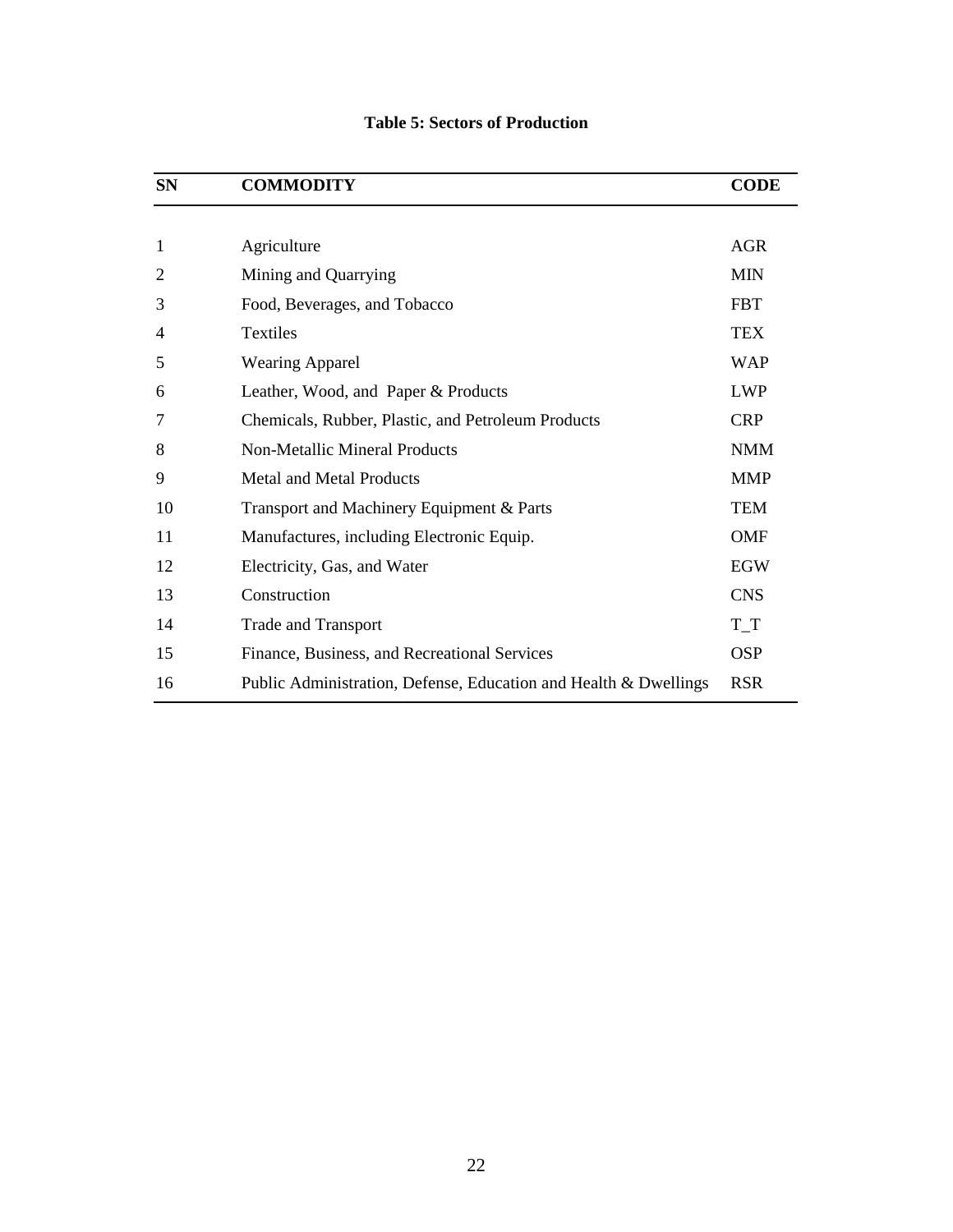| <b>COUNTRIES/REGIONS</b>           | <b>CODE</b> | <b>IMPORTS</b> | <b>EXPORTS</b> | <b>TERMS</b>             | <b>EQUIVALENT VARIATION</b> |                | <b>WAGE RATE</b>         | <b>RETURN TO</b>         |
|------------------------------------|-------------|----------------|----------------|--------------------------|-----------------------------|----------------|--------------------------|--------------------------|
|                                    |             | <b>Million</b> | <b>Million</b> | <b>OF TRADE</b>          | Percent                     | <b>Million</b> | Percent                  | <b>CAPITAL</b>           |
|                                    |             | <b>Dollars</b> | <b>Dollars</b> | Percent                  | <b>Change</b>               | <b>Dollars</b> | <b>Change</b>            | <b>Percent Change</b>    |
|                                    |             |                |                | <b>Change</b>            |                             |                |                          |                          |
| (1)                                | (2)         | (3)            | (4)            | (5)                      | (6)                         | (7)            | (8)                      | (9)                      |
| 1.Developed                        |             | 8897           | 6812           | $- -$                    | 0.0                         | 5310           | $\overline{\phantom{a}}$ | $\overline{\phantom{a}}$ |
| Australia & New Zealand            | ANZ         | 131            | 104            | 0.0                      | $-0.0$                      | $-56$          | 0.0                      | 0.0                      |
| Canada                             | CAN         | 698            | 620            | 0.1                      | 0.1                         | 1087           | 0.0                      | 0.1                      |
| <b>EUN</b> and <b>EFTA</b>         | <b>EUF</b>  | 2202           | 1924           | 0.1                      | 0.0                         | 818            | 0.0                      | 0.0                      |
| Japan                              | <b>JPN</b>  | $-25$          | 262            | $-0.0$                   | $-0.0$                      | $-2209$        | $-0.0$                   | 0.0                      |
| <b>USA</b>                         | <b>USA</b>  | 5890           | 3903           | 0.1                      | 0.1                         | 5671           | 0.0                      | 0.1                      |
| 2. Developing                      |             | 7889           | 10245          | $\overline{\phantom{a}}$ | 0.1                         | 3077           | $-$                      | $-$                      |
| 2.a Asian                          |             | 8302           | 10453          | ۰.                       | 0.2                         | 4579           | $\overline{\phantom{m}}$ | $\overline{\phantom{a}}$ |
| India                              | <b>IND</b>  | 1528           | 1980           | $-0.9$                   | 0.6                         | 2485           | 0.1                      | 0.2                      |
| Sri Lanka                          | <b>LKA</b>  | 47             | 107            | $-1.1$                   | 0.2                         | 30             | $-0.1$                   | 0.2                      |
| <b>Rest of South Asia</b>          | <b>RSA</b>  | 455            | 641            | $-1.0$                   | 0.5                         | 628            | 0.1                      | 0.2                      |
| China                              | <b>CHN</b>  | 2259           | 3130           | $-0.3$                   | 0.1                         | 726            | 0.1                      | $-0.0$                   |
| Hong Kong                          | <b>HKG</b>  | 2106           | 2253           | $-0.2$                   | 0.8                         | 1074           | 1.2                      | 0.1                      |
| Korea                              | <b>KOR</b>  | 420            | 414            | 0.0                      | $-0.0$                      | $-158$         | 0.0                      | $-0.0$                   |
| Singapore                          | <b>SGP</b>  | $-353$         | $-398$         | 0.0                      | $-0.2$                      | $-154$         | $-0.0$                   | 0.0                      |
| Indonesia                          | <b>IDN</b>  | 105            | 163            | $-0.1$                   | $-0.1$                      | $-237$         | 0.0                      | $-0.0$                   |
| Malaysia                           | <b>MYS</b>  | $-123$         | $-92$          | $-0.0$                   | $-0.1$                      | $-167$         | 0.1                      | $-0.0$                   |
| Philippines                        | PHL         | 1706           | 1999           | $-0.9$                   | 0.6                         | 517            | 1.6                      | $-0.3$                   |
| Thailand                           | <b>THA</b>  | 152            | 257            | $-0.1$                   | $-0.1$                      | $-165$         | 0.2                      | $-0.0$                   |
| 2. b Other                         |             | $-412$         | $-209$         | ۰.                       | $-0.1$                      | $-1501$        | $\qquad \qquad -$        | $- -$                    |
| Mexico                             | <b>MEX</b>  | $-68$          | 11             | $-0.0$                   | $-0.1$                      | $-252$         | $-0.0$                   | $-0.0$                   |
| Turkey                             | <b>TUR</b>  | $-137$         | $-98$          | $-0.1$                   | $-0.1$                      | $-217$         | $-0.0$                   | $-0.0$                   |
| <b>Central European Associates</b> | <b>CEA</b>  | $-40$          | $-20$          | $-0.0$                   | $-0.0$                      | $-83$          | $-0.0$                   | 0.0                      |
| Central, South America etc         | $A_N$       | $-167$         | $-102$         | $-0.1$                   | $-0.1$                      | $-950$         | $-0.0$                   | $-0.0$                   |
| 3. World Total                     |             | 16787          | 17056          | ۰.                       | 0.0                         | 8388           | $--$                     | $\mathbf{u}$             |

## **Table 6. UR1:Complete Elimination of Export-Tax Equivalents of MFA Quota Constraints**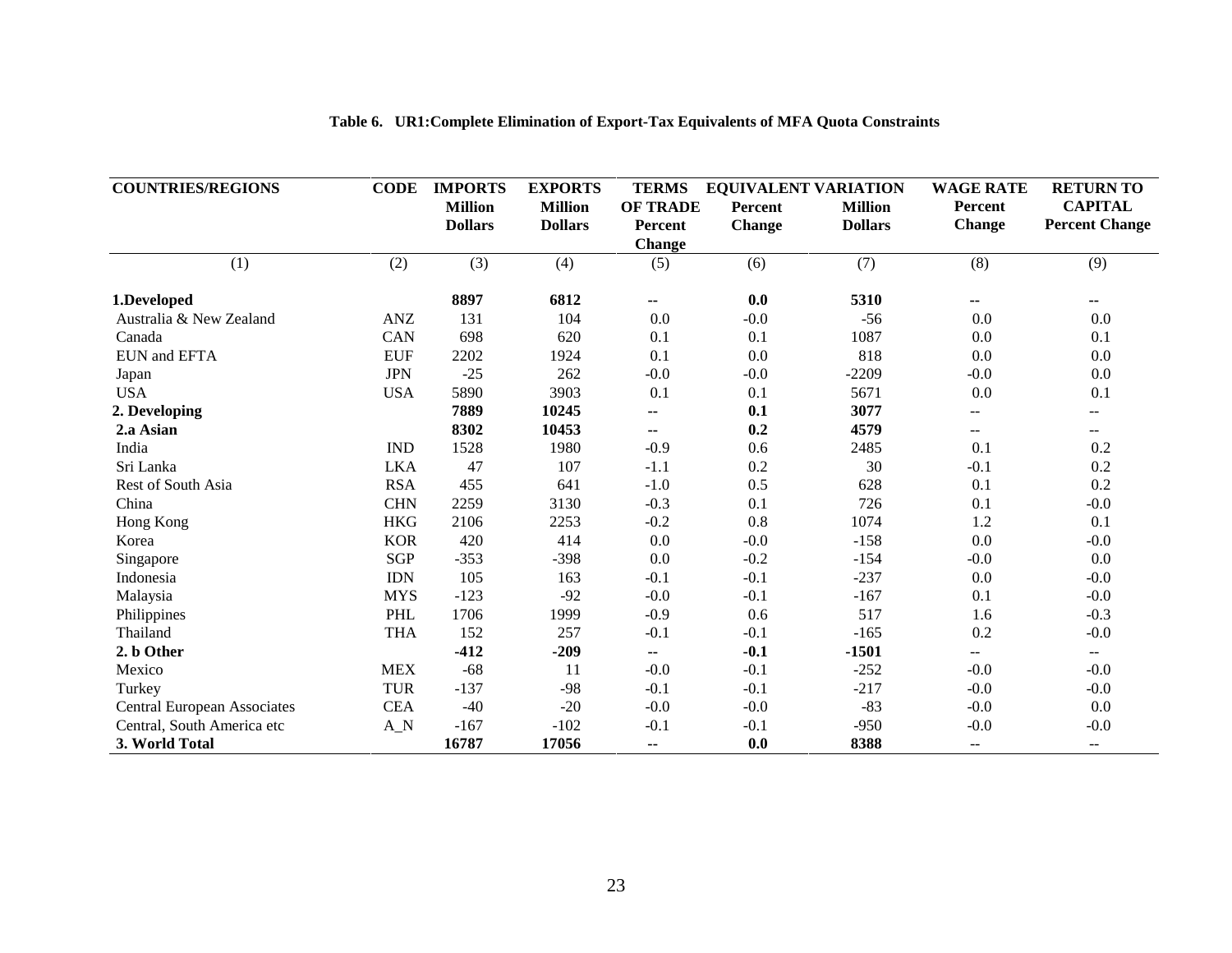| <b>COUNTRIES/REGIONS</b>    | <b>CODE</b> | <b>IMPORTS</b><br><b>Million</b><br><b>Dollars</b> | <b>EXPORTS</b><br><b>Million</b><br><b>Dollars</b> | <b>TERMS</b><br><b>OF TRADE</b><br>Percent<br><b>Change</b> | Percent<br><b>Change</b> | <b>EQUIVALENT VARIATION</b><br><b>Million Dollars</b> | <b>WAGE</b><br><b>RATE</b><br>Percent<br><b>Change</b> | <b>RETURN TO</b><br><b>CAPITAL</b><br><b>Percent Change</b> |
|-----------------------------|-------------|----------------------------------------------------|----------------------------------------------------|-------------------------------------------------------------|--------------------------|-------------------------------------------------------|--------------------------------------------------------|-------------------------------------------------------------|
| (1)                         | (2)         | (3)                                                | (4)                                                | (5)                                                         | (6)                      | (7)                                                   | (8)                                                    | (9)                                                         |
| 1.Developed                 |             | 83792                                              | 77989                                              | ۰.                                                          | 0.4                      | 115546                                                | ۰.                                                     | --                                                          |
| Australia & New Zealand     | <b>ANZ</b>  | 3960                                               | 3436                                               | 0.5                                                         | 0.6                      | 3214                                                  | 0.4                                                    | 0.6                                                         |
| Canada                      | CAN         | 2748                                               | 2624                                               | 0.1                                                         | 0.3                      | 2271                                                  | 0.2                                                    | 0.3                                                         |
| <b>EUN</b> and <b>EFTA</b>  | <b>EUF</b>  | 31410                                              | 27870                                              | 0.4                                                         | 0.4                      | 48037                                                 | 0.2                                                    | 0.2                                                         |
| Japan                       | <b>JPN</b>  | 13326                                              | 11563                                              | 0.4                                                         | 0.3                      | 21357                                                 | 0.1                                                    | 0.2                                                         |
| <b>USA</b>                  | <b>USA</b>  | 32347                                              | 32497                                              | $-0.2$                                                      | 0.4                      | 40667                                                 | 0.3                                                    | 0.4                                                         |
| 2. Developing               |             | 64157                                              | 69914                                              | ۰.                                                          | 0.8                      | 44143                                                 | $\hspace{0.05cm} -\hspace{0.05cm} -\hspace{0.05cm}$    | --                                                          |
| 2.a Asian                   |             | 51209                                              | 57160                                              | --                                                          | 1.3                      | 37123                                                 | $\overline{\phantom{a}}$                               | $- -$                                                       |
| India                       | <b>IND</b>  | 4522                                               | 6012                                               | $-3.0$                                                      | 1.1                      | 4738                                                  | 0.5                                                    | 0.7                                                         |
| Sri Lanka                   | <b>LKA</b>  | 212                                                | 297                                                | $-1.7$                                                      | 1.7                      | 286                                                   | 1.1                                                    | 1.4                                                         |
| Rest of South Asia          | <b>RSA</b>  | 3994                                               | 5473                                               | $-8.3$                                                      | 3.2                      | 3749                                                  | 1.9                                                    | 2.2                                                         |
| China                       | <b>CHN</b>  | 22091                                              | 25809                                              | $-1.3$                                                      | 1.5                      | 13330                                                 | 1.0                                                    | 0.9                                                         |
| Hong Kong                   | <b>HKG</b>  | 3150                                               | 2646                                               | 0.5                                                         | 1.3                      | 1700                                                  | 1.8                                                    | 0.7                                                         |
| Korea                       | <b>KOR</b>  | 4392                                               | 3702                                               | 0.4                                                         | 0.8                      | 4741                                                  | 0.4                                                    | 0.4                                                         |
| Singapore                   | <b>SGP</b>  | 2794                                               | 2243                                               | 0.3                                                         | 1.6                      | 1221                                                  | 2.0                                                    | 2.3                                                         |
| Indonesia                   | <b>IDN</b>  | 1346                                               | 1287                                               | 0.1                                                         | 0.5                      | 1194                                                  | 0.5                                                    | 0.2                                                         |
| Malaysia                    | <b>MYS</b>  | 1888                                               | 2174                                               | $-0.2$                                                      | 1.1                      | 1310                                                  | 1.6                                                    | 1.4                                                         |
| Philippines                 | PHL         | 5112                                               | 6050                                               | $-3.0$                                                      | 3.3                      | 2913                                                  | 3.6                                                    | 1.7                                                         |
| Thailand                    | <b>THA</b>  | 1707                                               | 1467                                               | 0.2                                                         | 0.9                      | 1941                                                  | 1.0                                                    | 0.3                                                         |
| 2. b Other                  |             | 12948                                              | 12753                                              | ۰.                                                          | 0.3                      | 7020                                                  | $- -$                                                  | $- -$                                                       |
| Mexico                      | <b>MEX</b>  | 324                                                | 460                                                | $-0.0$                                                      | $-0.2$                   | $-795$                                                | 0.2                                                    | $-0.2$                                                      |
| Turkey                      | <b>TUR</b>  | 477                                                | 318                                                | 0.3                                                         | 0.5                      | 1007                                                  | 0.1                                                    | 0.2                                                         |
| Central European Associates | <b>CEA</b>  | 2581                                               | 2248                                               | 0.2                                                         | 0.5                      | 1814                                                  | 0.3                                                    | 0.3                                                         |
| Central, South America etc  | $A_N$       | 9565                                               | 9727                                               | $-0.2$                                                      | 0.3                      | 4994                                                  | 0.1                                                    | $-0.0$                                                      |
| 3. World Total              |             | 147949                                             | 147903                                             | ۰.                                                          | 0.5                      | 159689                                                | $\overline{\phantom{m}}$                               | $- -$                                                       |

**Table 7. UR2: Elimination of MFA Quota Constraints, Agricultural Liberalization, and Liberalization of Minerals and Manufactures**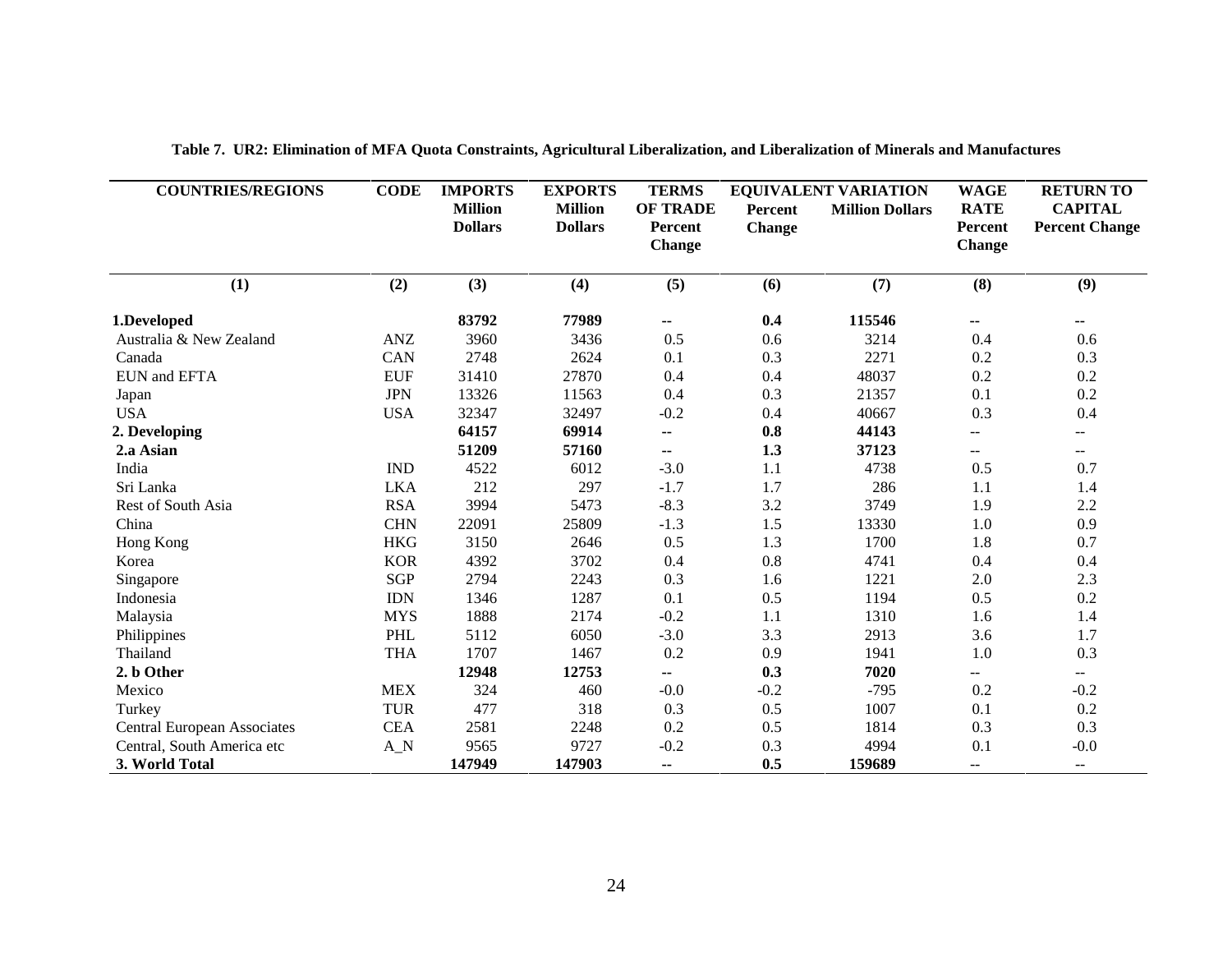| <b>COUNTRIES/REGIONS</b>           | <b>CODE</b> | <b>IMPORTS</b><br><b>Million</b><br><b>Dollars</b> | <b>EXPORTS</b><br><b>Million</b><br><b>Dollars</b> | <b>TERMS</b><br><b>OF TRADE</b><br>Percent<br><b>Change</b> | <b>EQUIVALENT VARIATION</b><br><b>Percent</b><br><b>Change</b> | <b>Million</b><br><b>Dollars</b> | <b>WAGE</b><br><b>RATE</b><br>Percent<br><b>Change</b> | <b>RETURN</b><br><b>TO</b><br><b>CAPITAL</b><br>Percent<br><b>Change</b> |
|------------------------------------|-------------|----------------------------------------------------|----------------------------------------------------|-------------------------------------------------------------|----------------------------------------------------------------|----------------------------------|--------------------------------------------------------|--------------------------------------------------------------------------|
| (1)                                | (2)         | (3)                                                | (4)                                                | (5)                                                         | (6)                                                            | (7)                              | (8)                                                    | (9)                                                                      |
| 1.Developed                        |             | 10934                                              | 10433                                              | ۰.                                                          | 0.0                                                            | 4390                             | --                                                     | ۰.                                                                       |
| Australia & New Zealand            | ANZ         | 706                                                | 418                                                | 0.3                                                         | 0.0                                                            | 79                               | $-0.0$                                                 | $-0.1$                                                                   |
| Canada                             | CAN         | 203                                                | $-79$                                              | 0.1                                                         | 0.0                                                            | 85                               | $-0.0$                                                 | $-0.0$                                                                   |
| <b>EUN</b> and <b>EFTA</b>         | <b>EUF</b>  | 2504                                               | 2412                                               | $-0.0$                                                      | 0.0                                                            | 2742                             | 0.0                                                    | 0.0                                                                      |
| Japan                              | <b>JPN</b>  | 3105                                               | 4166                                               | $-0.2$                                                      | 0.0                                                            | 2675                             | 0.1                                                    | 0.1                                                                      |
| <b>USA</b>                         | <b>USA</b>  | 4417                                               | 3515                                               | 0.1                                                         | $-0.0$                                                         | $-1191$                          | $-0.0$                                                 | $-0.0$                                                                   |
| 2. Developing                      |             | 5522                                               | 5386                                               | ۰.                                                          | 0.1                                                            | 5751                             | --                                                     | $- -$                                                                    |
| 2.a Asian                          |             | 3863                                               | 4177                                               | ۰.                                                          | 0.2                                                            | 5500                             | $- -$                                                  | $- -$                                                                    |
| India                              | <b>IND</b>  | 249                                                | 253                                                | $-0.0$                                                      | 0.4                                                            | 1541                             | 0.0                                                    | 0.0                                                                      |
| Sri Lanka                          | <b>LKA</b>  | 36                                                 | 33                                                 | 0.1                                                         | 0.4                                                            | 59                               | 0.1                                                    | 0.0                                                                      |
| <b>Rest of South Asia</b>          | <b>RSA</b>  | 184                                                | 224                                                | $-0.1$                                                      | 0.7                                                            | 801                              | 0.1                                                    | 0.2                                                                      |
| China                              | <b>CHN</b>  | 836                                                | 595                                                | 0.0                                                         | 0.2                                                            | 1496                             | 0.0                                                    | 0.0                                                                      |
| Hong Kong                          | <b>HKG</b>  | 93                                                 | 136                                                | 0.0                                                         | $-0.0$                                                         | $-8$                             | 0.0                                                    | 0.0                                                                      |
| Korea                              | <b>KOR</b>  | 1051                                               | 1465                                               | $-0.2$                                                      | 0.2                                                            | 925                              | 0.2                                                    | 0.2                                                                      |
| Singapore                          | <b>SGP</b>  | 237                                                | 238                                                | 0.0                                                         | 0.1                                                            | 53                               | 0.2                                                    | 0.2                                                                      |
| Indonesia                          | <b>IDN</b>  | 156                                                | 113                                                | 0.0                                                         | 0.0                                                            | 113                              | 0.0                                                    | $-0.0$                                                                   |
| Malaysia                           | <b>MYS</b>  | 456                                                | 527                                                | $-0.1$                                                      | 0.3                                                            | 377                              | 0.2                                                    | 0.2                                                                      |
| Philippines                        | <b>PHL</b>  | 254                                                | 315                                                | $-0.1$                                                      | 0.3                                                            | 235                              | 0.1                                                    | 0.2                                                                      |
| Thailand                           | <b>THA</b>  | 311                                                | 278                                                | 0.1                                                         | $-0.0$                                                         | $-92$                            | 0.3                                                    | $-0.1$                                                                   |
| 2. b Other                         |             | 1659                                               | 1209                                               | ۰.                                                          | 0.0                                                            | 252                              | --                                                     | $- -$                                                                    |
| Mexico                             | <b>MEX</b>  | 52                                                 | $-80$                                              | 0.1                                                         | 0.0                                                            | 40                               | 0.0                                                    | $-0.0$                                                                   |
| Turkey                             | <b>TUR</b>  | 257                                                | 285                                                | $-0.0$                                                      | 0.2                                                            | 396                              | 0.0                                                    | 0.1                                                                      |
| <b>Central European Associates</b> | <b>CEA</b>  | 310                                                | 269                                                | 0.1                                                         | 0.0                                                            | 31                               | 0.0                                                    | $-0.0$                                                                   |
| Central, South America etc         | $A_N$       | 1042                                               | 735                                                | 0.2                                                         | $-0.0$                                                         | $-215$                           | $-0.0$                                                 | $-0.1$                                                                   |
| 3. World Total                     |             | 16456                                              | 15819                                              | --                                                          | 0.0                                                            | 10141                            | --                                                     | --                                                                       |

## **Table 8. MR1: 33 Percent Bilateral Reduction in Post-Uruguay Round Tariffs on Agricultural Products**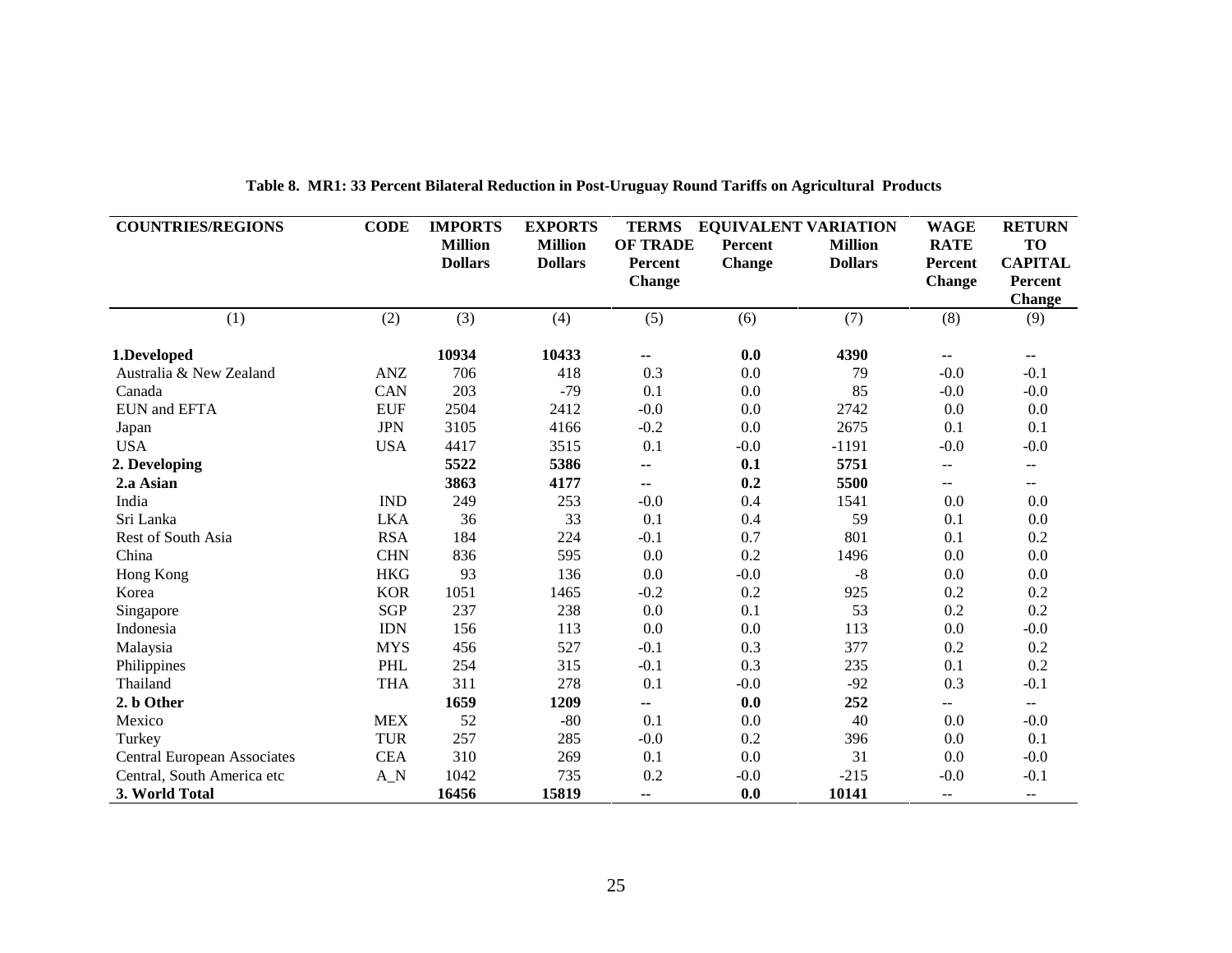| <b>COUNTRIES/REGIONS</b>           | <b>CODE</b> | <b>IMPORTS</b>                   | <b>EXPORTS</b>                   | <b>TERMS</b>                                | <b>EQUIVALENT VARIATION</b>     |                                  | <b>WAGE</b>                             | <b>RETURN</b>                                                  |
|------------------------------------|-------------|----------------------------------|----------------------------------|---------------------------------------------|---------------------------------|----------------------------------|-----------------------------------------|----------------------------------------------------------------|
|                                    |             | <b>Million</b><br><b>Dollars</b> | <b>Million</b><br><b>Dollars</b> | <b>OF TRADE</b><br>Percent<br><b>Change</b> | <b>Percent</b><br><b>Change</b> | <b>Million</b><br><b>Dollars</b> | <b>RATE</b><br><b>Percent</b><br>Change | <b>TO</b><br><b>CAPITAL</b><br><b>Percent</b><br><b>Change</b> |
| (1)                                | (2)         | (3)                              | (4)                              | (5)                                         | (6)                             | (7)                              | (8)                                     | (9)                                                            |
| 1.Developed                        |             | 70352                            | 64526                            | --                                          | 0.4                             | 100858                           | ۰.                                      | $- -$                                                          |
| Australia & New Zealand            | <b>ANZ</b>  | 3565                             | 3346                             | 0.2                                         | 0.4                             | 2127                             | 0.3                                     | 0.4                                                            |
| Canada                             | CAN         | 1887                             | 2047                             | $-0.0$                                      | 0.3                             | 2337                             | 0.1                                     | 0.2                                                            |
| EUN and EFTA                       | <b>EUF</b>  | 27226                            | 26326                            | 0.1                                         | 0.4                             | 40522                            | 0.1                                     | 0.2                                                            |
| Japan                              | <b>JPN</b>  | 18451                            | 15250                            | 0.5                                         | 0.6                             | 37431                            | 0.1                                     | 0.2                                                            |
| <b>USA</b>                         | <b>USA</b>  | 19223                            | 17558                            | 0.1                                         | 0.2                             | 18441                            | 0.1                                     | 0.2                                                            |
| 2. Developing                      |             | 61014                            | 67140                            | ۰.                                          | 0.7                             | 36912                            | $-$                                     | $\overline{\phantom{a}}$                                       |
| 2.a Asian                          |             | 46965                            | 50782                            | --                                          | 1.0                             | 29215                            | --                                      | $- -$                                                          |
| India                              | <b>IND</b>  | 3161                             | 3934                             | $-1.4$                                      | 0.7                             | 3031                             | 0.3                                     | 0.5                                                            |
| Sri Lanka                          | <b>LKA</b>  | 386                              | 450                              | $-1.2$                                      | 2.8                             | 475                              | 1.3                                     | 1.7                                                            |
| Rest of South Asia                 | <b>RSA</b>  | 1781                             | 1895                             | $-0.6$                                      | 1.8                             | 2078                             | 0.6                                     | 0.9                                                            |
| China                              | <b>CHN</b>  | 16845                            | 19962                            | $-1.1$                                      | 0.8                             | 6885                             | 0.8                                     | 0.8                                                            |
| Hong Kong                          | <b>HKG</b>  | 3051                             | 1906                             | 1.1                                         | 1.4                             | 1746                             | 1.3                                     | 0.9                                                            |
| Korea                              | <b>KOR</b>  | 7356                             | 7448                             | $-0.1$                                      | 1.0                             | 5566                             | 0.6                                     | 0.4                                                            |
| Singapore                          | <b>SGP</b>  | 2840                             | 2133                             | 0.4                                         | 1.4                             | 1017                             | 1.7                                     | 1.7                                                            |
| Indonesia                          | <b>IDN</b>  | 2037                             | 2015                             | 0.0                                         | 0.6                             | 1578                             | 0.6                                     | 0.3                                                            |
| Malaysia                           | <b>MYS</b>  | 2951                             | 3233                             | $-0.3$                                      | 1.6                             | 1919                             | 2.0                                     | 2.0                                                            |
| Philippines                        | PHL         | 3400                             | 3959                             | $-1.4$                                      | 3.3                             | 2853                             | 2.4                                     | 1.7                                                            |
| Thailand                           | <b>THA</b>  | 3158                             | 3848                             | $-0.8$                                      | 1.0                             | 2067                             | 1.7                                     | 1.0                                                            |
| 2. b Other                         |             | 14049                            | 16358                            | ۰.                                          | 0.3                             | 7697                             | $-$                                     | $\sim$ $-$                                                     |
| Mexico                             | <b>MEX</b>  | 956                              | 1174                             | $-0.2$                                      | 0.4                             | 1342                             | 0.2                                     | 0.2                                                            |
| Turkey                             | <b>TUR</b>  | 1331                             | 1453                             | $-0.3$                                      | 0.8                             | 1645                             | 0.3                                     | 0.2                                                            |
| <b>Central European Associates</b> | <b>CEA</b>  | 3708                             | 4149                             | $-0.4$                                      | 0.6                             | 2199                             | 0.6                                     | 0.5                                                            |
| Central, South America etc         | $A_N$       | 8053                             | 9582                             | $-0.8$                                      | 0.1                             | 2510                             | 0.1                                     | 0.1                                                            |
| 3. World Total                     |             | 131366                           | 131666                           | ۰.                                          | 0.4                             | 137770                           | --                                      | $\mathbf{u}$                                                   |

## **Table 9. MR2: 33 Percent Bilateral Reduction of Post-Uruguay Tariffs on Minerals and Manufactures**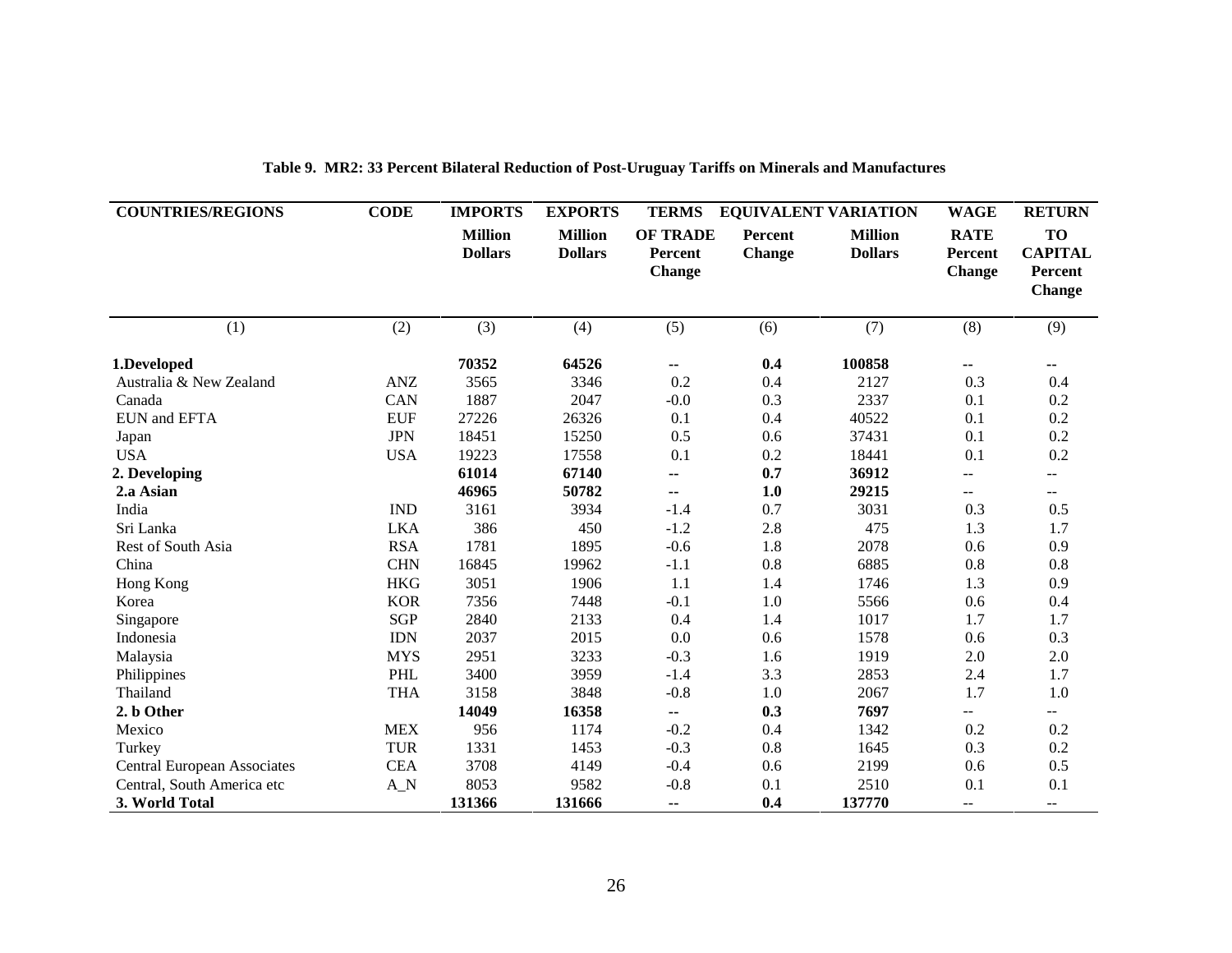| <b>COUNTRIES/REGIONS</b>           | <b>CODE</b> | <b>IMPORTS</b><br><b>Million</b><br><b>Dollars</b> | <b>EXPORTS</b><br><b>Million</b><br><b>Dollars</b> | <b>TERMS</b><br><b>OF TRADE</b><br><b>Percent</b><br><b>Change</b> | <b>EQUIVALENT VARIATION</b><br>Percent<br>Change | <b>Million</b><br><b>Dollars</b> | <b>WAGE</b><br><b>RATE</b><br>Percent<br>Change | <b>RETURN</b><br><b>TO</b><br><b>CAPITAL</b><br>Percent<br><b>Change</b> |
|------------------------------------|-------------|----------------------------------------------------|----------------------------------------------------|--------------------------------------------------------------------|--------------------------------------------------|----------------------------------|-------------------------------------------------|--------------------------------------------------------------------------|
| (1)                                | (2)         | (3)                                                | (4)                                                | (5)                                                                | (6)                                              | (7)                              | (8)                                             | (9)                                                                      |
| 1.Developed                        |             | 172892                                             | 174574                                             | ۰.                                                                 | 2.0                                              | 550780                           | --                                              | ۰.                                                                       |
| Australia & New Zealand            | <b>ANZ</b>  | 7632                                               | 8110                                               | $-0.6$                                                             | 2.9                                              | 15115                            | 0.8                                             | 0.9                                                                      |
| Canada                             | CAN         | 9766                                               | 10207                                              | $-0.2$                                                             | 2.8                                              | 20226                            | 0.8                                             | 0.9                                                                      |
| <b>EUN</b> and <b>EFTA</b>         | <b>EUF</b>  | 62706                                              | 64920                                              | $-0.1$                                                             | 1.9                                              | 210118                           | 0.3                                             | 0.3                                                                      |
| Japan                              | <b>JPN</b>  | 35598                                              | 39455                                              | $-0.6$                                                             | 1.9                                              | 125563                           | 0.3                                             | 0.4                                                                      |
| <b>USA</b>                         | <b>USA</b>  | 57191                                              | 51882                                              | 0.5                                                                | 2.0                                              | 179758                           | 0.5                                             | 0.4                                                                      |
| 2. Developing                      |             | 85237                                              | 85166                                              | --                                                                 | 2.5                                              | 137085                           | $- -$                                           | $\frac{1}{2}$                                                            |
| 2.a Asian                          |             | 56111                                              | 56232                                              | ۰.                                                                 | 2.4                                              | 70476                            | $\overline{\phantom{a}}$                        | $- -$                                                                    |
| India                              | <b>IND</b>  | 2028                                               | 2152                                               | $-0.2$                                                             | 1.6                                              | 6840                             | 0.3                                             | 0.4                                                                      |
| Sri Lanka                          | <b>LKA</b>  | 508                                                | 590                                                | $-1.5$                                                             | 2.8                                              | 476                              | 2.0                                             | 2.2                                                                      |
| Rest of South Asia                 | <b>RSA</b>  | 945                                                | 954                                                | $-0.1$                                                             | 1.9                                              | 2186                             | 0.4                                             | 0.6                                                                      |
| China                              | <b>CHN</b>  | 8398                                               | 9235                                               | $-0.2$                                                             | 1.3                                              | 11812                            | 0.5                                             | 0.5                                                                      |
| Hong Kong                          | <b>HKG</b>  | 14933                                              | 13721                                              | 1.1                                                                | 8.3                                              | 10540                            | 5.9                                             | 6.1                                                                      |
| Korea                              | <b>KOR</b>  | 10890                                              | 11454                                              | $-0.3$                                                             | 2.7                                              | 15527                            | 1.0                                             | 1.1                                                                      |
| Singapore                          | <b>SGP</b>  | 3659                                               | 2463                                               | 0.7                                                                | 3.8                                              | 2827                             | 6.8                                             | 5.0                                                                      |
| Indonesia                          | <b>IDN</b>  | 2402                                               | 2481                                               | $-0.1$                                                             | 2.4                                              | 6169                             | 0.6                                             | 0.5                                                                      |
| Malaysia                           | <b>MYS</b>  | 2181                                               | 2153                                               | 0.0                                                                | 1.9                                              | 2301                             | 1.1                                             | 1.0                                                                      |
| Philippines                        | <b>PHL</b>  | 2910                                               | 3138                                               | $-0.7$                                                             | 3.5                                              | 3065                             | 2.3                                             | 2.4                                                                      |
| Thailand                           | <b>THA</b>  | 7257                                               | 7890                                               | $-0.8$                                                             | 4.2                                              | 8733                             | 4.1                                             | 3.3                                                                      |
| 2. b Other                         |             | 29125                                              | 28934                                              | ۰.                                                                 | 2.5                                              | 66609                            | $---$                                           | --                                                                       |
| Mexico                             | <b>MEX</b>  | 4136                                               | 4218                                               | $-0.1$                                                             | 3.0                                              | 10699                            | 0.8                                             | 0.9                                                                      |
| Turkey                             | <b>TUR</b>  | 4436                                               | 3450                                               | 2.2                                                                | 3.5                                              | 7390                             | 1.0                                             | 1.9                                                                      |
| <b>Central European Associates</b> | <b>CEA</b>  | 8481                                               | 8326                                               | 0.1                                                                | 2.5                                              | 9132                             | 1.4                                             | 1.3                                                                      |
| Central, South America etc         | $A_N$       | 12073                                              | 12939                                              | $-0.5$                                                             | 2.3                                              | 39388                            | 0.4                                             | 0.5                                                                      |
| 3. World Total                     |             | 258128                                             | 259740                                             | --                                                                 | 2.1                                              | 687865                           |                                                 | $-$                                                                      |

## **Table 10. MR3: 33 Percent Bilateral Reduction in Tariff Equivalents of Services Barriers**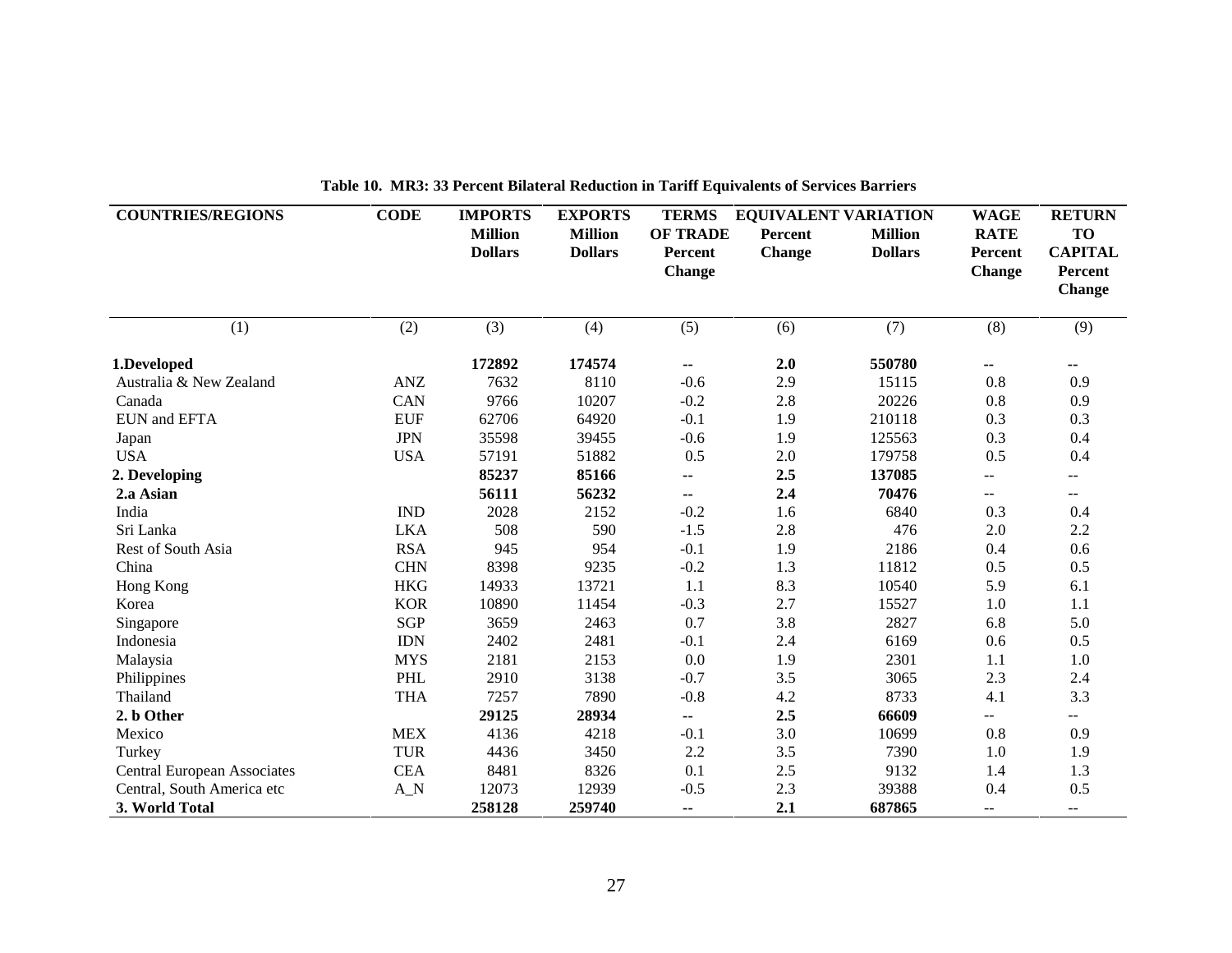| <b>COUNTRIES/REGIONS</b>           | <b>CODE</b>                 | <b>IMPORTS</b> | <b>EXPORTS</b> | <b>TERMS</b>    | <b>EQUIVALENT VARIATION</b> |                | <b>WAGE</b>    | <b>RETURN</b>  |
|------------------------------------|-----------------------------|----------------|----------------|-----------------|-----------------------------|----------------|----------------|----------------|
|                                    |                             | <b>Million</b> | <b>Million</b> | <b>OF TRADE</b> | <b>Percent</b>              | <b>Million</b> | <b>RATE</b>    | <b>TO</b>      |
|                                    |                             | <b>Dollars</b> | <b>Dollars</b> | Percent         | <b>Change</b>               | <b>Dollars</b> | <b>Percent</b> | <b>CAPITAL</b> |
|                                    |                             |                |                | Change          |                             |                | <b>Change</b>  | Percent        |
|                                    |                             |                |                |                 |                             |                |                | <b>Change</b>  |
|                                    |                             |                |                |                 |                             |                |                |                |
| (1)                                | (2)                         | (3)            | (4)            | (5)             | (6)                         | (7)            | (8)            | (9)            |
| 1.Developed                        |                             | 254179         | 249532         | --              | 2.4                         | 656028         | ۰.             | --             |
| Australia & New Zealand            | <b>ANZ</b>                  | 11903          | 11874          | $-0.0$          | 3.4                         | 17320          | 1.1            | 1.1            |
| Canada                             | CAN                         | 11855          | 12176          | $-0.1$          | 3.1                         | 22648          | 0.9            | 1.0            |
| <b>EUN</b> and <b>EFTA</b>         | <b>EUF</b>                  | 92436          | 93657          | $-0.0$          | 2.3                         | 253381         | 0.5            | 0.5            |
| Japan                              | <b>JPN</b>                  | 57153          | 58871          | $-0.2$          | 2.5                         | 165669         | 0.5            | 0.7            |
| <b>USA</b>                         | <b>USA</b>                  | 80831          | 72955          | 0.7             | 2.2                         | 197009         | 0.6            | 0.5            |
| 2. Developing                      |                             | 151772         | 157692         | ۰.              | 3.2                         | 179748         | --             | $- -$          |
| 2.a Asian                          |                             | 106939         | 111191         | ۰.              | 3.6                         | 105191         | --             | $- -$          |
| India                              | $\mathop{\rm IND}\nolimits$ | 5438           | 6340           | $-1.6$          | 2.7                         | 11412          | 0.6            | 1.0            |
| Sri Lanka                          | <b>LKA</b>                  | 930            | 1074           | $-2.6$          | 6.0                         | 1010           | 3.3            | 3.9            |
| Rest of South Asia                 | <b>RSA</b>                  | 2910           | 3074           | $-0.8$          | 4.4                         | 5065           | 1.1            | 1.7            |
| China                              | <b>CHN</b>                  | 26078          | 29791          | $-1.2$          | 2.2                         | 20193          | 1.4            | 1.3            |
| Hong Kong                          | <b>HKG</b>                  | 18076          | 15763          | 2.2             | 9.6                         | 12277          | 7.2            | 7.1            |
| Korea                              | <b>KOR</b>                  | 19297          | 20367          | $-0.6$          | 3.9                         | 22018          | 1.8            | 1.7            |
| Singapore                          | <b>SGP</b>                  | 6735           | 4834           | 1.2             | 5.2                         | 3897           | 8.6            | 6.9            |
| Indonesia                          | <b>IDN</b>                  | 4595           | 4609           | 0.0             | 3.1                         | 7859           | 1.1            | 0.8            |
| Malaysia                           | <b>MYS</b>                  | 5587           | 5913           | $-0.3$          | 3.8                         | 4598           | 3.3            | 3.2            |
| Philippines                        | <b>PHL</b>                  | 6564           | 7411           | $-2.2$          | 7.0                         | 6153           | 4.7            | 4.3            |
| Thailand                           | <b>THA</b>                  | 10727          | 12016          | $-1.5$          | 5.2                         | 10708          | 6.1            | 4.2            |
| 2. b Other                         |                             | 44833          | 46501          | ۰.              | 2.8                         | 74558          | $-$            | --             |
| Mexico                             | <b>MEX</b>                  | 5144           | 5312           | $-0.2$          | 3.4                         | 12081          | 1.0            | 1.0            |
| Turkey                             | <b>TUR</b>                  | 6024           | 5188           | 1.9             | 4.5                         | 9432           | 1.3            | 2.2            |
| <b>Central European Associates</b> | <b>CEA</b>                  | 12499          | 12743          | $-0.2$          | 3.1                         | 11363          | 1.9            | 1.8            |
| Central, South America etc         | $A_N$                       | 21167          | 23257          | $-1.2$          | 2.4                         | 41682          | 0.5            | 0.4            |
| 3. World Total                     |                             | 405951         | 407224         | --              | 2.5                         | 835776         | --             | $- -$          |

### **Table 11. MR4: 33 Percent Bilateral Tariff Reductions in All Sectors Combined (MR1, MR2 and MR3)**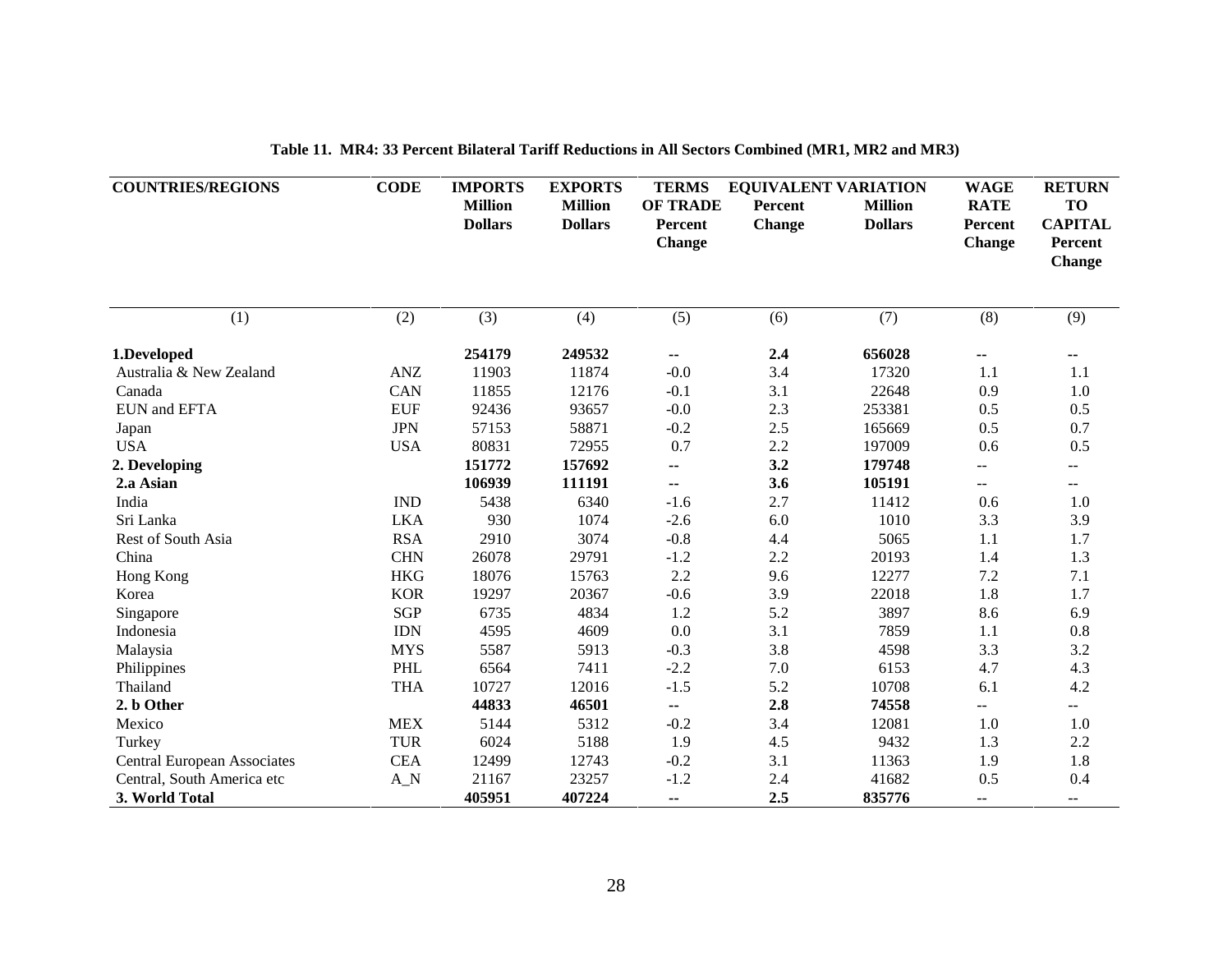|                |                                              |             |                |                |               |                          |                               |                | <b>EMPLOYMENT</b> |                |
|----------------|----------------------------------------------|-------------|----------------|----------------|---------------|--------------------------|-------------------------------|----------------|-------------------|----------------|
| <b>SN</b>      | <b>COMMODITY</b>                             | <b>CODE</b> | <b>EXPORTS</b> | <b>IMPORTS</b> | <b>OUTPUT</b> | NO. of<br><b>FIRMS</b>   | <b>SCALE</b><br><b>EFFECT</b> | <b>CAPITAL</b> | <b>PERCENT</b>    | <b>TOTAL</b>   |
|                |                                              |             |                |                |               |                          |                               |                |                   |                |
| 1              | Agriculture                                  | <b>AGR</b>  | 1.7            | $-1.3$         | $-0.1$        | $\overline{\phantom{a}}$ | $- -$                         | $-0.2$         | $-0.1$            | $-275754$      |
| 2              | Mining and Quarrying                         | <b>MIN</b>  | 4.8            | $-1.4$         | 1.7           | 1.0                      | 0.7                           | 1.3            | 1.3               | 38025          |
| 3              | Food, Beverages, and Tobacco                 | <b>FBT</b>  | 11.0           | 17.6           | 0.6           | 0.3                      | 0.3                           | 0.3            | 0.6               | 59522          |
| $\overline{4}$ | Textiles                                     | <b>TEX</b>  | 18.6           | 6.5            | 4.0           | 3.1                      | 0.9                           | 3.3            | 3.6               | 373078         |
| 5              | <b>Wearing Apparel</b>                       | <b>WAP</b>  | 54.1           | $-6.9$         | 28.9          | 27.9                     | 1.0                           | 28.3           | 28.6              | 207899         |
| 6              | Leather, Wood, and Paper & Products          | <b>LWP</b>  | 6.8            | 28.6           | $-0.6$        | $-1.2$                   | 0.6                           | $-1.1$         | $-0.8$            | $-56635$       |
| 7              | Chemicals, Rubber, Plastic & Petr. Prod.     | <b>CRP</b>  | 5.6            | 13.3           | $-1.3$        | $-1.9$                   | 0.6                           | $-1.7$         | $-1.4$            | $-23622$       |
| 8              | Non-Metallic Mineral Products                | <b>NMM</b>  | 7.7            | 23.2           | $-0.6$        | $-1.2$                   | 0.6                           | $-1.3$         | $-1.0$            | $-30563$       |
| 9              | <b>Metal and Metal Products</b>              | <b>MMP</b>  | 5.3            | 8.1            | $-2.7$        | $-3.1$                   | 0.4                           | $-3.1$         | $-2.7$            | $-85391$       |
| 10             | Transport and Machinery Equipment & Parts    | <b>TEM</b>  | 4.6            | 18.9           | $-5.1$        | $-6.0$                   | 0.9                           | $-6.2$         | $-5.8$            | $-195812$      |
| 11             | Manufactures, including Electronic Equip.    | <b>OMF</b>  | $-0.2$         | 24.7           | $-1.0$        | $-1.5$                   | 0.5                           | $-1.6$         | $-1.3$            | $-59981$       |
| 12             | Electricity, Gas, and Water                  | <b>EGW</b>  | 3.2            | $-2.2$         | 1.0           | $\sim$ $-$               | $- -$                         | 0.3            | 0.6               | 9594           |
| 13             | Construction                                 | <b>CNS</b>  | 3.2            | $-2.7$         | $-0.5$        | $\sim$                   | $\overline{\phantom{a}}$      | $-0.5$         | $-0.1$            | $-14447$       |
| 14             | <b>Trade and Transport</b>                   | $T_T$       | 2.2            | $-3.3$         | 0.1           | $\sim$                   | $- -$                         | $-0.2$         | 0.2               | 89911          |
| 15             | Finance, Business, and Recreational Services | <b>OSP</b>  | 2.0            | $-2.8$         | $-0.5$        | $\sim$ $\sim$            | --                            | $-0.4$         | $-0.1$            | $-2455$        |
| 16             | Public Admn, Defense, Edn, Health &          | <b>RSR</b>  | 1.2            | $-2.3$         | $-0.5$        | $--$                     | $-$                           | $-0.4$         | $-0.1$            | -33369         |
|                | Dwellings<br><b>All Sectors</b>              |             | 12.1           | 9.1            | 0.2           | 0.0                      | $-$                           |                | 0.0               | $\overline{0}$ |

### **Table 12. UR4: Sectoral Effect on Exports, Imports, Output, Number of Firms, and Change in Employment in India**

Note: All figures are in percent unless specified

 $\overline{a}$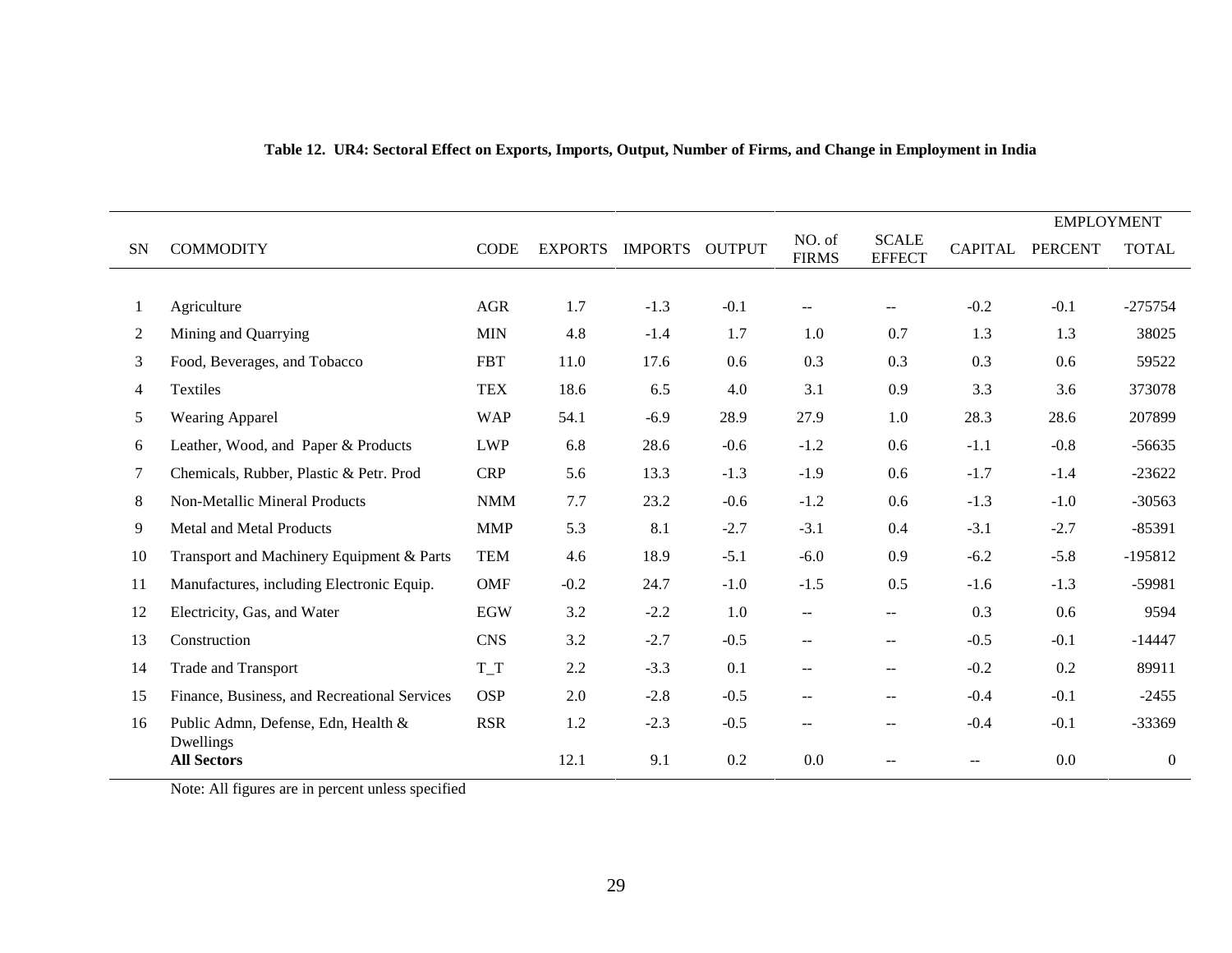|                |                                              |             |                        |        |        |                        |                               |                | <b>EMPLOYMENT</b> |              |
|----------------|----------------------------------------------|-------------|------------------------|--------|--------|------------------------|-------------------------------|----------------|-------------------|--------------|
| <b>SN</b>      | <b>COMMODITY</b>                             | <b>CODE</b> | EXPORTS IMPORTS OUTPUT |        |        | NO. of<br><b>FIRMS</b> | <b>SCALE</b><br><b>EFFECT</b> | <b>CAPITAL</b> | <b>PERCENT</b>    | <b>TOTAL</b> |
|                |                                              |             |                        |        |        |                        |                               |                |                   |              |
| -1             | Agriculture                                  | AGR         | 9.1                    | 8.2    | $-0.1$ | $\overline{a}$         | $-$                           | $-0.2$         | $-0.1$            | $-229492$    |
| 2              | Mining and Quarrying                         | <b>MIN</b>  | 7.5                    | $-3.2$ | 4.1    | 3.0                    | 1.1                           | 3.3            | 3.4               | 100167       |
| 3              | Food, Beverages, and Tobacco                 | <b>FBT</b>  | 7.3                    | 18.9   | 0.3    | $-0.2$                 | 0.5                           | $-0.2$         | 0.3               | 25475        |
| $\overline{4}$ | Textiles                                     | <b>TEX</b>  | 9.7                    | 19.5   | 1.8    | 1.1                    | 0.8                           | 1.2            | 1.6               | 166091       |
| 5              | <b>Wearing Apparel</b>                       | <b>WAP</b>  | 16.6                   | 23.3   | 10.7   | 9.9                    | 0.8                           | 10.1           | 10.6              | 76751        |
| 6              | Leather, Wood, and Paper & Products          | <b>LWP</b>  | 9.4                    | 4.6    | 2.3    | 1.5                    | 0.8                           | 1.6            | 2.1               | 155858       |
| 7              | Chemicals, Rubber, Plastic & Petr. Prod.     | <b>CRP</b>  | 7.1                    | 7.9    | $-0.3$ | $-1.1$                 | 0.8                           | $-0.9$         | $-0.4$            | $-7014$      |
| 8              | <b>Non-Metallic Mineral Products</b>         | <b>NMM</b>  | 7.9                    | 13.2   | 0.3    | $-0.6$                 | 0.8                           | $-0.8$         | $-0.4$            | $-11246$     |
| 9              | Metal and Metal Products                     | <b>MMP</b>  | 5.9                    | 9.9    | $-1.8$ | $-2.6$                 | 0.8                           | $-2.5$         | $-2.0$            | $-62549$     |
| 10             | Transport and Machinery Equipment & Parts    | <b>TEM</b>  | 6.0                    | 9.4    | $-2.1$ | $-3.3$                 | 1.2                           | $-3.6$         | $-3.1$            | $-104192$    |
| 11             | Manufactures, including Electronic Equip.    | <b>OMF</b>  | 5.5                    | 17.8   | 0.1    | $-0.9$                 | 1.0                           | $-0.9$         | $-0.5$            | $-23092$     |
| 12             | Electricity, Gas, and Water                  | EGW         | 64.6                   | 50.1   | 0.7    | $\overline{a}$         | $\overline{\phantom{a}}$      | 0.1            | 0.5               | 7881         |
| 13             | Construction                                 | <b>CNS</b>  | 21.3                   | 19.2   | $-0.1$ | --                     | $-$                           | $-0.3$         | 0.2               | 20648        |
| 14             | <b>Trade and Transport</b>                   | $T_T$       | 41.5                   | 41.8   | $-0.6$ | $\overline{a}$         | $\overline{\phantom{a}}$      | $-1.3$         | $-0.7$            | $-297355$    |
| 15             | Finance, Business, and Recreational Services | <b>OSP</b>  | 23.5                   | 25.0   | 0.0    | $-$                    | $\overline{\phantom{a}}$      | $-0.4$         | 0.1               | 1701         |
| 16             | Public Admn, Defense, Edn, Health &          | <b>RSR</b>  | 21.9                   | 17.0   | 0.7    |                        |                               | $-0.1$         | 0.4               | 144329       |
|                | Dwellings<br><b>All Sectors</b>              |             | 11.4                   | 9.9    | 0.4    | $-0.2$                 |                               | --             | 0.0               | $\theta$     |

### **Table 13. MR4: Sectoral Effect on Exports, Imports, Output, Number of Firms, and Change in Employment in India**

Note: All figures are in percent unless specified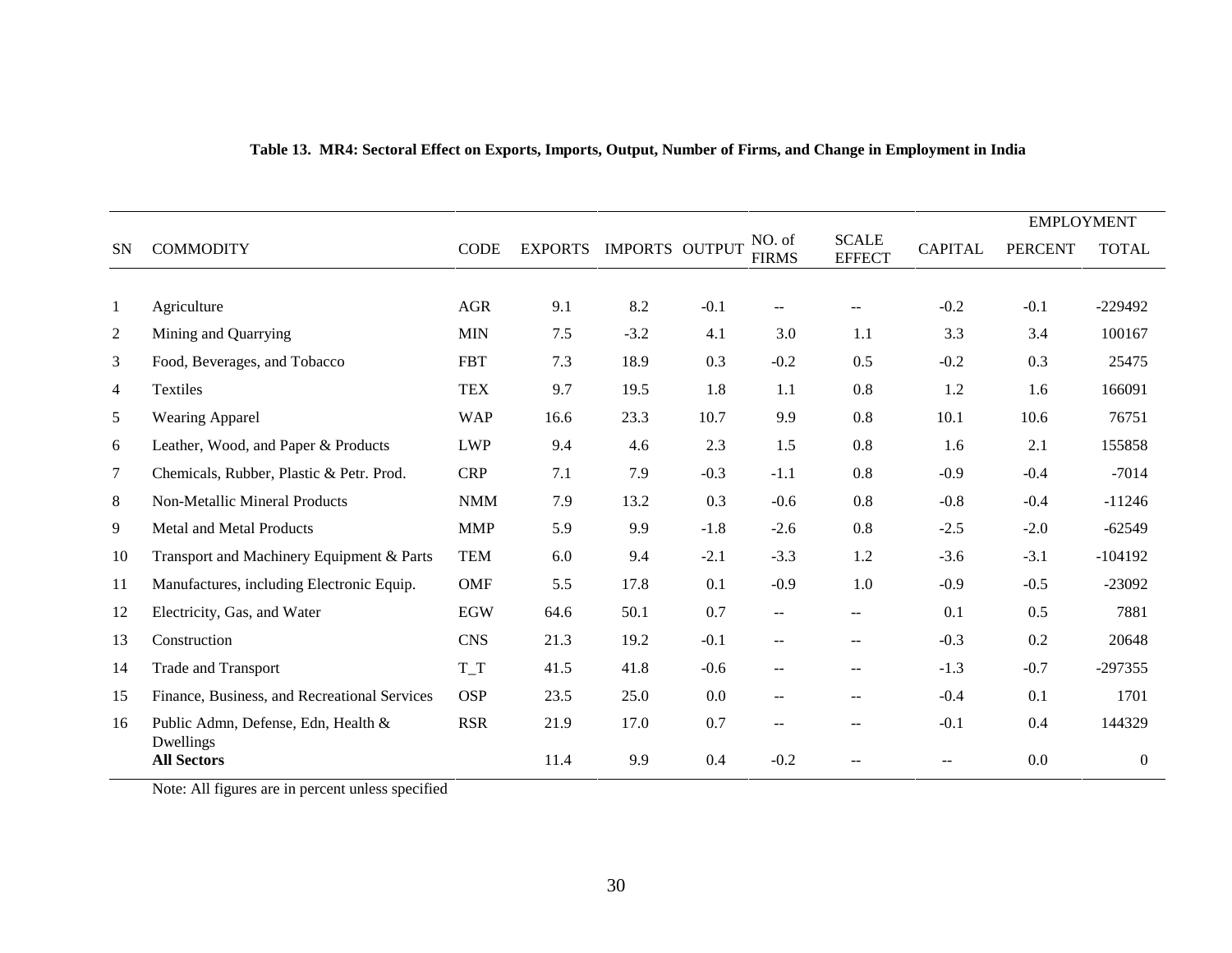|                                     | MR1  | MR <sub>2</sub>  | MR3  | MR4   |
|-------------------------------------|------|------------------|------|-------|
| <b>Multilateral</b>                 |      |                  |      |       |
| <b>Equivalent Variation</b>         |      |                  |      |       |
| Percent                             | 0.4  | 0.7              | 1.6  | 2.7   |
| Million US dollars                  | 1541 | 3031             | 6840 | 11412 |
| <b>Returns to Factors, % change</b> |      |                  |      |       |
| <b>Wage Rate</b>                    | 0.0  | 0.3              | 0.3  | 0.6   |
| Returns to Capital                  | 0.0  | 0.5              | 0.4  | 1.0   |
| Trade                               |      |                  |      |       |
| Imports (million US dollars)        | 249  | 3161             | 2028 | 5438  |
| Exports (million US dollars)        | 253  | 3934             | 2152 | 6340  |
| <b>Unilateral</b>                   |      |                  |      |       |
| <b>Equivalent Variation</b>         |      |                  |      |       |
| Percent                             | 0.4  | 0.3              | 1.3  | 2.0   |
| Million US dollars                  | 1709 | 1317             | 5350 | 8376  |
| <b>Returns to Factors, % change</b> |      |                  |      |       |
| <b>Wage Rate</b>                    | 0.0  | 0.2 <sub>1</sub> | 0.0  | 0.2   |
| Returns to Capital                  | 0.1  | 0.5              | 0.3  | 0.8   |
| <b>Trade</b>                        |      |                  |      |       |
| Imports (million US dollars)        | 134  | 2086             | 1070 | 3290  |
| Exports (million US dollars)        | 197  | 3264             | 1599 | 5060  |

### **Table 14. Impact of Multilateral and Unilateral Trade Liberalization for India**

### **Multilateral**

MR1: 33 percent bilateral reduction in post-Uruguay round tariffs on agricultural products MR2: 33 percent bilateral reduction in post-Uruguay round tariffs on minerals and manufactures MR3: 33 percent bilateral reduction in tariff equivalents of barriers to trade in services MR4: 33 percent bilateral tariffs reduction in all sectors combined (MR1, MR2 and MR3)

#### **Unilateral**

India's unilateral :

MR1 : 33 percent reduction in post-Uruguay round tariffs on agricultural products

MR2 : 33 percent reduction in post-Uruguay round tariffs on minerals and manufactures

MR3 : 33 percent reduction in tariff equivalent of barriers to trade in services

MR4: 33 percent tariff reduction in all sectors combined (MR1, MR2 and MR3)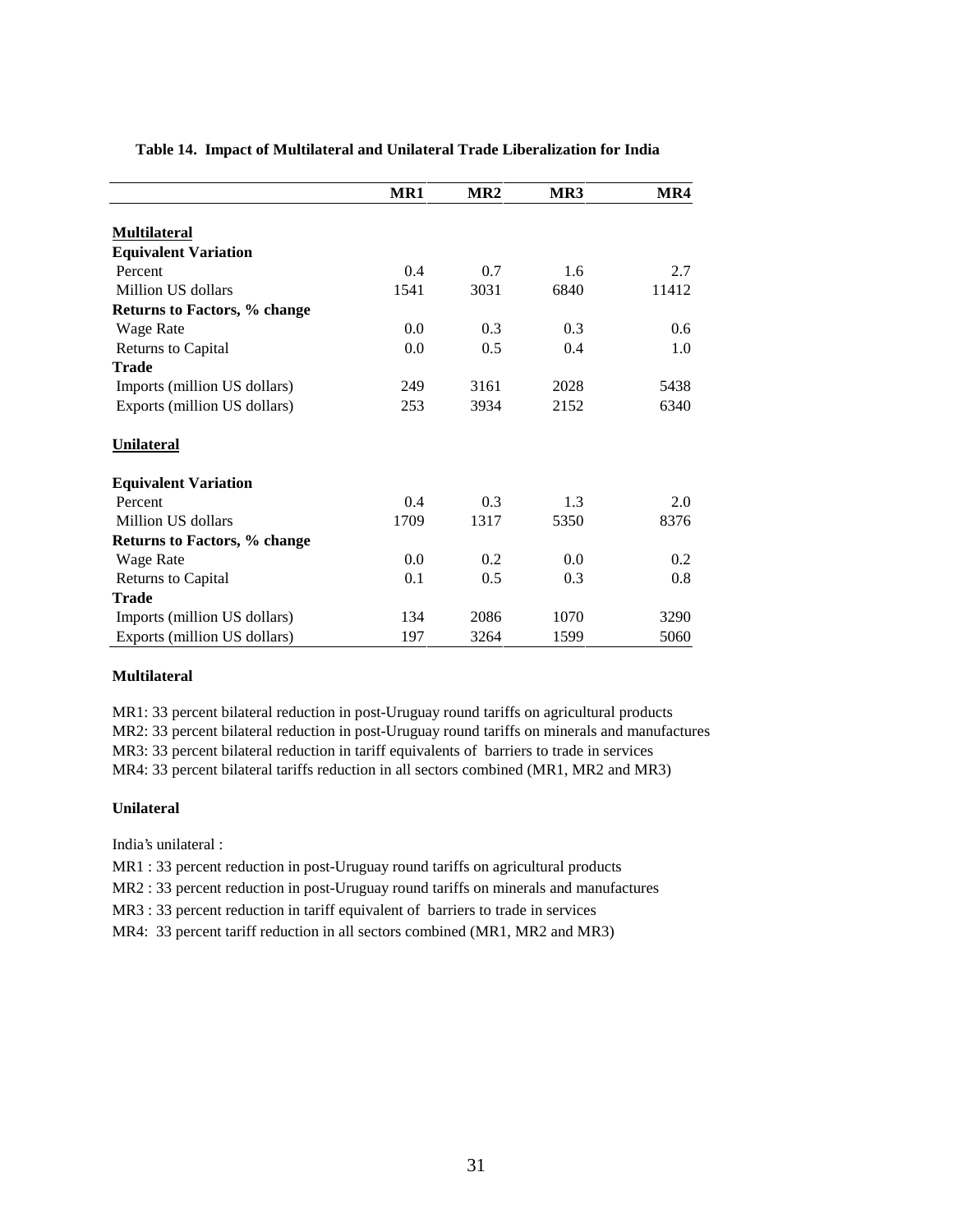### **REFERENCES**

Brown, Drusilla K. and Robert M. Stern. 1999. "Measurement and Modeling of the Economic Effects of Trade and Investment Barriers in Services," presented at the World Services Congress, Atlanta, GA, November 1-3.

Brown, Drusilla, Alan V. Deardorff, and Robert M. Stern. 1993. "Protection of Real Wages: Old and New Trade Theories and their Empirical Counterparts," Discussion Paper 331, Research Forum for International Economics, *Institute of Public Policy Studies,* University of Michigan.

Brown, Drusilla K., Alan V. Deardorff, Alan Fox, and Robert M. Stern. 1996. "The Liberalization of Services Trade: Potential Impacts of the Aftermath of the Uruguay Round," in Will Martin and L. Alan Winters (eds.), *The Uruguay Round and the Developing Countries*. Cambridge: Cambridge University Press, Cambridge.

Chadha, Rajesh and Sanjib Pohit. 1998. "Rationalising Tariff and Non-Tariff Barriers on Trade: Sectoral Impact on Indian Economy," paper prepared for the Tariff Commission, Government of India.

Chadha, Rajesh, Sanjib Pohit, Alan V. Deardorff, and Robert M. Stern. 1998a. "Analysis of India's Policy Reforms," *World Economy* 21:235-59.

Chadha, Rajesh, Sanjib Pohit, Alan V. Deardorff, and Robert M. Stern. 1998b. *The Impact of Trade and Domestic Policy Reforms in India: A CGE Modeling Approach*. Ann Arbor: University of Michigan Press.

Chadha, Rajesh, Sanjib Pohit, Alan V. Deardorff, and Robert M. Stern. 1999. "Phasing Out the Multi-Fibre Arrangement: Implications for India," paper presented at the *Second Annual Conference on Global Economic Analysis*, June, Copenhagen.

Chadha, Rajesh. 2000. "GATS and Developing Countries: A Case Study of India," forthcoming in Robert M. Stern (ed.), *Services in the International Economy: Measurement and Modeling, Sectoral and Country Studies, and Issues in the WTO Services Negotiations*. University of Michigan Press.

Francois, Joseph and Anna Strutt. 1999. "Post Uruguay Round Tariff Vectors for GTAP Version 4," Mimeo, Faculty of Economics, Erasmus University, Rotterdam, Netherlands.

Government of India 1993. "Tax Reforms Committee: Final Report Part II," Chairman: Raja J. Chelliah, Ministry of Finance.

Hoekman, Bernard. 1995. "Tentative First Steps: An Assessment of the Uruguay Round Agreement on Services," *Centre for Economic Policy Research*, London.

Joshi, Vijay and I.M.D. Little 1994. *India: Macroeconomics and Political Economy 1964-1991*, The World Bank, Washington, D.C.

McDougall, Robert et al. 1998. *Global Trade, Assistance and Protection: GTAP-4 Database*, Purdue University.

Mehta, Rajesh. 1998. "Tariff and Non-Tariff Barriers of the Indian Economy: A Profile," Study Report submitted to the Tariff Commission, Government of India.

Pursell, Gary. 1996. "Indian Trade Policies Since the 1991/92 Reforms," Mimeo, World Bank.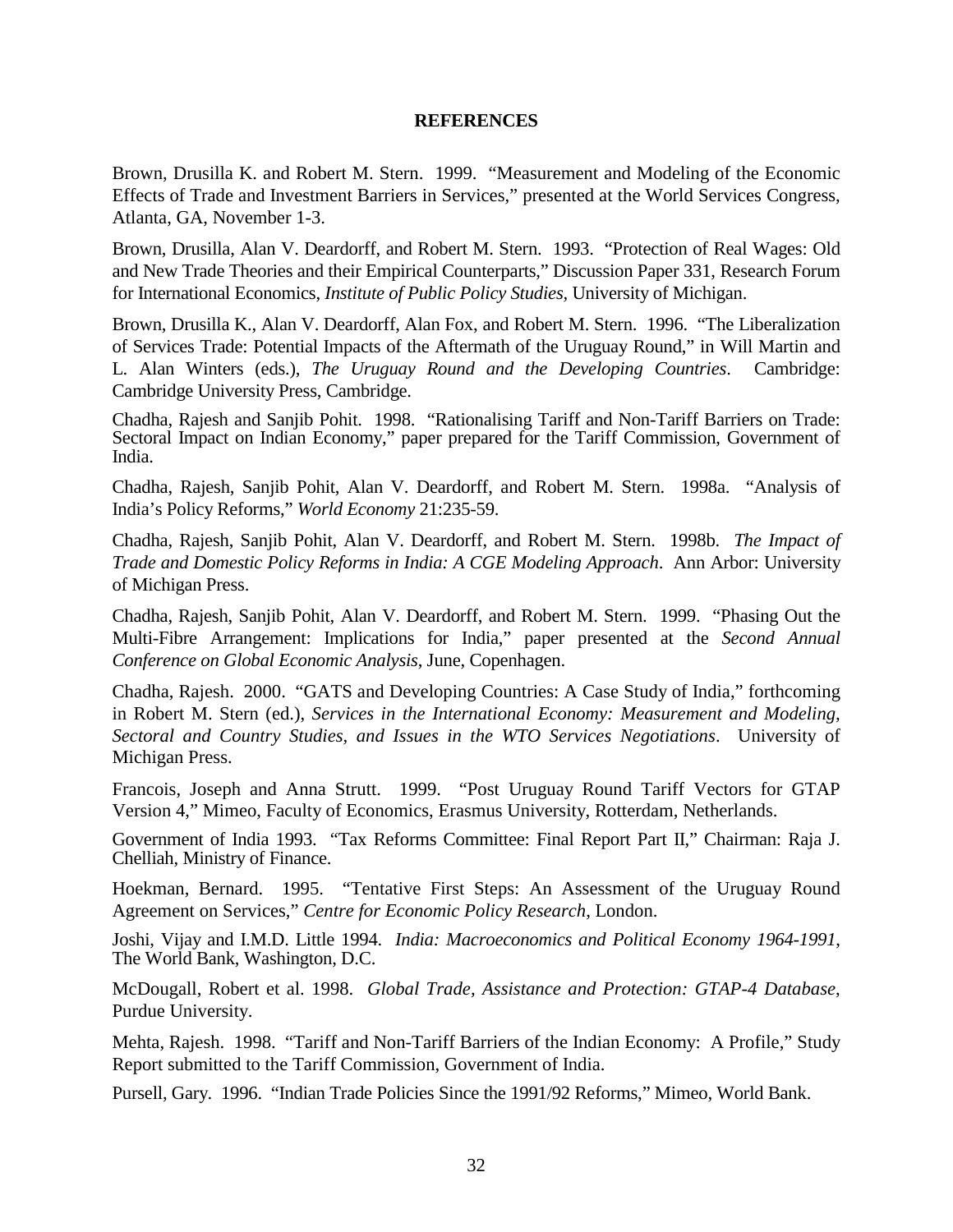Stern, Robert M., Drusilla K. Brown, Dilip K. Das, and Alan V. Deardorff. 2000. "The Stakes for the Asian Economies in the Forthcoming WTO Negotiations," a study prepared for the Asian Development Bank, in process.

Srinivasan, T. N. 1998. *Developing Countries and the Multilateral Trading System*. Westview Press.

WTO. 1998. *Trade Policy Review: India*. Bernan Associates, Geneva.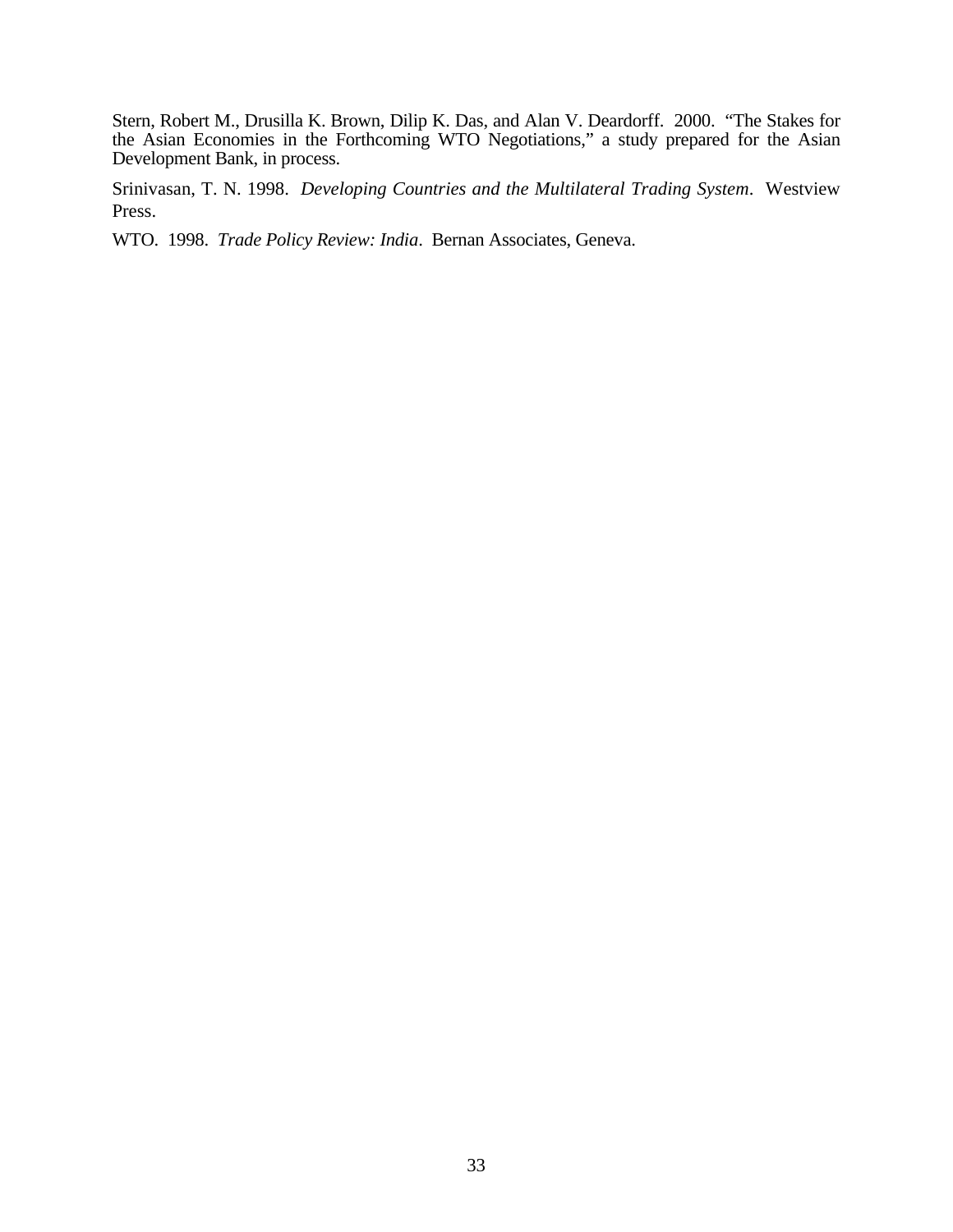# **ENDNOTES**

 $\overline{a}$ 

\* This paper is part of the ongoing collaborative program of CGE modeling research beginning in 1994 between the National Council of Applied Economic Research (NCAER), New Delhi, and the University of Michigan, Ann Arbor. In this connection, see Chadha, Pohit, Deardorff and Stern (1998a,b) and Chadha and Pohit (1998). We would like to express our gratitude to S. L. Rao and Rakesh Mohan for active and sustained support of the NCAER-UM collaborative research effort. Special thanks are due to K. L. Krishna, Arvind Panagariya, V. N. Pandit, and T. N. Srinivasan for having provided valuable comments on our earlier work. Thanks are also due to Sanjib Pohit who participated in the earlier work. Devender Pratap, Bikram Prakas Ghosh, and Praveen Sachdeva of the NCAER and Alan Fox and Soraphol Tulayasathien of the University of Michigan provided excellent research assistance.

<sup>1</sup> Prior to the announcement of India's Export and Import Policy (1992-97), all imports unless specifically exempted required a license or a customs-clearance permit. All imports were classified under one of four main licensing types: restricted items; banned items; limited permissible items; and open general licenses (OGL). The items falling under OGL were only nominally unrestricted. In practice, many OGL imports required government approval, and most remained subject to actual user conditions. The system was made more complicated by applying different import and approval procedures between license types and frequently shifting products across licensing categories.

<sup>2</sup> The goods under licensing included: precious, semi-precious and other stones; safety, security and related items; seeds plants and animals; insecticides and pesticides; drugs and pharmaceuticals; chemicals and allied items; items relating to small scale sector; and miscellaneous and special categories.

<sup>3</sup> India implemented the Harmonized Commodity Description and Coding System (HS) for classifying imports and exports in February 1986. Although the Indian Customs Tariff Schedule is sub-divided into 5,134 standard HS six-digit codes (as of April 1, 1997), India uses a 10-digit HS classification for importlicensing purposes.

<sup>4</sup> The Chelliah Committee recommended seven different rates of customs tariff, namely 5, 10, 15, 20, 25, 30 and 50% to be achieved by 1997-98 (Govt. of India, Tax Reforms Committee, 1993). It was further suggested that additional or special protection might be given for a limited period to new industries, new products, or new technologies. The 5% rate was to apply to inputs for fertilizer and newsprint, 10 and 15% to other basic inputs, 20% to capital goods, and 25% to chemicals and intermediates. Other final products (excluding inessential consumer goods) would be charged 30% duty. Inessential consumer goods, if permitted for import, would have a duty rate of 50%.

While the multiple suggested tariff rates can be used to achieve the Committee's philosophy of systematic escalation according to the degree of processing, the result may be effective rates of protection that are much higher than the nominal tariffs on finished goods. Thus, for example, when QRs on consumer goods are removed, a 50% duty on imports of consumer goods combined with 25% or less duty on tradable inputs would lead to an effective rate of protection close to 100% (Joshi and Little, 1994, p. 76). This tariff escalation has been prevalent in India's economy throughout the 1990s. Whereas the simple average tariff on processed goods was 37% in 1997-98, that on unprocessed goods (primary products) had an average tariff of 25%. Significant tariff escalation is further evident in: paper and paper products; printing and publishing; wood and wood products; and food, beverages and tobacco (WTO, 1998, p. 19).

<sup>5</sup> India obtained the right to use QRs from GATT in 1949 for balance-of-payments reasons and retained it since. This right was reasserted in its Uruguay Round submissions. But, as noted below, these QRs are to be phased out by 2001.

 $6$  See Chadha (2000) for a more detailed analysis of India's services commitments and policies.